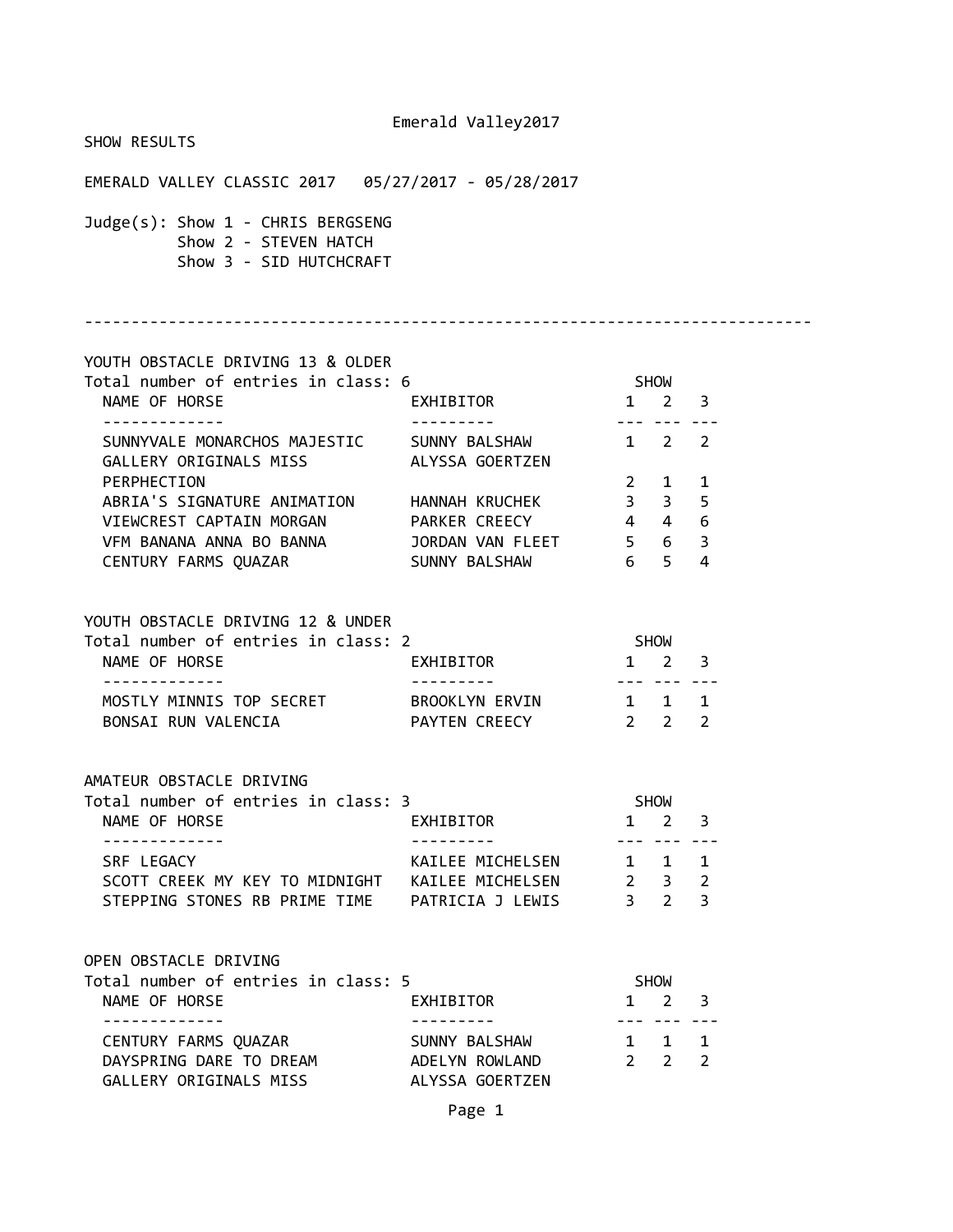|                                                                                                    | Emerald Valley2017           |                                                          |                     |                     |   |
|----------------------------------------------------------------------------------------------------|------------------------------|----------------------------------------------------------|---------------------|---------------------|---|
| PERPHECTION                                                                                        |                              |                                                          | $3 \quad 3 \quad 3$ |                     |   |
| SUNNYVALE MONARCHOS MAJESTIC SUNNY BALSHAW                                                         |                              | $\begin{array}{cccc} 4 & 4 & 4 \\ 5 & 5 & 5 \end{array}$ |                     |                     |   |
| HCM WAR PAINTS FEELIN GROOVY CASSIDY BLANTON                                                       |                              |                                                          |                     |                     |   |
| YOUTH CLASSIC PLEASURE DRIVING 13-18                                                               |                              |                                                          |                     |                     |   |
| Total number of entries in class: 9                                                                |                              | <b>SHOW</b>                                              |                     |                     |   |
| NAME OF HORSE<br>. <u>.</u> .                                                                      | <b>EXHIBITOR</b>             | $1 \quad 2 \quad 3$                                      | <u>--- --- ---</u>  |                     |   |
| OAK BAY SASSY EDITION                                                                              | BELLA WALKER                 | 1 6 5                                                    |                     |                     |   |
| GALLERY ORIGINALS MISS ALYSSA GOERTZEN                                                             |                              |                                                          |                     |                     |   |
| PERPHECTION                                                                                        |                              | $2 \quad 1$                                              |                     | 4                   |   |
| LM IDOLS HEZA HAWK STAR REBECCA MYERS 3 3                                                          |                              |                                                          |                     | 3                   |   |
| ABRIA'S SIGNATURE ANIMATION HANNAH KRUCHEK 4 2 8                                                   |                              |                                                          |                     |                     |   |
| SUNNYVALE DEALERS HIGH ROLLER SUNNY BALSHAW                                                        |                              | $5 \quad 5 \quad 2$                                      |                     |                     |   |
|                                                                                                    |                              | $\begin{array}{c} 6 \\ - \end{array}$                    |                     | 1                   |   |
| OAK BAY SALSA CALIENTE           RACHAEL COLWELL<br>OAK BAY SALSAS SHARPER IMAGE     OLIVIA TUCKER |                              | $7 7 6$                                                  |                     |                     |   |
| CELEBRATIONS TENNESSEE SUNSET ANGELICA LEDEZMA 8 4 7                                               |                              |                                                          |                     |                     |   |
| VFM BANANA ANNA BO BANNA JORDAN VAN FLEET 8                                                        |                              |                                                          |                     |                     |   |
| AMATEUR ROADSTER                                                                                   |                              |                                                          |                     |                     |   |
| Total number of entries in class: 4                                                                |                              | <b>SHOW</b>                                              |                     |                     |   |
| NAME OF HORSE                                                                                      | EXHIBITOR                    | $1 \quad 2 \quad 3$                                      |                     |                     |   |
|                                                                                                    |                              | $- - - -$                                                |                     |                     |   |
| SAMIS TRIPOLI                                                                                      | CHRIS BLANTON 1 1 1          |                                                          |                     |                     |   |
| SAMIS EXOTIC DANCER CHARMAYNE ZUCKER 2 2 2                                                         |                              |                                                          |                     |                     |   |
| VFM FAIREST IMAGE                                                                                  | KATIE HANSEN                 | $3 \quad 3 \quad 3$                                      |                     |                     |   |
| STEPPING STONES RB PRIME TIME PATRICIA J LEWIS 4 4 4                                               |                              |                                                          |                     |                     |   |
|                                                                                                    |                              |                                                          |                     |                     |   |
|                                                                                                    |                              |                                                          |                     |                     |   |
| YOUTH CLASSIC PLEASURE DRIVING 12 & UNDER                                                          |                              |                                                          |                     |                     |   |
| Total number of entries in class: 8                                                                |                              |                                                          | <b>SHOW</b>         |                     |   |
| NAME OF HORSE EXHIBITOR                                                                            |                              | $1 \quad 2 \quad 3$                                      |                     |                     |   |
| DARDANS ASSUREDLY                                                                                  | MARISSA ERVIN                |                                                          |                     |                     |   |
| SOPHISTICATED                                                                                      |                              |                                                          |                     | $1 \quad 4 \quad 4$ |   |
| VIEWCREST CAPTAIN MORGAN                                                                           | PRESLEY CREECY               | 2                                                        | $\overline{2}$      | 7                   |   |
| MOSTLY MINNIS TOP SECRET                                                                           | BROOKLYN ERVIN               | 3 <sup>7</sup>                                           | 3 <sup>7</sup>      | $\overline{3}$      |   |
| SUNNYVALE DEALERS HIGH ROLLER SARAH BALFOUR                                                        |                              | $4 \quad$                                                | $1 \quad$           | $\mathbf{1}$        |   |
| BONSAI RUN VALENCIA                                                                                | PAYTEN CREECY                | 5 <sub>1</sub>                                           | 6 6                 |                     |   |
| VFM MAXIMUM REVENGE                                                                                | <b>BEN HANSEN</b>            | 6                                                        | 7 <sup>7</sup>      | 5                   |   |
| MINI L & JS PLATINUM PLUS<br>OAK BAY SALSA CALIENTE                                                | BRADY GRIGGS<br>AARON GRIGGS | $7^{\circ}$<br>8                                         | 5                   | $\overline{2}$<br>8 | 8 |

AMATEUR OWNED TRAINED EXHIBITED SENIOR MARE LEVEL 1 Total number of entries in class: 1 SHOW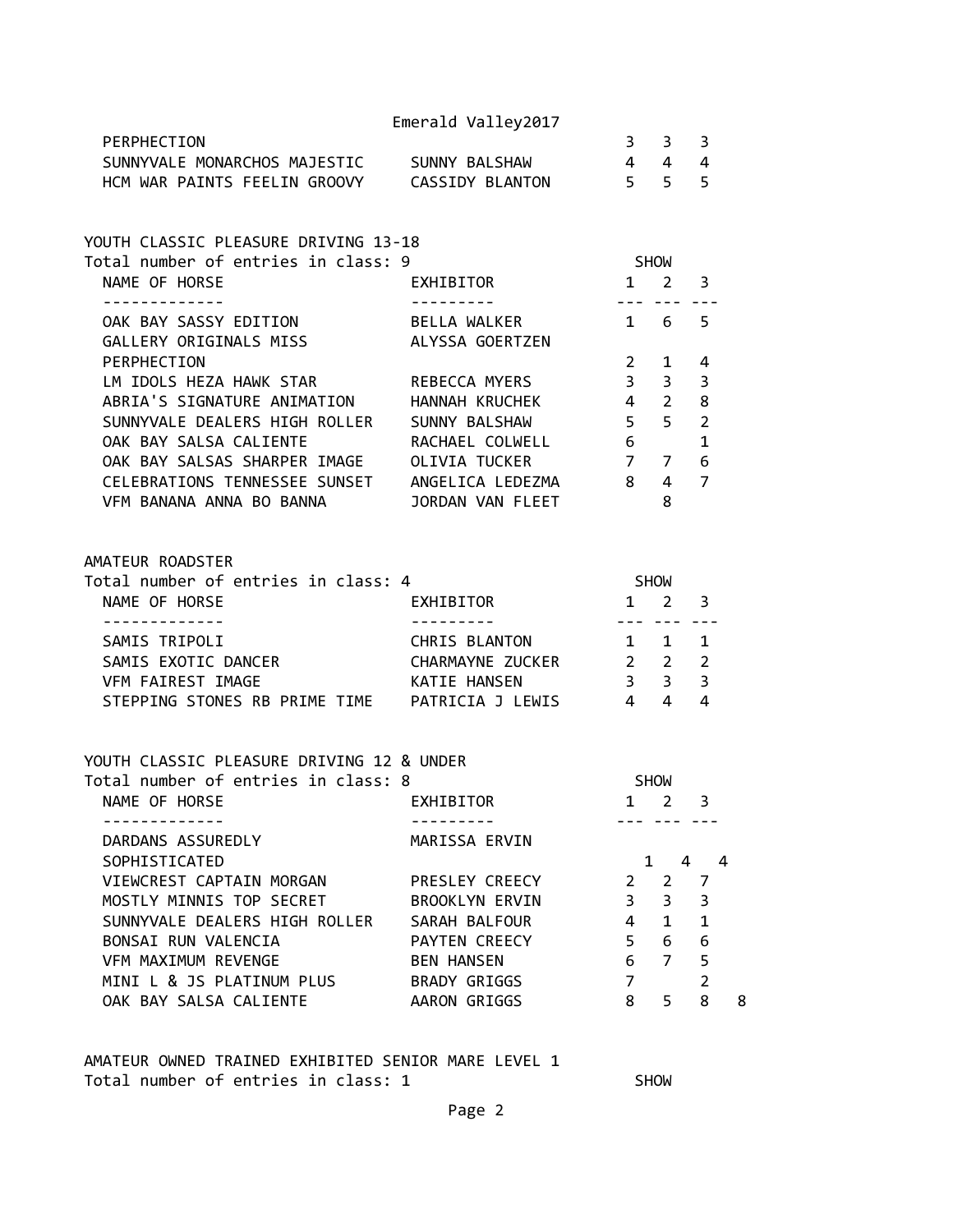| NAME OF HORSE                                                                                                                                                                                       | Emerald Valley2017<br>EXHIBITOR                                            |                                     | $1 \quad 2$                                                               | $\overline{\mathbf{3}}$                  |
|-----------------------------------------------------------------------------------------------------------------------------------------------------------------------------------------------------|----------------------------------------------------------------------------|-------------------------------------|---------------------------------------------------------------------------|------------------------------------------|
| MJM MISS PRISS                                                                                                                                                                                      | ---------<br>AMANDA LEICHNER                                               | 1 1 1                               |                                                                           |                                          |
| AMATEUR OWNED TRAINED EXHIBITED SENIOR MARE LEVEL 2<br>Total number of entries in class: 1<br>NAME OF HORSE                                                                                         | EXHIBITOR                                                                  |                                     | SHOW<br>$1 \quad 2$                                                       | 3                                        |
| LAZY RS SUPER STAR                                                                                                                                                                                  | . <u>.</u><br>BAMBI ROYLANCE                                               |                                     | --- --- -- <u>.</u><br>$1 \quad 1$                                        | 1                                        |
| AMATEUR SENIOR MARES LEVEL 1<br>Total number of entries in class: 2<br>NAME OF HORSE                                                                                                                | EXHIBITOR                                                                  |                                     | SHOW<br>$1 \quad 2$                                                       | 3                                        |
| VFM FAIREST IMAGE<br>MJM MISS PRISS                                                                                                                                                                 | KATIE HANSEN<br>AMANDA LEICHNER                                            | $- - - -$<br>$1 \quad 1$<br>$2 \t2$ |                                                                           | 1<br>$\overline{2}$                      |
| AMATEUR SENIOR MARES LEVEL 2<br>Total number of entries in class: 2<br>NAME OF HORSE                                                                                                                | EXHIBITOR                                                                  | $1 \quad 2$                         | SHOW                                                                      | 3                                        |
| .<br>HUNTERBERRY HILL FIRST<br>IMPRESSION<br>WESTWIND FARMS AMAZING<br><b>SIGNATURE</b>                                                                                                             | AVERY ROWLAND<br>DIANE DORIGAN                                             | $2^{\circ}$                         | --- ---<br>1 1<br>$2^{\circ}$                                             | 1<br>$\overline{2}$                      |
| AMATEUR STOCK TYPE MARE<br>Total number of entries in class: 3<br>NAME OF HORSE<br>-------------<br>RHMF GEMINIS TWINKLIN STAR<br>LAZY RS SUPER STAR<br>SCOTT CREEK EXCEPTIONAL<br><b>TEMPTRESS</b> | EXHIBITOR<br>---------<br>JULIE HEMENWAY<br>BAMBI ROYLANCE<br>SUSAN WILSON | $\mathbf{1}$<br>$\overline{2}$<br>3 | SHOW<br>$1 \quad 2$<br>--- --- ---<br>$\mathbf{1}$<br>$\overline{2}$<br>3 | 3<br>$\mathbf{1}$<br>$\overline{2}$<br>3 |
| SINGLE PLEASURE DRIVING GELDINGS<br>Total number of entries in class: 0                                                                                                                             |                                                                            |                                     |                                                                           |                                          |
| SENIOR MARES 28" & UNDER                                                                                                                                                                            |                                                                            |                                     |                                                                           |                                          |

Total number of entries in class: 0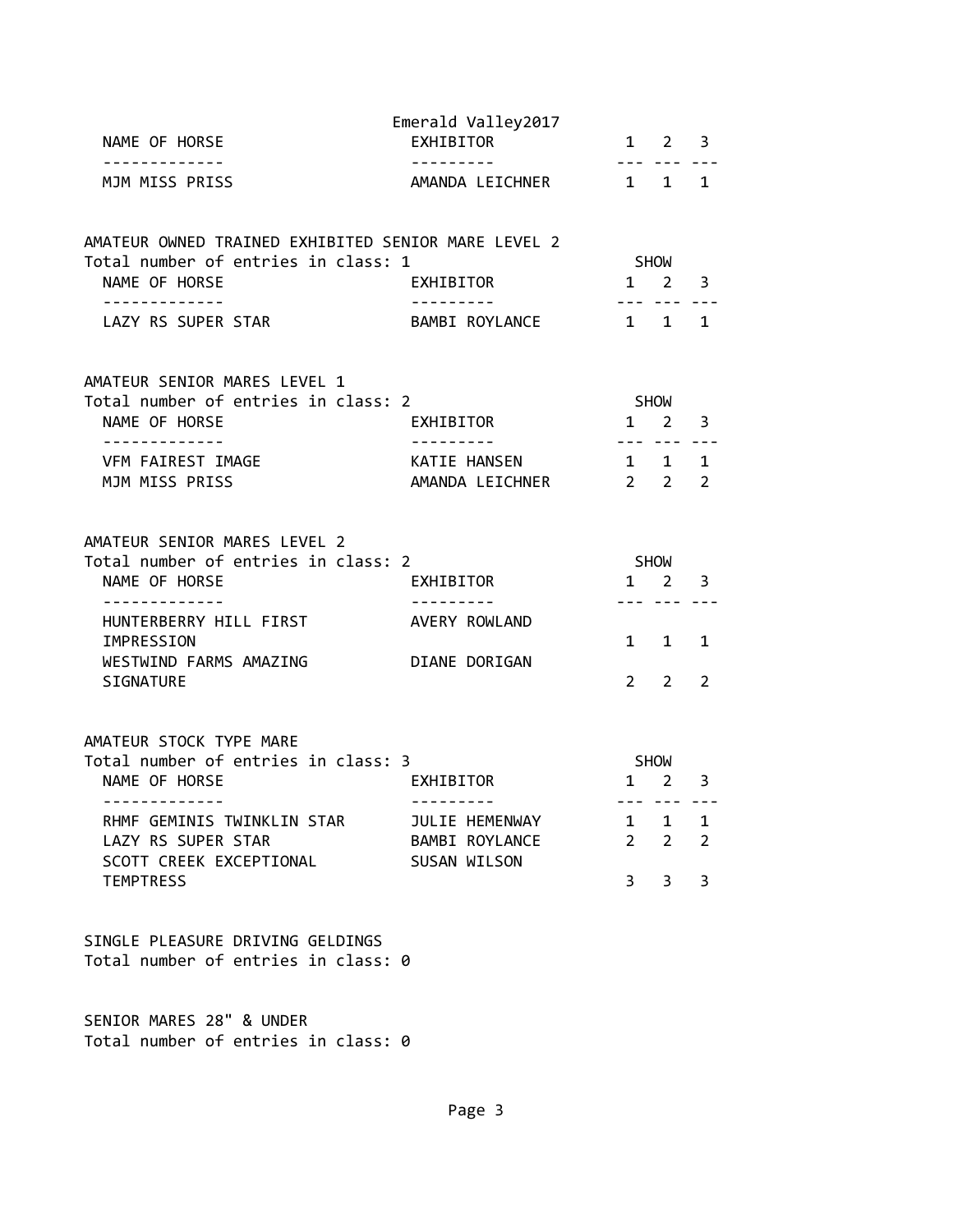|                                                                                                            | Emerald Valley2017                            |                            |                                                |                               |
|------------------------------------------------------------------------------------------------------------|-----------------------------------------------|----------------------------|------------------------------------------------|-------------------------------|
| SENIOR MARES OVER 28" TO 30"<br>Total number of entries in class: 0                                        |                                               |                            |                                                |                               |
| SENIOR MARES OVER 30" TO 32"<br>Total number of entries in class: 3                                        |                                               | SHOW                       |                                                |                               |
| NAME OF HORSE                                                                                              | EXHIBITOR                                     |                            | $1 \quad 2$                                    | 3                             |
| -------------<br>BELOVEDS CHERISH CREATION<br>RANSOMS BAY B SHADOW<br>WESTWIND FARMS AMAZING DIANE DORIGAN | SHARON HOUSLEY<br>KATHY HOWARD                | $1 \quad 3$<br>$2 \quad 1$ | --- ---                                        | $\mathbf 1$<br>$\overline{2}$ |
| SIGNATURE                                                                                                  |                                               | $\overline{3}$             | $2^{\circ}$                                    | 3                             |
| SENIOR MARES OVER 32" TO 34"<br>Total number of entries in class: 4<br>NAME OF HORSE<br>. <u>.</u> .       | EXHIBITOR<br>----------                       | SHOW                       | $1 \quad 2 \quad 3$                            |                               |
| HUNTERBERRY HILL FIRST                                                                                     | ADELYN ROWLAND                                |                            | --- ---                                        |                               |
| IMPRESSION<br>HUNTERBERRY HILL IMPRESSIVE CASEY CAMPBELL                                                   |                                               |                            | $1 \quad 2$                                    | 1                             |
| <b>FINESSE</b><br>COUNTRY RDS HUGHSTONS GIDGET KATHY SAMMONS                                               |                                               | 3 <sup>7</sup>             | $2 \quad 1$<br>3 <sup>7</sup>                  | 2<br>3                        |
| MJM MISS PRISS                                                                                             | AMANDA LEICHNER                               | $4\quad 4$                 |                                                | 4                             |
| GRAND CHAMPION & RESERVE SENIOR MARE<br>NAME OF HORSE<br>HUNTERBERRY HILL FIRST<br>IMPRESSION              |                                               | G                          | <b>SHOW</b><br>$1 \quad 2 \quad 3$<br>$R \Box$ | G                             |
| BELOVEDS CHERISH CREATION                                                                                  |                                               | R                          |                                                |                               |
| HUNTERBERRY HILL IMPRESSIVE<br><b>FINESSE</b><br>RANSOMS BAY B SHADOW                                      |                                               |                            | G                                              | R                             |
| STOCK TYPE MARE<br>Total number of entries in class: 5<br>NAME OF HORSE                                    | EXHIBITOR                                     |                            | SHOW<br>$1 \quad 2$                            | 3                             |
| .<br>GALLERY ORIGINALS MISS                                                                                | ---------<br>CHERIE SMITH                     |                            |                                                |                               |
| PERPHECTION                                                                                                |                                               |                            | 1 2                                            | 2                             |
| LAZY RS SUPER STAR                                                                                         | BAMBI ROYLANCE                                | $2^{\sim}$                 | 3 <sup>7</sup>                                 | 3                             |
| RANSOMS LIGHTENING STARBURST<br>BOBKATS TAKE A CHANCE<br>SCOTT CREEK EXCEPTIONAL                           | KATHY HOWARD<br>SUNNY BALSHAW<br>SUSAN WILSON | $3^{\circ}$<br>4           | $1 \quad$<br>5.                                | $\mathbf{1}$<br>4             |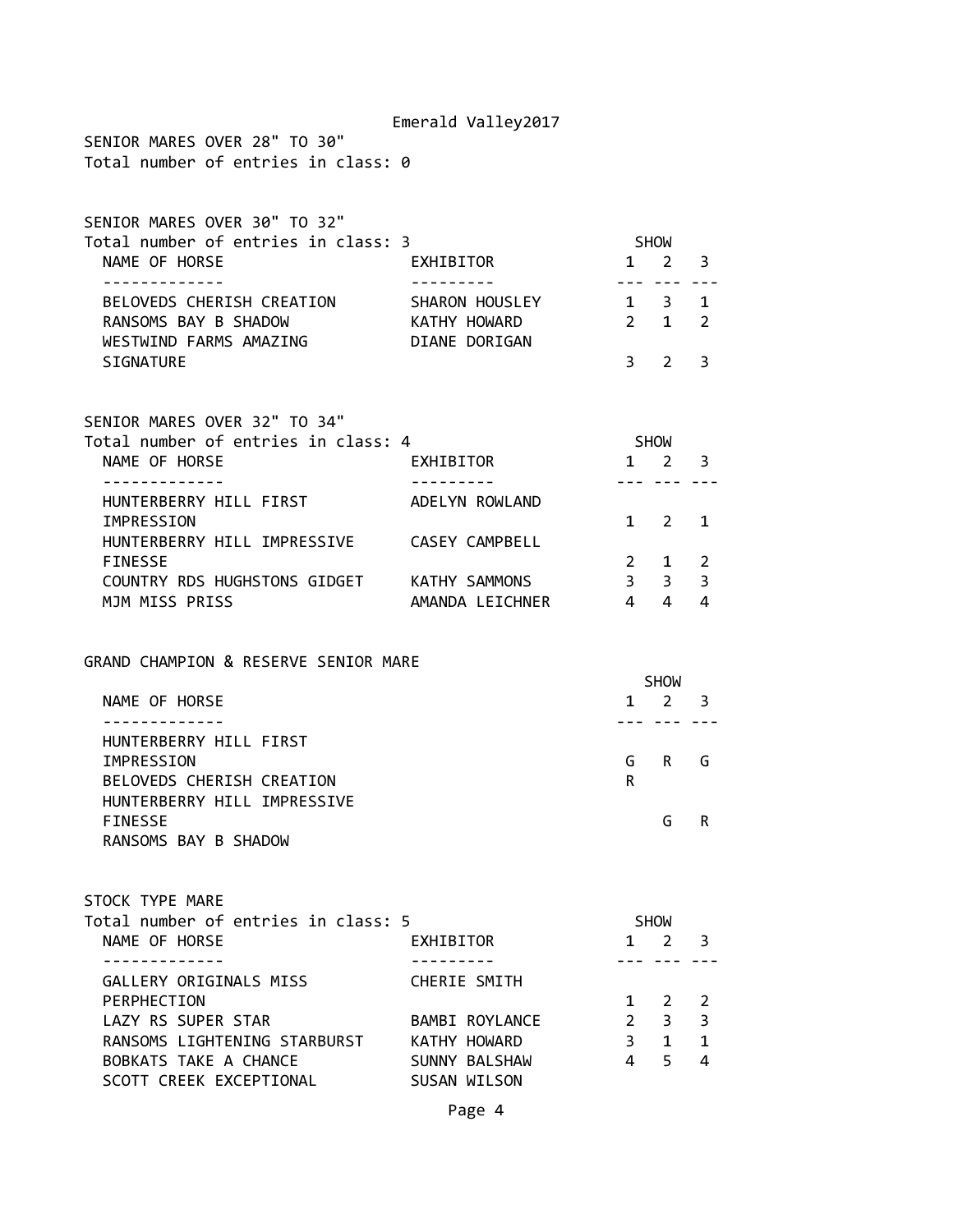| <b>TEMPTRESS</b>                                                                                                                           | Emerald Valley2017                                                  |                                             | $5 \quad 4 \quad 5$                 |                                          |
|--------------------------------------------------------------------------------------------------------------------------------------------|---------------------------------------------------------------------|---------------------------------------------|-------------------------------------|------------------------------------------|
| YOUTH 13 & OLDER EXHIBITING SENIOR MARE<br>Total number of entries in class: 1<br>NAME OF HORSE<br>------------                            | <b>EXHIBITOR</b>                                                    | SHOW<br>$1 \quad 2 \quad 3$                 | --- --- ---                         |                                          |
| RANSOMS BAY B SHADOW                                                                                                                       | BELLA WALKER                                                        | 1 1 1                                       |                                     |                                          |
| YOUTH 8-12 EXHIBITING SENIOR MARE<br>Total number of entries in class: 2<br>NAME OF HORSE<br>-------------                                 | EXHIBITOR<br>---------                                              | SHOW<br>$1 \quad 2 \quad 3$                 | --- --- ---                         |                                          |
| RANSOMS BAY B SHADOW<br>DARDANS ASSUREDLY<br>SOPHISTICATED                                                                                 | EMILY HALL<br>MARISSA ERVIN                                         | 1 1 1                                       |                                     | $2 \t2 \t2$                              |
| YOUTH 7 & UNDER EXHIBITING SENIOR MARE<br>Total number of entries in class: 2<br>NAME OF HORSE                                             | EXHIBITOR                                                           | <b>SHOW</b><br>$1 \quad 2 \quad 3$          |                                     |                                          |
| ------------<br>RANSOMS BAY B SHADOW<br>LAZY RS SUPER STAR                                                                                 | MEGYN HALL<br>HAZEL CLEVENGER 2 2 2                                 | $\begin{array}{cccc} 1 & 1 & 1 \end{array}$ |                                     |                                          |
| LADIES CLASSIC PLEASURE DRIVING<br>Total number of entries in class: 14<br>NAME OF HORSE                                                   | EXHIBITOR                                                           |                                             | <b>SHOW</b><br>$1 \quad 2 \quad 3$  |                                          |
| - - - - - - - - - - - - -<br>DAY HILL UNOS CIGARS RELOAD TAMMY OSGOOD<br>OAK BAY SALSA CALIENTE KERRI GRIGGS<br>BELOVED CREATIONS PRECIOUS | SHARON HOUSLEY                                                      | $1 \quad 6 \quad 4$                         | --- --- ---<br>$2 \quad 4 \quad 2$  |                                          |
| PROMISE<br>VFM TOUR DE FRANCE<br>SUNNYVALE DEALERS HIGH ROLLER SUNNY BALSHAW<br>OAK BAY SALSAS HABANERO<br><b>STARS GLADIATOR</b>          | KELSEY LOGUE<br>COURTNEY SANDERS<br>JAMIE BETHANY                   | 3<br>4<br>$5 -$<br>6                        | $\mathbf{1}$<br>$\overline{2}$<br>3 | 3<br>$\overline{7}$<br>$\mathbf{1}$<br>5 |
| RHMF GEMINIS SHIMMERING BLACK<br><b>ONYX</b><br>HCM WAR PAINTS FEELIN GROOVY<br>RS MANE ATTRACTION<br>DARDANS ASSUREDLY                    | RONDA FIGAL<br>CASSIDY BLANTON<br>DOROTHY WHITEMAN<br>AVERY ROWLAND |                                             | 5<br>$\overline{7}$<br>8            | 6                                        |
| SOPHISTICATED                                                                                                                              |                                                                     |                                             |                                     | 8                                        |

SINGLE PLEASURE DRIVING STALLIONS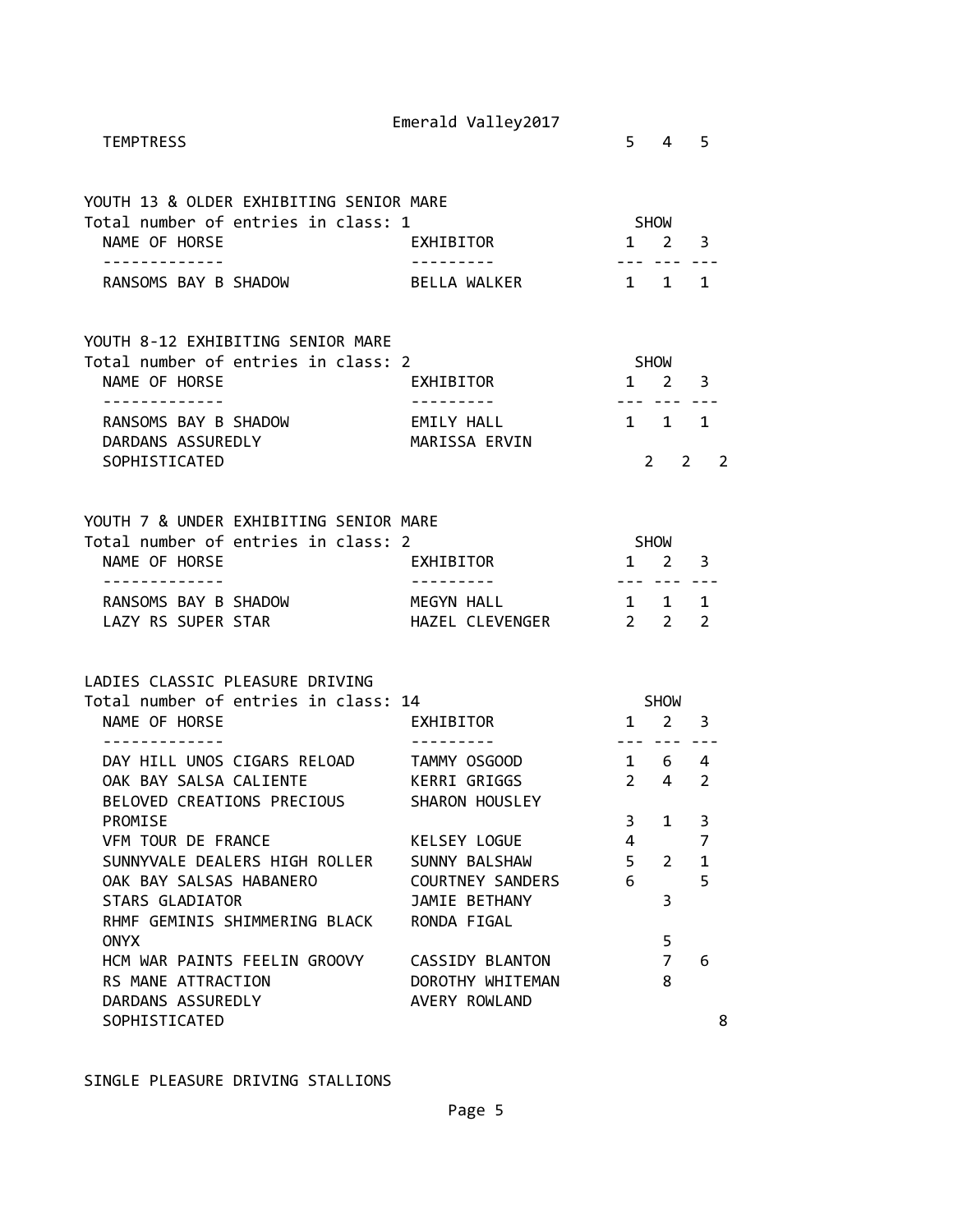|                                                                                     | Emerald Valley2017      |                                                           |              |                     |
|-------------------------------------------------------------------------------------|-------------------------|-----------------------------------------------------------|--------------|---------------------|
| Total number of entries in class: 4                                                 |                         |                                                           | SHOW         |                     |
| NAME OF HORSE<br>-------------                                                      | EXHIBITOR<br>---------- | $1 \quad 2 \quad 3$<br>--- ---                            |              |                     |
|                                                                                     |                         |                                                           |              |                     |
|                                                                                     |                         |                                                           |              |                     |
| LM IDOLS MIGHTY TITAN                                                               | CHERIE SMITH            |                                                           |              |                     |
| MOUNTAIN MEADOWS BEY EXPLOSION KATHY HOWARD                                         |                         | $\begin{array}{cccc} -3 & 1 & 4 \\ 4 & 4 & 3 \end{array}$ |              |                     |
|                                                                                     |                         |                                                           |              |                     |
| YOUTH JUMPER 13 & OLDER                                                             |                         |                                                           |              |                     |
| Total number of entries in class: 3                                                 |                         | <b>SHOW</b>                                               |              |                     |
| NAME OF HORSE                                                                       | EXHIBITOR               | $1\quad 2$                                                | --- --- ---  | 3                   |
| ABRIA'S SIGNATURE ANIMATION HANNAH KRUCHEK                                          |                         | 1 1 1                                                     |              |                     |
| VFM BANANA ANNA BO BANNA JORDAN VAN FLEET 22                                        |                         |                                                           |              | 2                   |
| OAK BAY SASSY EDITION                                                               | BELLA WALKER            | 3 <sup>3</sup>                                            |              | $\overline{3}$      |
|                                                                                     |                         |                                                           |              |                     |
| YOUTH JUMPER 12 & UNDER                                                             |                         |                                                           |              |                     |
| Total number of entries in class: 4                                                 |                         | <b>SHOW</b>                                               |              |                     |
| NAME OF HORSE                                                                       | EXHIBITOR               | $1\quad 2$                                                |              | -3                  |
| -------------                                                                       |                         |                                                           | --- --- ---  |                     |
| BONSAI RUN VALENCIA                                                                 | <b>PAYTEN CREECY</b>    | $1 \quad 1$                                               |              | 1<br>$\overline{2}$ |
| VIEWCREST CAPTAIN MORGAN PRESLEY CREECY 2 2<br>OAK BAY BURNISHED EDITION EMILY HALL |                         | $2\quad 2$                                                |              | $\overline{2}$      |
| SCOTT CREEK RIVER WIND MEGYN HALL                                                   |                         | 3 <sup>3</sup>                                            |              | 3                   |
|                                                                                     |                         |                                                           |              |                     |
| AMATEUR JUMPER                                                                      |                         |                                                           |              |                     |
| Total number of entries in class: 1                                                 |                         | SHOW                                                      |              |                     |
| NAME OF HORSE                                                                       | EXHIBITOR               | $1 \quad 2$                                               |              | -3                  |
| ------------<br>BALD PEAKS HURRICANE IN MOTION KAILEE MICHELSEN 1                   | .                       | $- - - -$                                                 | $\mathbf{1}$ | $\mathbf{1}$        |
|                                                                                     |                         |                                                           |              |                     |
| <b>OPEN JUMPER</b>                                                                  |                         |                                                           |              |                     |
| Total number of entries in class: 0                                                 |                         |                                                           |              |                     |
|                                                                                     |                         |                                                           |              |                     |
| LADIES ROADSTER<br>Total number of entries in class: 6                              |                         |                                                           | SHOW         |                     |
| NAME OF HORSE                                                                       | EXHIBITOR               |                                                           | $1 \quad 2$  | 3                   |
|                                                                                     |                         |                                                           |              |                     |
| SAMIS EXOTIC DANCER                                                                 | CHARMAYNE ZUCKER        |                                                           | $1 \quad 2$  | 4                   |
| <b>VFM FAIREST IMAGE</b><br>I AM JUST A LIL JACKRABBIT CASSIDY BLANTON              | CHERIE SMITH            | $3 \quad 4$                                               | $2 \quad 3$  | 3<br>$\overline{2}$ |
| LOS ARBOLES ODYSSEYS RANGLER SYNDI KANZLER                                          |                         |                                                           | 4 1          | 1                   |
| RHMF GEMINIS SHIMMERING BLACK RONDA FIGAL                                           |                         |                                                           |              |                     |
|                                                                                     |                         |                                                           |              |                     |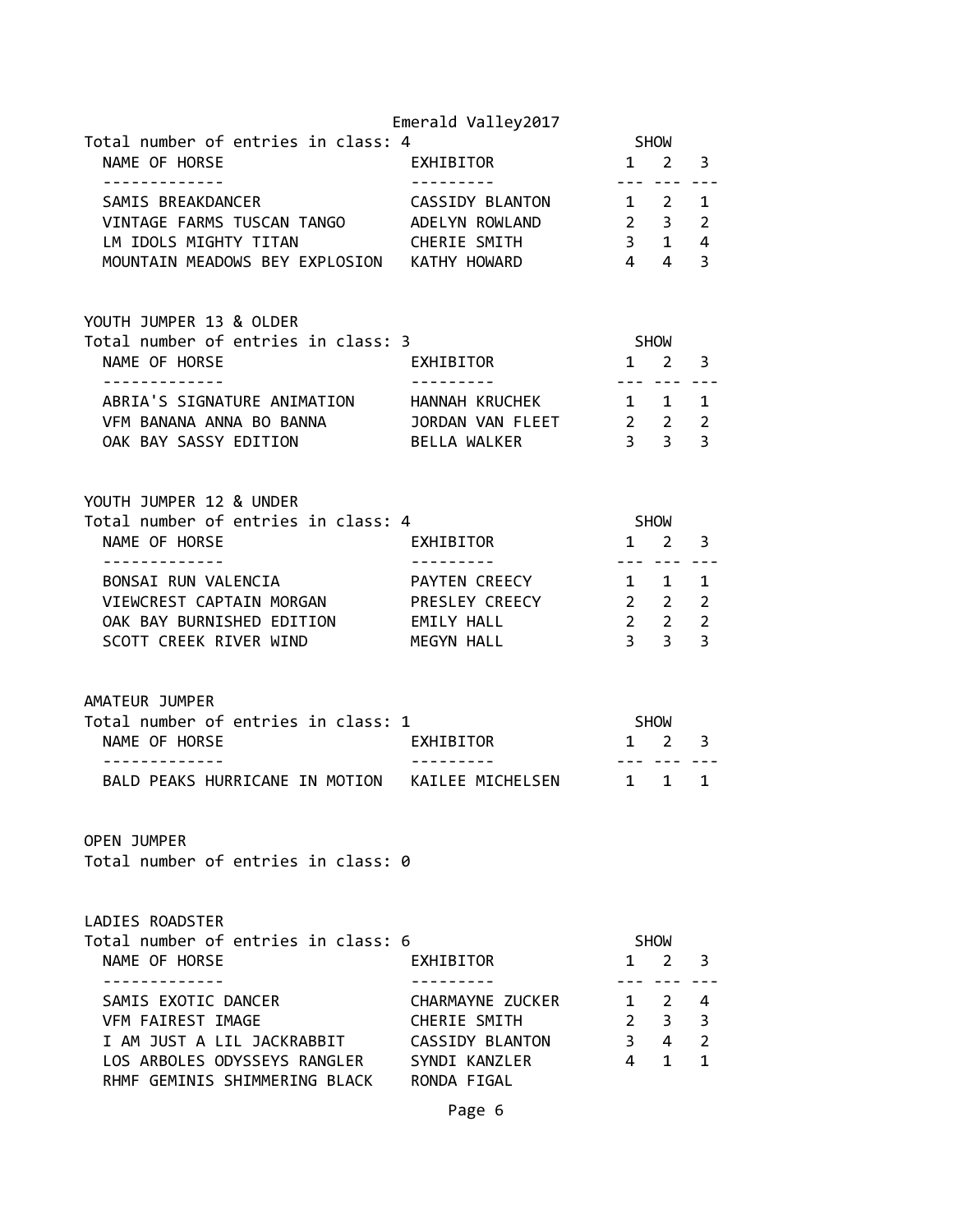|                                                                                 | Emerald Valley2017 |                     |                                                                                                                                                                                                                                                                                                                                                                                                                                                                            |                         |
|---------------------------------------------------------------------------------|--------------------|---------------------|----------------------------------------------------------------------------------------------------------------------------------------------------------------------------------------------------------------------------------------------------------------------------------------------------------------------------------------------------------------------------------------------------------------------------------------------------------------------------|-------------------------|
| <b>ONYX</b><br>STEPPING STONES RB PRIME TIME PATRICIA J LEWIS                   |                    | 6 6                 | $5 \quad 5 \quad 5$                                                                                                                                                                                                                                                                                                                                                                                                                                                        | 6                       |
| SINGLE PLEASURE DRIVING MARES<br>Total number of entries in class: 0            |                    |                     |                                                                                                                                                                                                                                                                                                                                                                                                                                                                            |                         |
| YOUTH VERSATILITY 13-18<br>Total number of entries in class: 8                  |                    | SHOW                |                                                                                                                                                                                                                                                                                                                                                                                                                                                                            |                         |
| NAME OF HORSE                                                                   | EXHIBITOR          |                     | $1 \quad 2$                                                                                                                                                                                                                                                                                                                                                                                                                                                                | 3                       |
| OAK BAY SALSAS HABANERO<br>GALLERY ORIGINALS MISS ALYSSA GOERTZEN               | REBECCA MYERS      |                     | $1 \quad 3$                                                                                                                                                                                                                                                                                                                                                                                                                                                                | 3                       |
| PERPHECTION                                                                     |                    |                     | $2 \quad 1$                                                                                                                                                                                                                                                                                                                                                                                                                                                                | 4                       |
| VINTAGE FARMS MIDNIGHT WALTZ                                                    | RACHAEL COLWELL    |                     | $3 \quad 5$                                                                                                                                                                                                                                                                                                                                                                                                                                                                | $\overline{2}$          |
| LOS ARBOLES ODYSSEYS RANGLER                                                    | SUNNY BALSHAW      | $4 \quad 4 \quad 1$ |                                                                                                                                                                                                                                                                                                                                                                                                                                                                            |                         |
| ABRIA'S SIGNATURE ANIMATION                                                     | HANNAH KRUCHEK     | 6                   | 5 <sub>2</sub><br>6                                                                                                                                                                                                                                                                                                                                                                                                                                                        | 5<br>6                  |
| OAK BAY SALSAS SHARPER IMAGE OLIVIA TUCKER                                      |                    |                     |                                                                                                                                                                                                                                                                                                                                                                                                                                                                            |                         |
| SOLID-COLOR MARES<br>Total number of entries in class: 7                        |                    | SHOW                |                                                                                                                                                                                                                                                                                                                                                                                                                                                                            |                         |
| NAME OF HORSE                                                                   | EXHIBITOR          |                     | $1 \quad 2 \quad 3$                                                                                                                                                                                                                                                                                                                                                                                                                                                        |                         |
| SCOTT CREEK DERVISH DIAMONDS                                                    | JOANNE ROSS        |                     | $1 \quad 1$                                                                                                                                                                                                                                                                                                                                                                                                                                                                | $\overline{a}$          |
| VFM REDDY FOR REVENGE                                                           | CHERIE SMITH       | $2^{\circ}$         | $2 \overline{ }$                                                                                                                                                                                                                                                                                                                                                                                                                                                           | $\mathbf{1}$            |
| COUNTRY RDS HUGHSTONS GIDGET KATHY SAMMONS                                      |                    |                     | $3 \quad 4$                                                                                                                                                                                                                                                                                                                                                                                                                                                                | 3                       |
| LAZY RS MISS SASS A FRASS                                                       | BARBARA KAHL       | 4 7                 |                                                                                                                                                                                                                                                                                                                                                                                                                                                                            | $\overline{2}$          |
| MJM MISS PRISS                                                                  | AMANDA LEICHNER    | $5 \quad 5 \quad 7$ |                                                                                                                                                                                                                                                                                                                                                                                                                                                                            |                         |
| RANSOMS BAY B SHADOW                                                            | KATHY HOWARD       |                     | 6 <sup>3</sup>                                                                                                                                                                                                                                                                                                                                                                                                                                                             | 5                       |
| SCOTT CREEK MONARCH DEE DEE ERENNE JACKSON                                      |                    | $7^{\circ}$         | 6                                                                                                                                                                                                                                                                                                                                                                                                                                                                          | 6                       |
| MULTI-COLOR MARES                                                               |                    |                     |                                                                                                                                                                                                                                                                                                                                                                                                                                                                            |                         |
| Total number of entries in class: 9<br>NAME OF HORSE                            | EXHIBITOR          |                     | SHOW<br>$1 \quad 2$                                                                                                                                                                                                                                                                                                                                                                                                                                                        | 3                       |
| . <u>.</u> .                                                                    | . <u>.</u>         | ---                 | $\frac{1}{2} \left( \frac{1}{2} \right) \left( \frac{1}{2} \right) \left( \frac{1}{2} \right) \left( \frac{1}{2} \right) \left( \frac{1}{2} \right) \left( \frac{1}{2} \right) \left( \frac{1}{2} \right) \left( \frac{1}{2} \right) \left( \frac{1}{2} \right) \left( \frac{1}{2} \right) \left( \frac{1}{2} \right) \left( \frac{1}{2} \right) \left( \frac{1}{2} \right) \left( \frac{1}{2} \right) \left( \frac{1}{2} \right) \left( \frac{1}{2} \right) \left( \frac$ |                         |
| BLACK MOUNTAIN ACAPELLA                                                         | DIANE DORIGAN      |                     | $1 \quad 7 \quad 1$                                                                                                                                                                                                                                                                                                                                                                                                                                                        |                         |
| SCOTT CREEK MONARCH OREO DREAM JOANNE ROSS                                      |                    |                     | $2 \quad 5$                                                                                                                                                                                                                                                                                                                                                                                                                                                                | 5                       |
| RHMF GEMINIS TWINKLIN STAR                                                      | JULIE HEMENWAY     |                     | $3 \quad 4$                                                                                                                                                                                                                                                                                                                                                                                                                                                                | $\overline{\mathbf{3}}$ |
| EQUISPORT COLORED N VOGUE HEATHER KAHL<br>RHMF GEMINIS DANCIN IN THE CINDY SAUM |                    | $\overline{4}$      | 3 <sup>7</sup>                                                                                                                                                                                                                                                                                                                                                                                                                                                             | $\overline{7}$          |
| WIND                                                                            |                    | 5                   | 6                                                                                                                                                                                                                                                                                                                                                                                                                                                                          | 6                       |
| GALLERY ORIGINALS MISS                                                          | CHERIE SMITH       |                     |                                                                                                                                                                                                                                                                                                                                                                                                                                                                            |                         |
| PERPHECTION                                                                     |                    | 6                   | $2^{\circ}$<br>$\mathbf{1}$                                                                                                                                                                                                                                                                                                                                                                                                                                                | 2<br>4                  |
| RANSOMS LIGHTENING STARBURST KATHY HOWARD<br>SCOTT CREEK EXCEPTIONAL            | SUSAN WILSON       |                     |                                                                                                                                                                                                                                                                                                                                                                                                                                                                            |                         |
|                                                                                 |                    |                     |                                                                                                                                                                                                                                                                                                                                                                                                                                                                            |                         |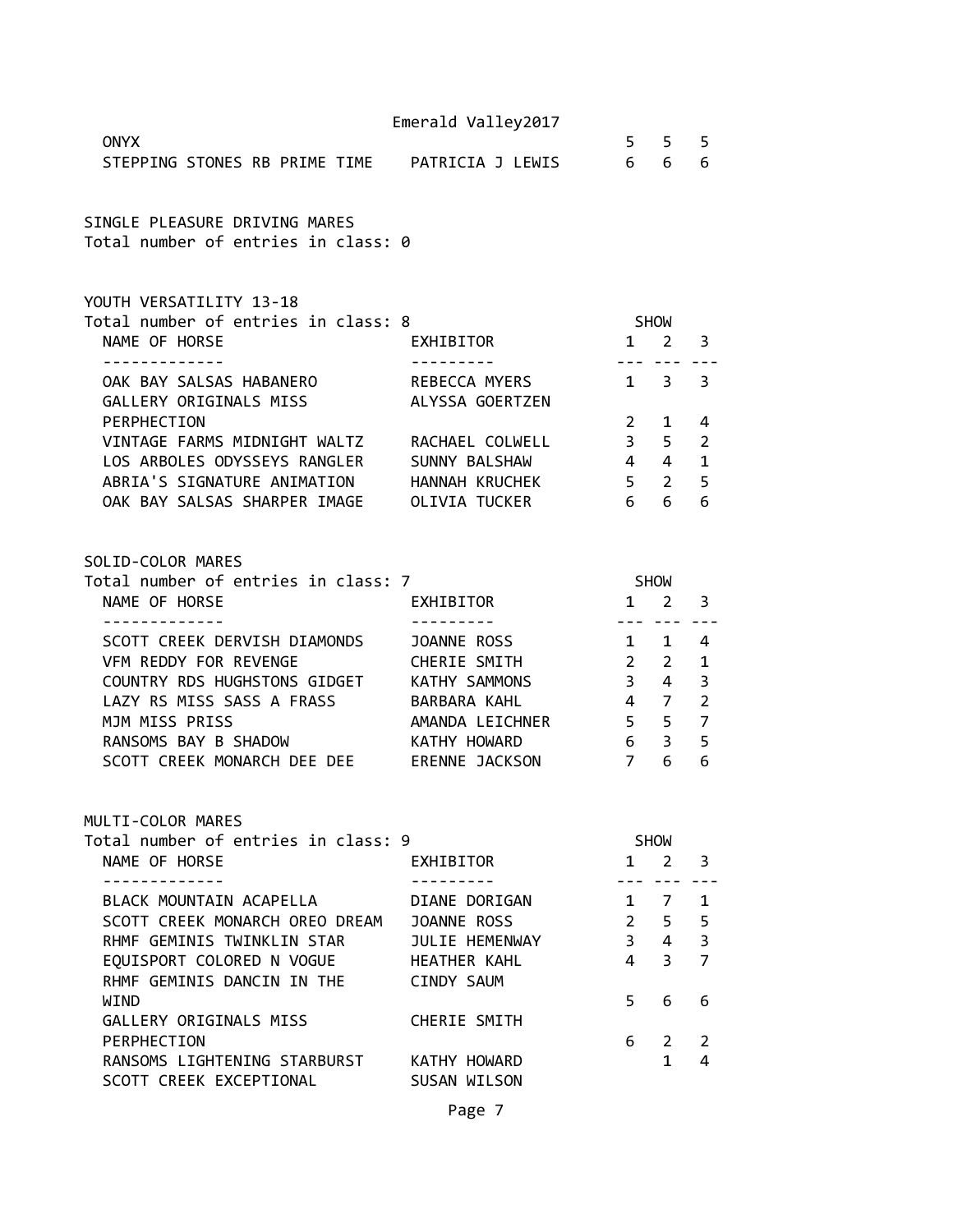|                                                                                                                                                                                                                                                                                                               | Emerald Valley2017                              |                                                 | 8                                                        |                                                 |   |   |
|---------------------------------------------------------------------------------------------------------------------------------------------------------------------------------------------------------------------------------------------------------------------------------------------------------------|-------------------------------------------------|-------------------------------------------------|----------------------------------------------------------|-------------------------------------------------|---|---|
| <b>TEMPTRESS</b><br>SCOTT CREEK MONARCH IN A FLLEN NALLEY<br><b>MOMENT</b>                                                                                                                                                                                                                                    |                                                 |                                                 |                                                          | 8                                               |   |   |
| AMATEUR OWNED TRAINED EXHIBITED JUNIOR MARE LEVEL 1<br>Total number of entries in class: 2<br>NAME OF HORSE                                                                                                                                                                                                   | EXHIBITOR                                       | $1 \quad 2 \quad 3$                             | SHOW                                                     |                                                 |   |   |
| EQUISPORT COLORED N VOGUE HEATHER KAHL 1 2 1<br>DVM PASOS ANIMATED ELEGANCE BARBARA KAHL                                                                                                                                                                                                                      |                                                 | _______________<br>$2 \t1 \t2$                  |                                                          |                                                 |   |   |
| AMATEUR OWNED TRAINED EXHIBITED JUNIOR MARE LEVEL 2<br>Total number of entries in class: 2<br><b>EXHIBITOR</b><br>NAME OF HORSE                                                                                                                                                                               |                                                 | $\overline{\mathbf{1}}$                         | SHOW                                                     | $2 \quad 3$                                     |   |   |
| ------------<br>BLACK MOUNTAIN ACAPELLA DIANE DORIGAN 1 2 2<br>SCOTT CREEK MONARCH OREO DREAM JOANNE ROSS                                                                                                                                                                                                     |                                                 | $2 \quad 1 \quad 1$                             | --- --- ---                                              |                                                 |   |   |
| AMATEUR JUNIOR MARES LEVEL 1<br>Total number of entries in class: 6<br>NAME OF HORSE                                                                                                                                                                                                                          | EXHIBITOR 1 2 3                                 | <b>SHOW</b>                                     |                                                          |                                                 |   |   |
| -------------<br>OAK BAY ROBBIN THE BANK WITH JESSIE SKERJANIC<br>JOSIE<br>VFM REDDY FOR REVENGE THE KATIE HANSEN<br>EQUISPORT COLORED N VOGUE HEATHER KAHL<br>DVM PASOS ANIMATED ELEGANCE BARBARA KAHL<br>SCOTT CREEK MONARCH DEE DEE SUSAN WILSON<br>SCOTT CREEK MONARCH IN A FLLEN NALLEY<br><b>MOMENT</b> |                                                 | $2\quad 2$<br>$4\quad 4$<br>5 <sub>5</sub><br>6 | --- --- ---<br>$1 \quad 1$<br>$3 \qquad 3 \qquad 5$<br>6 | 1<br>3<br>$\overline{2}$<br>$\overline{4}$<br>6 |   |   |
| AMATEUR JUNIOR MARES LEVEL 2<br>Total number of entries in class: 6<br>NAME OF HORSE                                                                                                                                                                                                                          | EXHIBITOR                                       | $1 \quad$                                       | <b>SHOW</b><br>$2^{\circ}$                               | 3                                               |   |   |
| -----------<br>JUNIOR BEAR IMANI IMPRESSION<br><b>HUNTERBERRY</b><br><b>HILLSOIMPRESSIVELYSWEET</b><br>WINGATES EE REBELS REFLECTION                                                                                                                                                                          | KERRI GRIGGS<br>AVERY ROWLAND<br>JACOB ELLIOTT  | 3                                               | . _ _ <sub>_</sub> _ _ _ _ _<br>$1 \quad 1$<br>5         | $\mathbf{1}$<br>2<br>4                          | 2 | 2 |
| BLACK MOUNTAIN ACAPELLA<br>OAK BAY ROBBIN THE BANK WITH<br>JOSIE<br>SCOTT CREEK DERVISH DIAMONDS                                                                                                                                                                                                              | DIANE DORIGAN<br>SHERYL PETERSON<br>JOANNE ROSS | 4<br>5.<br>6                                    | $\overline{3}$<br>6<br>$\overline{4}$                    | 6<br>3<br>5                                     |   |   |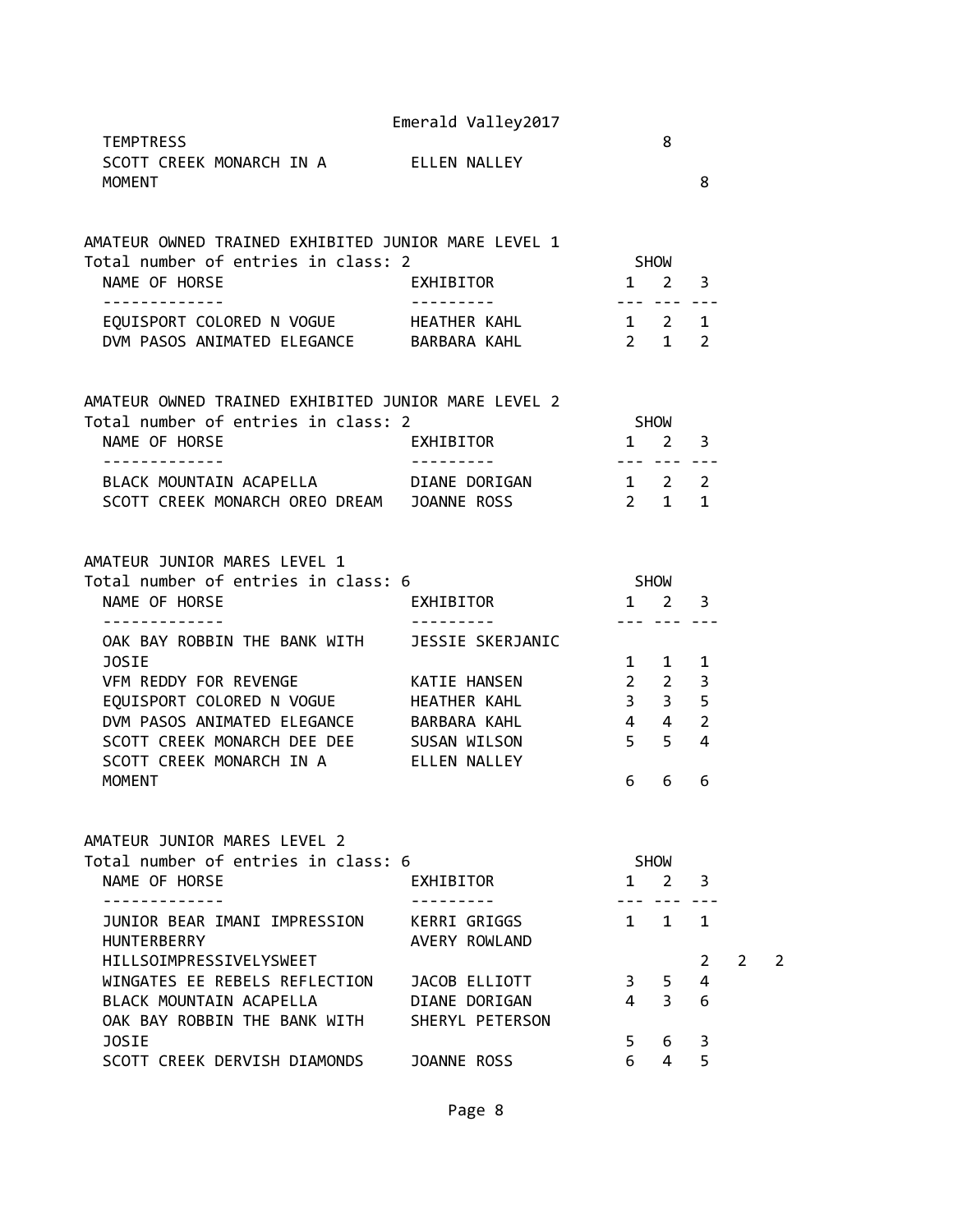#### GRAND CHAMPION & RESERVE AMATEUR MARE

|                              | <b>SHOW</b> |   |     |  |
|------------------------------|-------------|---|-----|--|
| NAME OF HORSE                | 1           | 2 | - 3 |  |
|                              |             |   |     |  |
| HUNTERBERRY HILL FIRST       |             |   |     |  |
| IMPRESSION                   | G           | R | G   |  |
| JUNIOR BEAR IMANI IMPRESSION | R           | G | R   |  |
| OAK BAY ROBBIN THE BANK WITH |             |   |     |  |
| <b>JOSIE</b>                 |             |   |     |  |
| <b>HUNTERBERRY</b>           |             |   |     |  |
| HILLSOIMPRESSIVELYSWEET      |             |   |     |  |

|                                   | <b>SHOW</b>   |              |
|-----------------------------------|---------------|--------------|
|                                   | $\mathcal{P}$ | 3            |
|                                   |               |              |
| ADELYN ROWLAND                    | 7             | 2            |
| $\mathcal{P}$<br>CHARMAYNE ZUCKER | 8             | 8            |
| 3<br>CASSIDY BLANTON              | 6             | 1            |
| 4                                 | 3             | 6            |
| 5<br>JESSIE SKERJANIC             |               |              |
| 6                                 | $\mathcal{L}$ |              |
|                                   | 1             | 3            |
|                                   | 4             | 5            |
| CASSIDY BLANTON                   | 5             |              |
|                                   |               | $\mathbf{1}$ |

| OPEN COUNTRY PLEASURE DRIVING 32" & UNDER |                  |               |             |                          |  |
|-------------------------------------------|------------------|---------------|-------------|--------------------------|--|
| Total number of entries in class: 5       |                  |               | <b>SHOW</b> |                          |  |
| NAME OF HORSE                             | EXHIBITOR        | 1.            |             | - 3                      |  |
|                                           |                  |               |             |                          |  |
| BOBKATS TAKE A CHANCE                     | SUNNY BALSHAW    |               |             | 4                        |  |
| VINTAGE FARMS MIDNIGHT WALTZ              | KERRI GRIGGS     | $\mathcal{P}$ | 4           | $\blacksquare$           |  |
| WESTWIND FARMS AMAZING                    | DIANE DORIGAN    |               |             |                          |  |
| SIGNATURE                                 |                  | 3             | 3.          | $\overline{\phantom{a}}$ |  |
| BELOVED LEGENDS OPUS                      | SHARON HOUSLEY   | 4             | 5           | - 3                      |  |
| SAMIS EXOTIC DANCER                       | CHARMAYNE ZUCKER | 5             |             | 5                        |  |

YOUTH OWNED TRAINED EXHIBITED ROADSTER Total number of entries in class: 0

| GENTLEMENS CLASSIC PLEASURE DRIVING |                     |  |
|-------------------------------------|---------------------|--|
| Total number of entries in class: 4 | <b>SHOW</b>         |  |
| NAME OF HORSE<br>EXHIBITOR          | $1 \quad 2 \quad 3$ |  |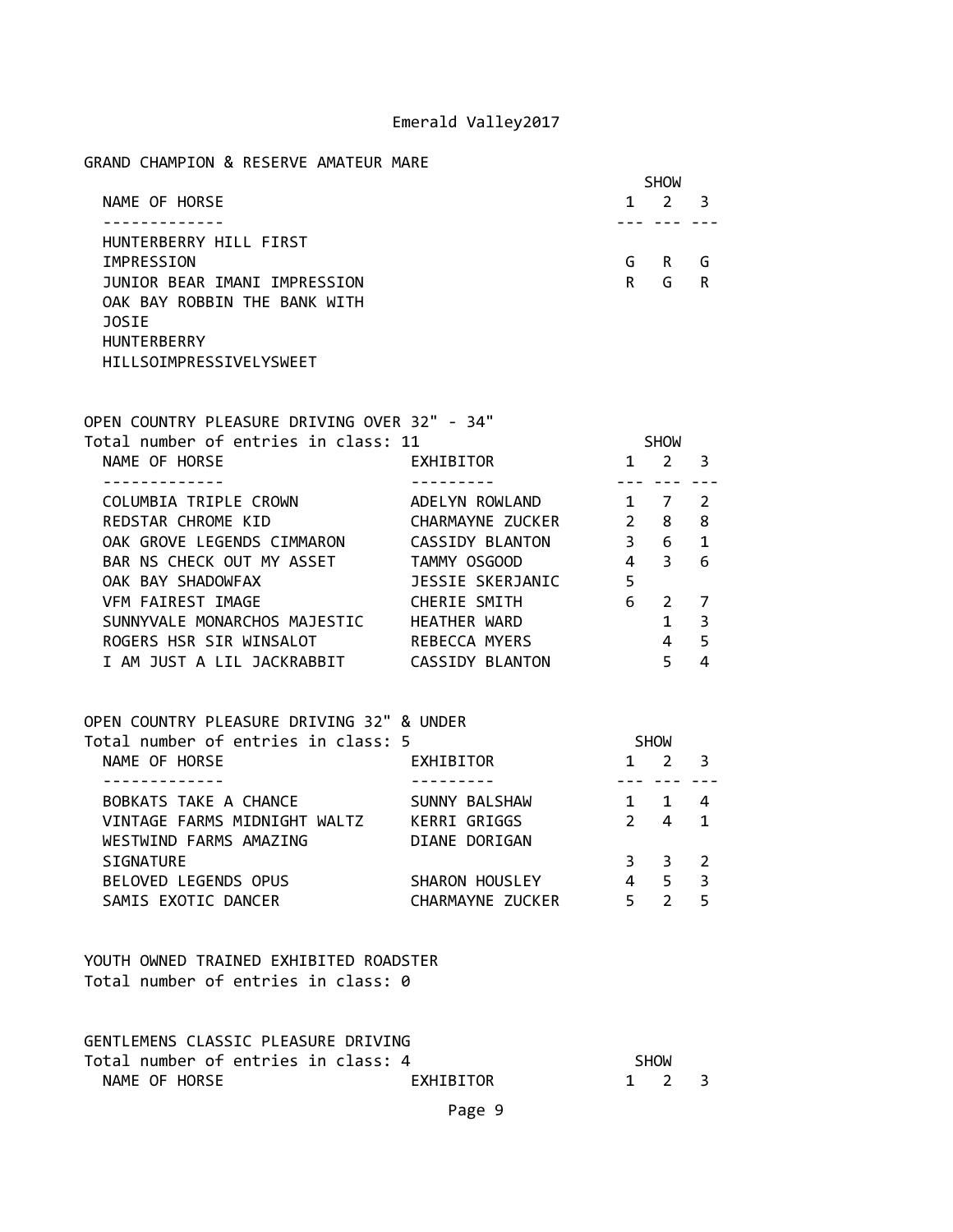|                                                                                        |                                     | Emerald Valley2017                     |              |                                       |                |
|----------------------------------------------------------------------------------------|-------------------------------------|----------------------------------------|--------------|---------------------------------------|----------------|
| HUNTERBERRY HILL IMPRESSIVE CASEY CAMPBELL<br><b>DESIGN</b>                            |                                     |                                        | $\mathbf{1}$ |                                       | 1              |
| RHMF GEMINIS SHIMMERING BLACK RONDA FIGAL                                              |                                     |                                        |              |                                       |                |
| <b>ONYX</b>                                                                            |                                     |                                        |              | $2 \quad 3 \quad 2$                   |                |
| WOODED ACRES BLUE SUEDE<br>OAK BAY SALSAS HABANERO                                     |                                     | PETER PADGETT<br><b>CASEY CAMPBELL</b> |              | $3 \qquad 2 \qquad 3$<br>$\mathbf{1}$ |                |
|                                                                                        |                                     |                                        |              |                                       |                |
| SPECIAL NEEDS DRIVING<br>Total number of entries in class: 0                           |                                     |                                        |              |                                       |                |
| YOUTH OWNED TRAINED & EXHIBITED MARE<br>Total number of entries in class: 0            |                                     |                                        |              |                                       |                |
| YOUTH 13 & OLDER EXHIBITING JUNIOR MARE                                                |                                     |                                        |              |                                       |                |
| Total number of entries in class: 2                                                    |                                     |                                        |              | <b>SHOW</b>                           |                |
| NAME OF HORSE<br>. <u>.</u>                                                            | EXHIBITOR                           |                                        |              | $1 \quad 2 \quad 3$<br>--- --- ---    |                |
| JUNIOR BEAR IMANI IMPRESSION RACHAEL COLWELL 1 1 1                                     |                                     |                                        |              |                                       |                |
| WINGATES EE REBELS REFLECTION TOMMY YOST                                               |                                     |                                        |              | $2 \qquad 2 \qquad 2$                 |                |
| YOUTH 8-12 EXHIBITING JUNIOR MARE                                                      |                                     |                                        |              |                                       |                |
| Total number of entries in class: 2                                                    |                                     |                                        |              | SHOW                                  |                |
| NAME OF HORSE                                                                          | EXHIBITOR                           |                                        |              | $1 \quad 2 \quad 3$<br>--- --- -      |                |
| JUNIOR BEAR IMANI IMPRESSION JAY GRIGGS                                                |                                     |                                        |              | $1 \quad 1 \quad 1$                   |                |
| OAK BAY ROBBIN THE BANK WITH EMILY HALL<br><b>JOSIE</b>                                |                                     |                                        |              | $2 \sqrt{2}$                          | $\overline{2}$ |
| YOUTH 7 & UNDER EXHIBITING JUNIOR MARE                                                 |                                     |                                        |              |                                       |                |
| Total number of entries in class: 2                                                    |                                     |                                        |              | SHOW                                  |                |
| NAME OF HORSE<br>. <u>.</u>                                                            | EXHIBITOR<br>. <u>– – – – – – –</u> |                                        |              | $1 \quad 2 \quad 3$<br>--- ---        |                |
| JUNIOR BEAR IMANI IMPRESSION DARRIEN GRIGGS<br>OAK BAY ROBBIN THE BANK WITH MEGYN HALL |                                     |                                        |              | $1 \quad 1 \quad 1$                   |                |
| <b>JOSIE</b>                                                                           |                                     |                                        |              | 2 2                                   | $\mathcal{P}$  |
| YOUTH STOCK TYPE MARE                                                                  |                                     |                                        |              |                                       |                |
| Total number of entries in class: 6                                                    |                                     |                                        |              | SHOW                                  |                |
| NAME OF HORSE<br>-----------                                                           | EXHIBITOR                           |                                        |              | 1 2 3<br>-- --- ---                   |                |
| GALLERY ORIGINALS MISS                                                                 |                                     | ALYSSA GOERTZEN                        |              |                                       |                |
|                                                                                        |                                     | Page 10                                |              |                                       |                |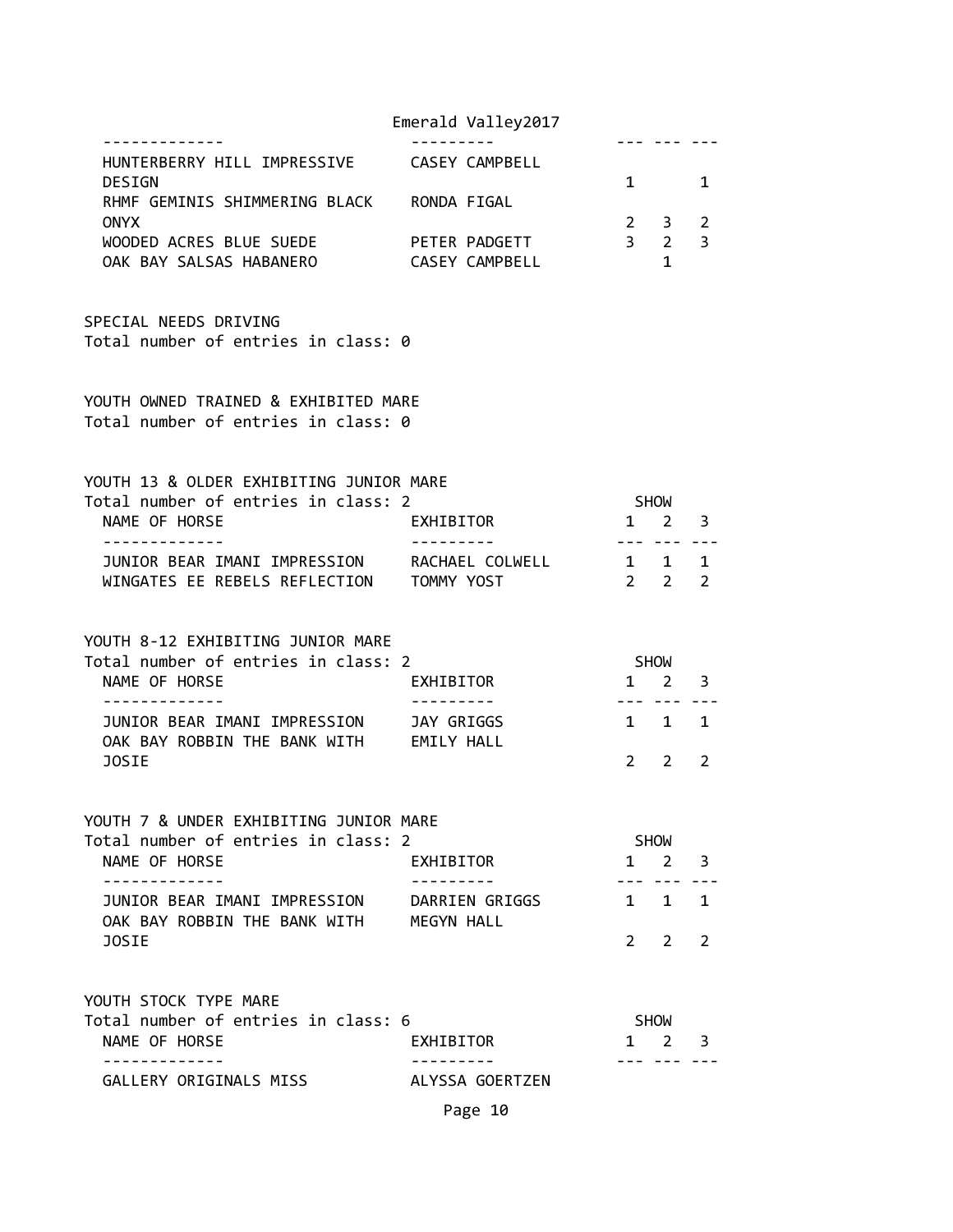| PERPHECTION                  |                      |    | $\overline{3}$ 2 |  |
|------------------------------|----------------------|----|------------------|--|
| BONSAI RUN VALENCIA          | <b>PAYTEN CREECY</b> |    | 2 5 4            |  |
| RANSOMS LIGHTENING STARBURST | MEGYN HALL           | 3. | $1 \quad 1$      |  |
| OAK BAY SASSY EDITION        | BELLA WALKER         |    | 4 3              |  |
| LAZY RS SUPER STAR           | HAZEL CLEVENGER      |    | 5 2 5            |  |
| VFM ABRACADABRA              | AMBER HANSEN         | h  | h                |  |

YOUTH SPECIAL NEEDS 18 & UNDER SHOWING MARE/GELDING Total number of entries in class: 0

| ADULT SPECIAL NEEDS HALTER SHOWING A MARE OR GELDING |             |                     |  |
|------------------------------------------------------|-------------|---------------------|--|
| Total number of entries in class: 1                  |             | <b>SHOW</b>         |  |
| NAME OF HORSE                                        | EXHIBITOR   | $1 \quad 2 \quad 3$ |  |
|                                                      |             |                     |  |
| VEM TOUR DE FRANCE                                   | BRIAN LOGUE | $1 \quad 1 \quad 1$ |  |

| DEVELOPMENTALY DISABLED EXHIBITING A MARE OR GELDING |             |                     |  |
|------------------------------------------------------|-------------|---------------------|--|
| Total number of entries in class: 1                  |             | SHOW                |  |
| NAME OF HORSE                                        | EXHIBITOR   | $1 \quad 2 \quad 3$ |  |
|                                                      |             |                     |  |
| VEM TOUR DE FRANCE                                   | BRIAN LOGUE | $1 \quad 1 \quad 1$ |  |

### AMATEUR COUNTRY PLEASURE DRIVING LEVEL 1

| EXHIBITOR        |                                     | 2 | 3                                                           |  |
|------------------|-------------------------------------|---|-------------------------------------------------------------|--|
|                  |                                     |   |                                                             |  |
| MARCY PARSONS    | $\mathbf{1}$                        |   | 1                                                           |  |
| CHARMAYNE ZUCKER |                                     | 6 | 3                                                           |  |
| HEATHER WARD     |                                     | 3 | $\overline{2}$                                              |  |
| JESSIE SKERJANIC |                                     | 2 | 5                                                           |  |
| DIANE DORIGAN    |                                     |   |                                                             |  |
|                  | 5                                   | 7 | 8                                                           |  |
| KATIE HANSEN     | 6                                   |   | 6                                                           |  |
| KATHIE PETERSON  |                                     | 4 | 4                                                           |  |
| LEONA ALCOCK     |                                     | 5 | 7                                                           |  |
| JULIE HEMENWAY   |                                     | 8 |                                                             |  |
|                  | Total number of entries in class: 9 |   | <b>SHOW</b><br>$2^{\circ}$<br>$3^{\circ}$<br>$\overline{4}$ |  |

| AMATEUR COUNTRY PLEASURE DRIVING LEVEL 2 |               |                     |  |
|------------------------------------------|---------------|---------------------|--|
| Total number of entries in class: 6      |               | SHOW                |  |
| NAME OF HORSE                            | EXHIBITOR     | $1 \quad 2 \quad 3$ |  |
|                                          |               |                     |  |
| COLUMBIA TRIPLE CROWN                    | KATHY HOWARD  | 1 1 1               |  |
| OAK GROVE LEGENDS CIMMARON               | CHRIS BLANTON | $2 \quad 2 \quad 2$ |  |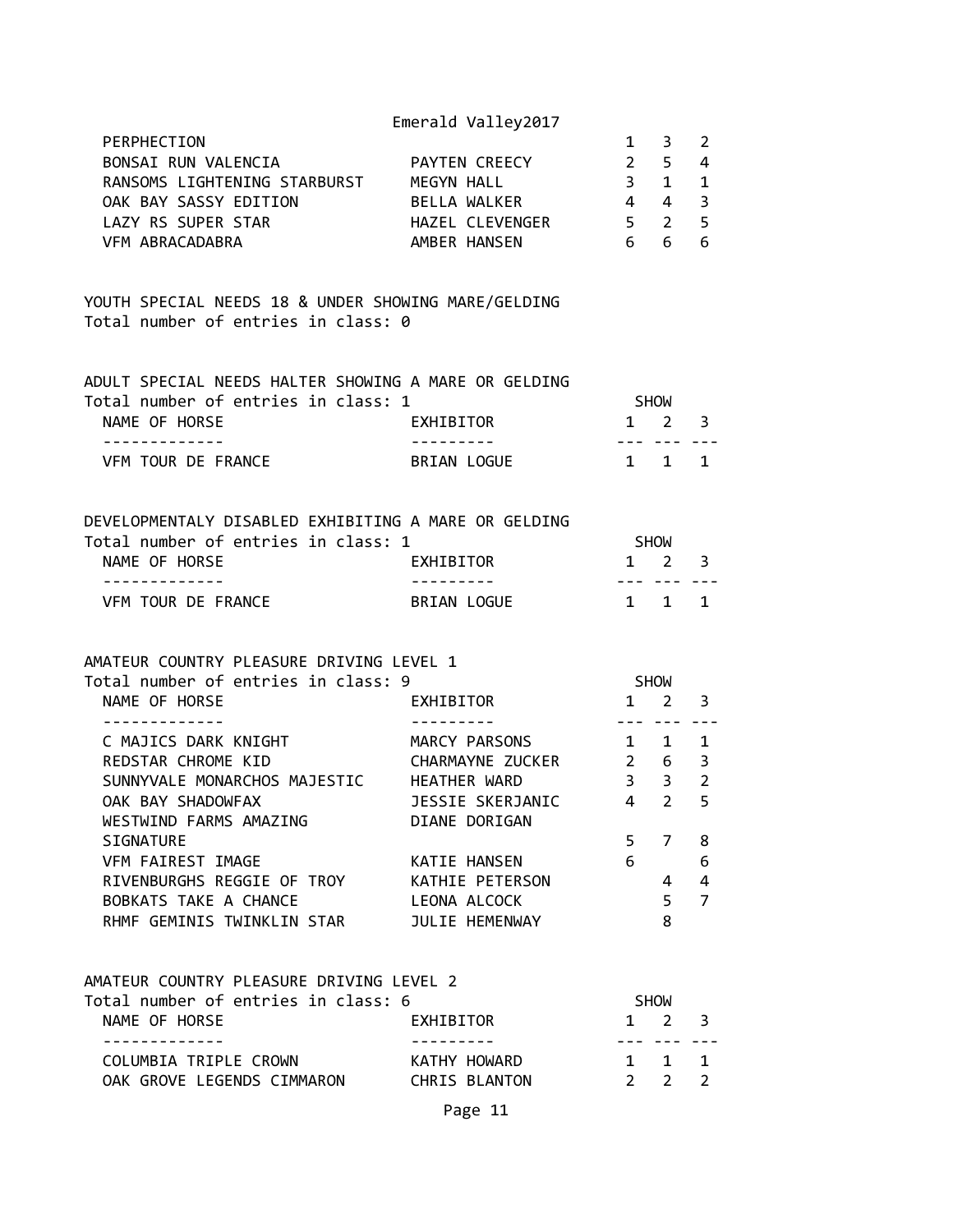|                                                                                                                                               | Emerald Valley2017 |                             |                                         |                         |  |
|-----------------------------------------------------------------------------------------------------------------------------------------------|--------------------|-----------------------------|-----------------------------------------|-------------------------|--|
| VINTAGE FARMS MIDNIGHT WALTZ KERRI GRIGGS                                                                                                     |                    |                             | $3 \quad 4$                             | $\overline{\mathbf{3}}$ |  |
| OAK BAY BURNISHED EDITION SHERYL PETERSON 4 3 4                                                                                               |                    |                             |                                         |                         |  |
| BAR NS CHECK OUT MY ASSET TAMMY OSGOOD                                                                                                        |                    | $5\quad 5\quad 5$           |                                         |                         |  |
|                                                                                                                                               |                    |                             |                                         |                         |  |
| AMATEUR OWNED TRAINED EXHIBITED JUNIOR GELDING LEVEL 1                                                                                        |                    |                             |                                         |                         |  |
| Total number of entries in class: 1                                                                                                           |                    |                             | SHOW                                    |                         |  |
| NAME OF HORSE                                                                                                                                 | EXHIBITOR          | $1 \quad 2 \quad 3$         |                                         |                         |  |
| -------------                                                                                                                                 |                    | ---- --- ---                |                                         |                         |  |
| INDIGOS DANCING STAR JOHN BOSSE                                                                                                               |                    | $1 \quad 1$                 |                                         | $\overline{1}$          |  |
| AMATEUR OWNED TRAINED EXHIBITED JUNIOR GELDING LEVEL 2<br>Total number of entries in class: 0                                                 |                    |                             |                                         |                         |  |
| AMATEUR JUNIOR GELDINGS LEVEL 1                                                                                                               |                    |                             |                                         |                         |  |
| Total number of entries in class: 3                                                                                                           |                    | <b>SHOW</b>                 |                                         |                         |  |
| NAME OF HORSE                                                                                                                                 | EXHIBITOR          | $1 \quad 2 \quad 3$         |                                         |                         |  |
| ------------- <i>-</i><br>HUNTERBERYY HILL JUSTA GARRETT HARRINGTON                                                                           | ----------         |                             | --- --- ---                             |                         |  |
| IMPRESSION                                                                                                                                    |                    |                             | $\begin{matrix} 1 & 2 & 1 \end{matrix}$ |                         |  |
| SCOTT CREEK MONARCH TANGOLERO JEAN HOWARD                                                                                                     |                    | $2 \quad 1 \quad 2$         |                                         |                         |  |
| INDIGOS DANCING STAR JOHN BOSSE                                                                                                               |                    |                             | $3 \quad 3 \quad 3$                     |                         |  |
| AMATEUR JUNIOR GELDINGS LEVEL 2<br>Total number of entries in class: 1<br>NAME OF HORSE<br>HUNTERBERYY HILL JUSTA AVERY ROWLAND<br>IMPRESSION | EXHIBITOR          | SHOW<br>$1 \quad 2 \quad 3$ | --- --- ---<br>$1 \quad 1$              | $\mathbf{1}$            |  |
| NWMHC TWO-YEAR OLD GELDING HALTER FUTURITY<br>Total number of entries in class: 0                                                             |                    |                             |                                         |                         |  |
| WEANLING AND YEARLING GELDINGS                                                                                                                |                    |                             |                                         |                         |  |
| Total number of entries in class: 1                                                                                                           |                    |                             | SHOW                                    |                         |  |
| NAME OF HORSE                                                                                                                                 | EXHIBITOR          |                             | $1 \quad 2 \quad 3$                     |                         |  |
| . <u>.</u> .<br>WINSTON AN                                                                                                                    | CASEY CAMPBELL     |                             | $1 \quad 1 \quad 1$                     |                         |  |
| TWO YEAR OLD GELDINGS                                                                                                                         |                    |                             |                                         |                         |  |
| Total number of entries in class: 3                                                                                                           |                    |                             | <b>SHOW</b>                             |                         |  |
| NAME OF HORSE                                                                                                                                 | EXHIBITOR          | 1                           | 2                                       | 3                       |  |
|                                                                                                                                               | Page 12            |                             |                                         |                         |  |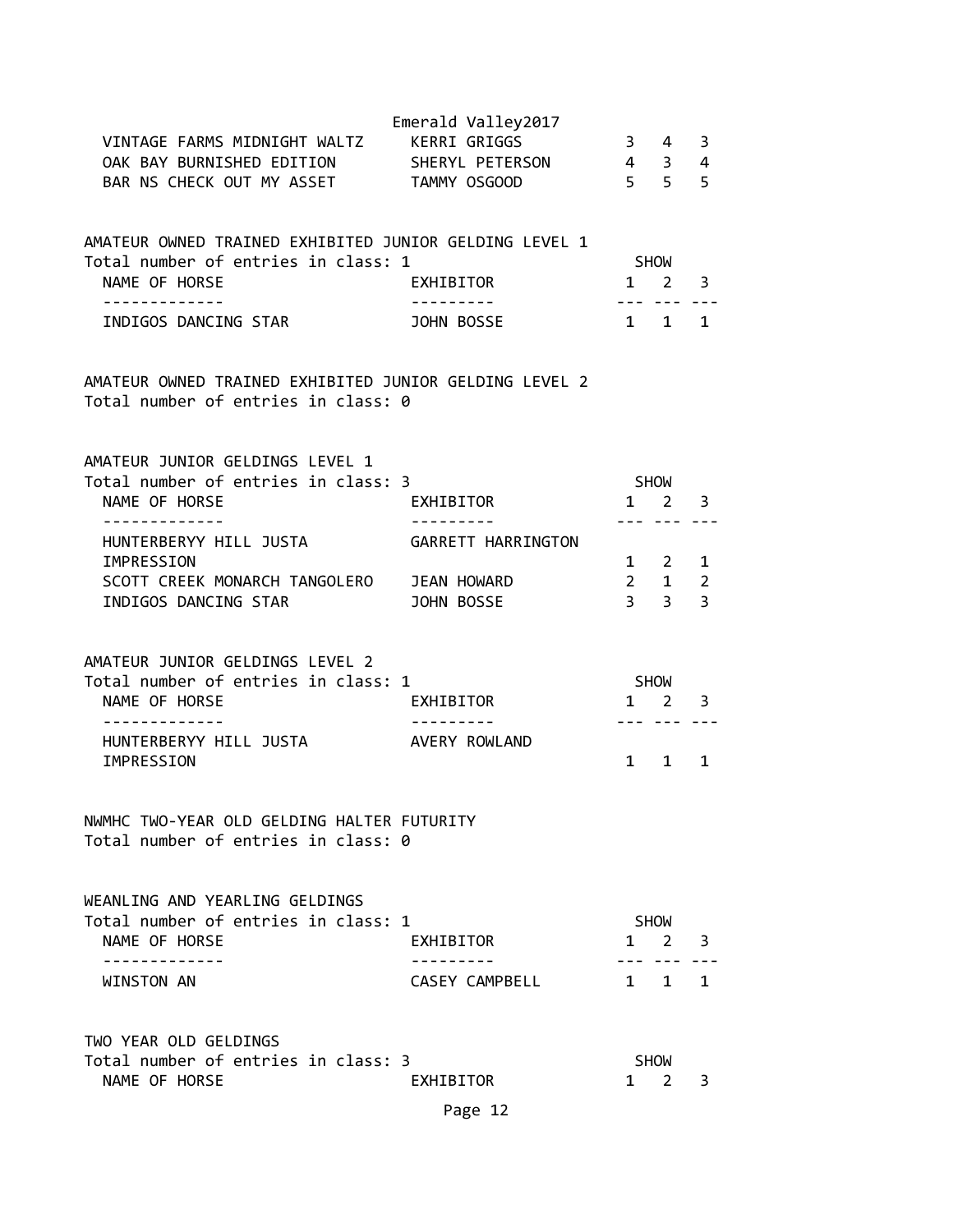|                                                         | Emerald Valley2017 |                     |                                                         |                |
|---------------------------------------------------------|--------------------|---------------------|---------------------------------------------------------|----------------|
| HUNTERBERYY HILL JUSTA                                  | ADELYN ROWLAND     | --- ---             |                                                         |                |
| IMPRESSION                                              |                    | $1 \quad 2 \quad 1$ |                                                         |                |
| SCOTT CREEK MONARCH TANGOLERO                           | JEAN HOWARD        |                     | $\begin{array}{ccc} 2 & 1 & 2 \\ 3 & 3 & 3 \end{array}$ |                |
| INDIGOS DANCING STAR                                    | JOHN BOSSE         |                     |                                                         |                |
| GRAND CHAMPION & RESERVE JUNIOR GELDING                 |                    |                     |                                                         |                |
|                                                         |                    |                     | SHOW                                                    |                |
| NAME OF HORSE<br>.                                      |                    |                     | $1 \quad 2$<br>--- --- ---                              | 3              |
| HUNTERBERYY HILL JUSTA                                  |                    |                     |                                                         |                |
| IMPRESSION                                              |                    |                     | G G                                                     |                |
| WINSTON AN                                              |                    | R                   | G                                                       |                |
| SCOTT CREEK MONARCH TANGOLERO                           |                    |                     | $R \Box$                                                | R              |
| YOUTH 13 & OLDER EXHIBITING JUNIOR GELDING              |                    |                     |                                                         |                |
| Total number of entries in class: 2                     |                    | SHOW                |                                                         |                |
| NAME OF HORSE                                           | EXHIBITOR          |                     | $1 \quad 2 \quad 3$                                     |                |
| -------------                                           |                    |                     | --- --- ---                                             |                |
| WINSTON AN                                              | TOMMY YOST         | $1 \quad 1 \quad 1$ |                                                         |                |
| SCOTT CREEK MONARCH TANGOLERO BELLA WALKER              |                    | $2\quad 2$          |                                                         | 2              |
| YOUTH 8-12 EXHIBITING JUNIOR GELDING                    |                    |                     |                                                         |                |
| Total number of entries in class: 1                     |                    |                     | SHOW                                                    |                |
| NAME OF HORSE                                           | EXHIBITOR          | --- ---             | $1 \quad 2 \quad 3$                                     |                |
| SCOTT CREEK MONARCH TANGOLERO EMILY HALL                |                    |                     | $1 \quad 1 \quad 1$                                     |                |
| YOUTH 7 & UNDER EXHIBITING JUNIOR GELDING               |                    |                     |                                                         |                |
| Total number of entries in class: 1                     |                    |                     | <b>SHOW</b>                                             |                |
| NAME OF HORSE                                           | EXHIBITOR          | $\mathbf{1}$        | 2                                                       | 3              |
|                                                         |                    |                     |                                                         |                |
| SCOTT CREEK MONARCH TANGOLERO MEGYN HALL                |                    |                     | 1 1 1                                                   |                |
| AMATEUR OWNED TRAINED EXHIBITED CLASSIC PLEAS DRIV LVL1 |                    |                     |                                                         |                |
| Total number of entries in class: 7                     |                    |                     | SHOW                                                    |                |
| NAME OF HORSE<br>.                                      | EXHIBITOR          |                     | $1 \quad 2$                                             | 3              |
| STARS GLADIATOR                                         | JAMIE BETHANY      | $1 \quad$           | 5                                                       | $\mathbf{1}$   |
| VFM TOUR DE FRANCE                                      | KELSEY LOGUE       |                     | $2 \quad 2$                                             | 6              |
| STEPPING STONES RB PRIME TIME PATRICIA J LEWIS          |                    |                     | $3 \quad 1$                                             | 4              |
| RHMF GEMINIS SPARKLIN KID                               | CINDY SAUM         |                     | $4 \quad 4$                                             | 3              |
| SRF LEGACY                                              | KAILEE MICHELSEN   | 5 <sup>7</sup>      | 3                                                       | $\overline{2}$ |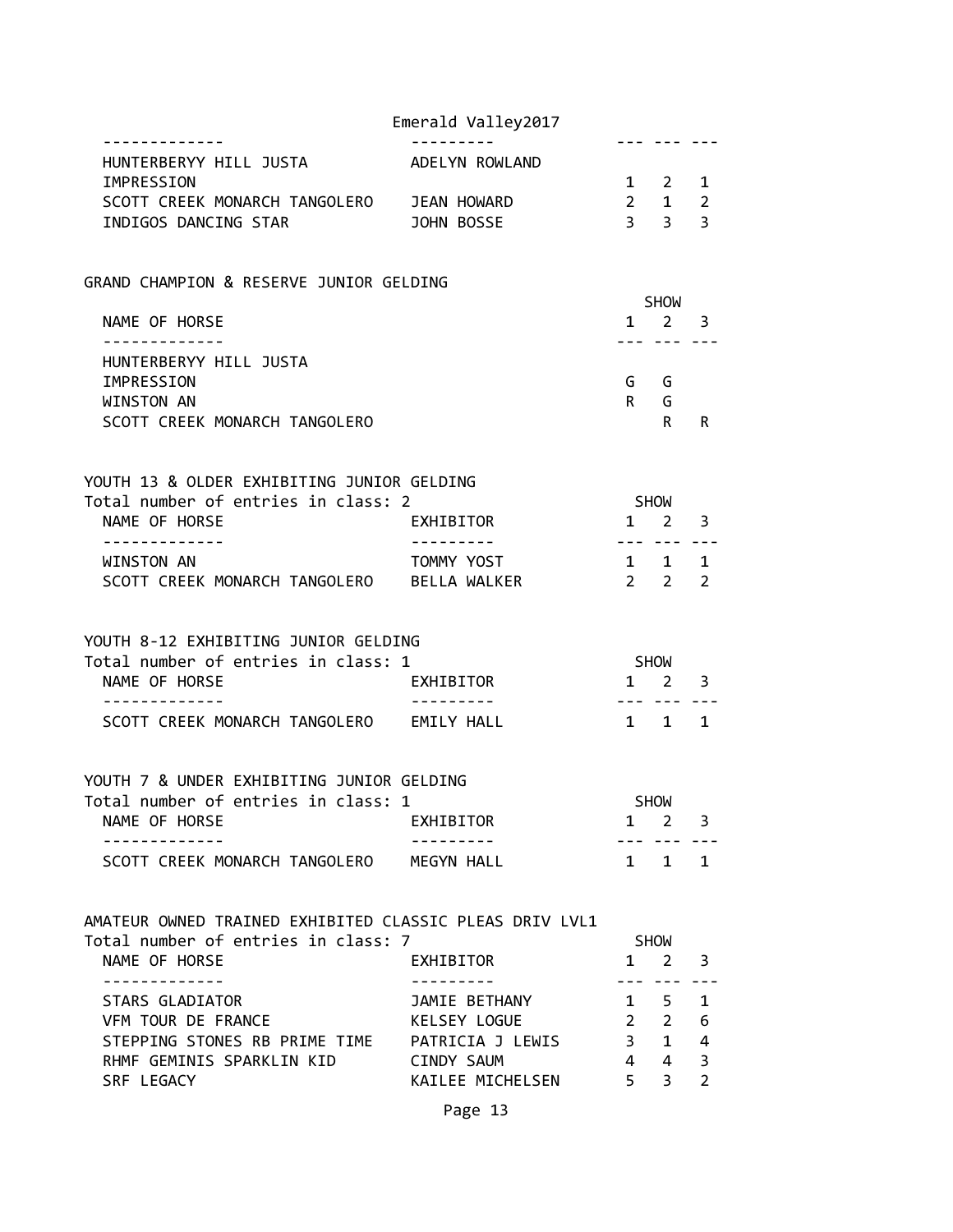|                                                                                                                | Emerald Valley2017    |                 |                  |                |
|----------------------------------------------------------------------------------------------------------------|-----------------------|-----------------|------------------|----------------|
| VFM MAXIMUM REVENGE<br>RHMF GEMINIS SHIMMERING BLACK RONDA FIGAL                                               | KATIE HANSEN          | 6               | 6                | 5              |
| <b>ONYX</b>                                                                                                    |                       |                 | 7                | $\overline{7}$ |
| AMATEUR OWNED TRAINED EXHIBITED CLASSIC PLEAS DRIV LVL 2                                                       |                       |                 |                  |                |
| Total number of entries in class: 2                                                                            |                       |                 | SHOW             |                |
| NAME OF HORSE<br>.                                                                                             | EXHIBITOR             | $- - - -$       | $1\quad 2$       | 3              |
| MINI L & JS PLATINUM PLUS KERRI GRIGGS                                                                         |                       |                 | $1 \quad 1$      | $\mathbf{1}$   |
| LAZY RS SUPER STAR                                                                                             | BAMBI ROYLANCE        | $2 \t2$         |                  | $\overline{2}$ |
| YOUTH OWNED TRAINED EXHIBITED CLASSIC PLEASURE DRIVING<br>Total number of entries in class: 8<br>NAME OF HORSE | EXHIBITOR             | $1 \quad$       | <b>SHOW</b><br>2 | 3              |
|                                                                                                                | . <u>.</u>            | $- - -$         |                  |                |
| VFM MAXIMUM REVENGE                                                                                            | <b>BEN HANSEN</b>     |                 | $1 \quad 5$      | 6              |
| MOSTLY MINNIS TOP SECRET                                                                                       | BROOKLYN ERVIN        |                 | $2 \quad 2$      | 5              |
| VIEWCREST CAPTAIN MORGAN                                                                                       | PRESLEY CREECY        |                 | $3 \quad 4$      | 4              |
| MINI L & JS PLATINUM PLUS                                                                                      | BRADY GRIGGS          |                 | $4 \quad 3$      | $\mathbf 1$    |
| OAK BAY SALSAS SHARPER IMAGE                                                                                   | OLIVIA TUCKER         | 5 <sub>1</sub>  | 1                | $\overline{7}$ |
| BONSAI RUN VALENCIA                                                                                            | PAYTEN CREECY         | $6\overline{6}$ | $6\overline{6}$  | 3              |
| VFM BANANA ANNA BO BANNA                                                                                       | JORDAN VAN FLEET      | $\overline{7}$  | 8                | 8              |
| OAK BAY SALSA CALIENTE                                                                                         | <b>JAY GRIGGS</b>     | 8               | $\overline{7}$   | $\overline{2}$ |
| <b>LIBERTY</b>                                                                                                 |                       |                 |                  |                |
| Total number of entries in class: 11                                                                           |                       |                 | <b>SHOW</b>      |                |
| NAME OF HORSE                                                                                                  | EXHIBITOR             |                 | $1 \quad 2$      | 3              |
|                                                                                                                |                       |                 |                  |                |
| HUNTERBERYY HILL JAZZED UP                                                                                     | ADELYN ROWLAND        |                 |                  |                |
| <b>AGAIN SE</b>                                                                                                |                       | $1 \quad$       | 2                | $\mathbf{1}$   |
| WINSOME MONARCHS BEST FOOT                                                                                     | <b>KELSEY LOGUE</b>   |                 |                  |                |
| <b>FORWARD</b>                                                                                                 |                       | $\overline{2}$  | 3                | 6              |
| RIVENBURGHS REGGIE OF TROY                                                                                     | KATHIE PETERSON       | $\overline{3}$  | $\overline{7}$   | 3              |
| LAZY RS SUPER STAR                                                                                             | BAMBI ROYLANCE        | 4               | $\mathbf{1}$     | $\overline{4}$ |
| SCOTT CREEK MYSTICAL CALENDAR                                                                                  | JESSICA KIMBALL       |                 |                  |                |
| GIRL                                                                                                           |                       | 5               | 4                |                |
| SCOTT CREEK MONARCH DEE DEE                                                                                    | <b>ERENNE JACKSON</b> | 6               | 8                | 5              |
| SCOTT CREEK INDI GO MO                                                                                         | ELLEN NALLEY          | $\overline{7}$  | 6                | $\overline{2}$ |
| SCOTT CREEK EXCEPTIONAL                                                                                        | SUSAN WILSON          |                 |                  |                |
| <b>TEMPTRESS</b>                                                                                               |                       | 8               | 5                | 7              |
| SCOTT CREEK INDIS REAL DEAL                                                                                    | SUSAN WILSON          |                 |                  | 8              |

YOUTH HALTER OBSTACLE 13 & OLDER Total number of entries in class: 17 SHOW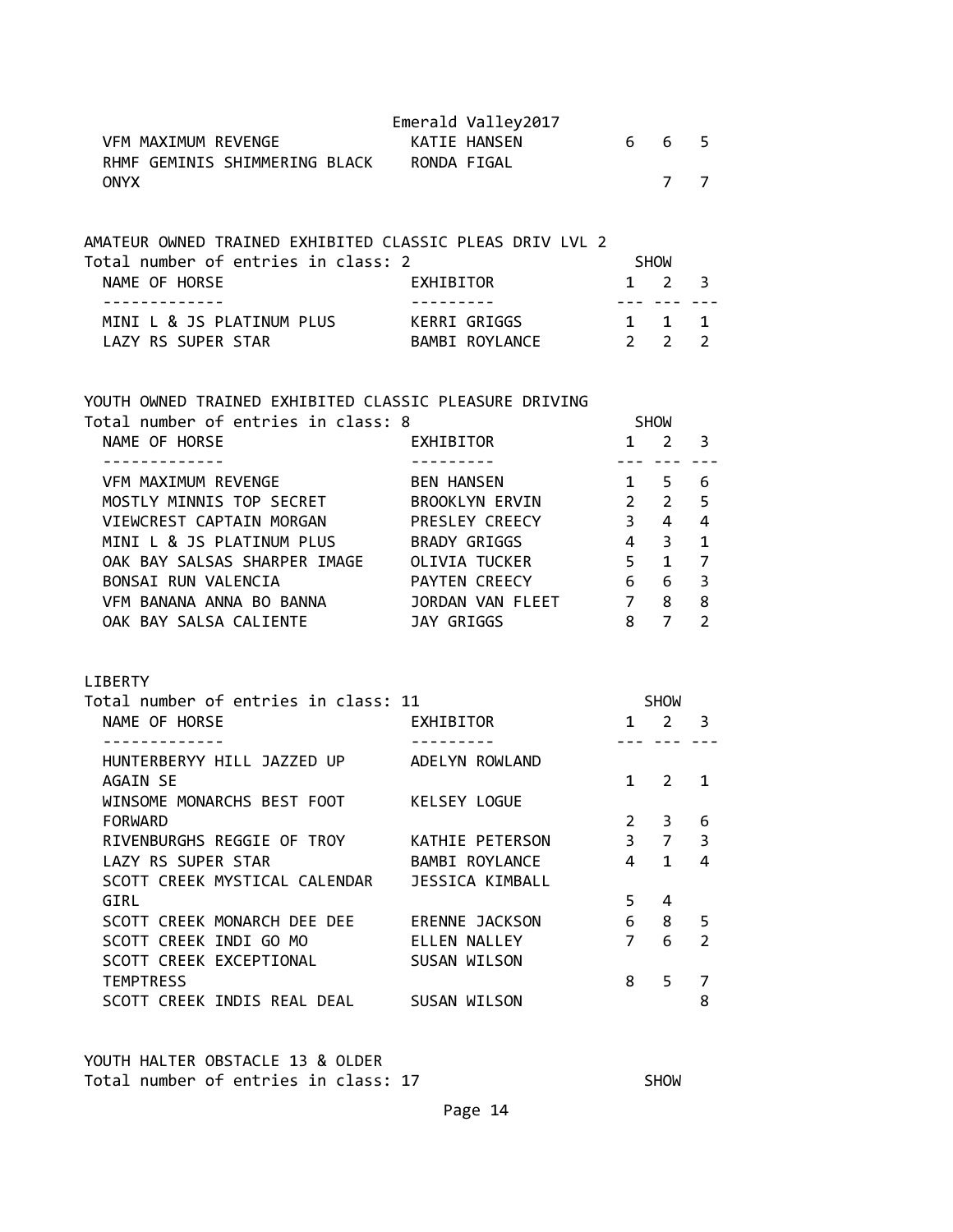| NAME OF HORSE                                                                                                                                                                                                 | Emerald Valley2017<br><b>EXHIBITOR</b> | $1 \quad 2 \quad 3$                |                                        |                     |  |
|---------------------------------------------------------------------------------------------------------------------------------------------------------------------------------------------------------------|----------------------------------------|------------------------------------|----------------------------------------|---------------------|--|
| VFM BANANA ANNA BO BANNA JORDAN VAN FLEET 131<br>ABRIA'S SIGNATURE ANIMATION HANNAH KRUCHEK 2 1 3<br>WINNING STREAKS NO MORE EMBLEM RACHAEL COLWELL 3 2 4<br>VINTAGE FARMS MIDNIGHT WALTZ RACHAEL COLWELL 4 5 |                                        |                                    | <u>--- --- ---</u>                     | 5                   |  |
| GALLERY ORIGINALS MISS ALYSSA GOERTZEN<br>PERPHECTION<br>CELEBRATIONS TENNESSEE SUNSET ANGELICA LEDEZMA 6<br>HUNTERBERRY HILL KENYA SE PARKER CREECY 7                                                        |                                        |                                    | $5\qquad 6$<br>$\overline{4}$<br>8     | 2                   |  |
| DAYSPRING DARE TO DREAM LULU SAMIEE<br>OAK BAY SASSY EDITION BELLA WALKER<br>MINI L & JS PLATINUM PLUS RACHAEL COLWELL                                                                                        |                                        | 8 7 8                              |                                        | 6<br>$\overline{7}$ |  |
| YOUTH HALTER OBSTACLE 12 & UNDER                                                                                                                                                                              |                                        | <b>SHOW</b>                        |                                        |                     |  |
| Total number of entries in class: 14<br>NAME OF HORSE EXHIBITOR                                                                                                                                               |                                        | $1 \quad 2 \quad 3$                |                                        |                     |  |
| -------------<br>DARDANS ASSUREDLY<br>SOPHISTICATED                                                                                                                                                           | MARISSA ERVIN                          |                                    | --- --- ---                            | $1 \quad 1 \quad 1$ |  |
| CENTURY FARMS QUAZAR SARAH BALFOUR                                                                                                                                                                            |                                        | $2 \t2 \t3$                        |                                        |                     |  |
| MOSTLY MINNIS TOP SECRET<br>MOSTLY MINNIS TOP SECRET BROOKLYN ERVIN                                                                                                                                           |                                        | $3 \quad 4 \quad 2$                |                                        |                     |  |
| RANCH O QUINN SIR JONQUIL BROOKLYN ERVIN 1 4 6 5<br>VFM MAXIMUM REVENGE 1 BEN HANSEN 5 3 4                                                                                                                    |                                        | $5 \quad 3 \quad 4$                |                                        |                     |  |
| VINTAGE FARMS MIDNIGHT WALTZ JAY GRIGGS                                                                                                                                                                       |                                        | $6 \quad 7 \quad 7$                |                                        |                     |  |
| VFM ABRACADABRA                                                                                                                                                                                               | AMBER HANSEN 7 5 6                     |                                    |                                        |                     |  |
| MINI L & JS PLATINUM PLUS BRADY GRIGGS                                                                                                                                                                        |                                        | 88                                 |                                        | 8                   |  |
| YOUTH HALTER OBSTACLE 7 & UNDER                                                                                                                                                                               |                                        |                                    |                                        |                     |  |
| Total number of entries in class: 1<br>NAME OF HORSE<br>-------------                                                                                                                                         | <b>EXHIBITOR</b>                       | <b>SHOW</b><br>$1 \quad 2 \quad 3$ |                                        |                     |  |
| FANFARE'S CHECK MY LABEL MEGYN HALL                                                                                                                                                                           |                                        |                                    | $1 \quad 1 \quad 1$                    |                     |  |
| AMATEUR HALTER OBSTACLE                                                                                                                                                                                       |                                        |                                    |                                        |                     |  |
| Total number of entries in class: 12<br>NAME OF HORSE                                                                                                                                                         | .2<br>EXHIBITOR                        |                                    | SHOW<br>$1 \quad 2 \quad 3$<br>--- --- |                     |  |
| COLUMBIA MIGHTY TITAN AVERY ROWLAND                                                                                                                                                                           |                                        |                                    | $1 \quad 2 \quad 1$                    |                     |  |
| VFM TOUR DE FRANCE KELSEY LOGUE                                                                                                                                                                               |                                        |                                    | $2 \quad 1 \quad 2$                    |                     |  |
| BALD PEAKS HURRICANE IN MOTION KAILEE MICHELSEN 3 4 3                                                                                                                                                         |                                        |                                    |                                        |                     |  |
| SCOTT CREEK MY KEY TO MIDNIGHT KAILEE MICHELSEN                                                                                                                                                               |                                        | $4 \quad 7 \quad 5$                |                                        |                     |  |
| MJM MISS PRISS                                                                                                                                                                                                | AMANDA LEICHNER                        | 5 6                                | 6 5                                    | $\overline{7}$<br>6 |  |
| HMM BUCK O BRILLIANCE CHRISTINA PADGETT<br>VFM MAXIMUM REVENGE                                                                                                                                                | KATIE HANSEN                           | $7 -$                              | 8                                      |                     |  |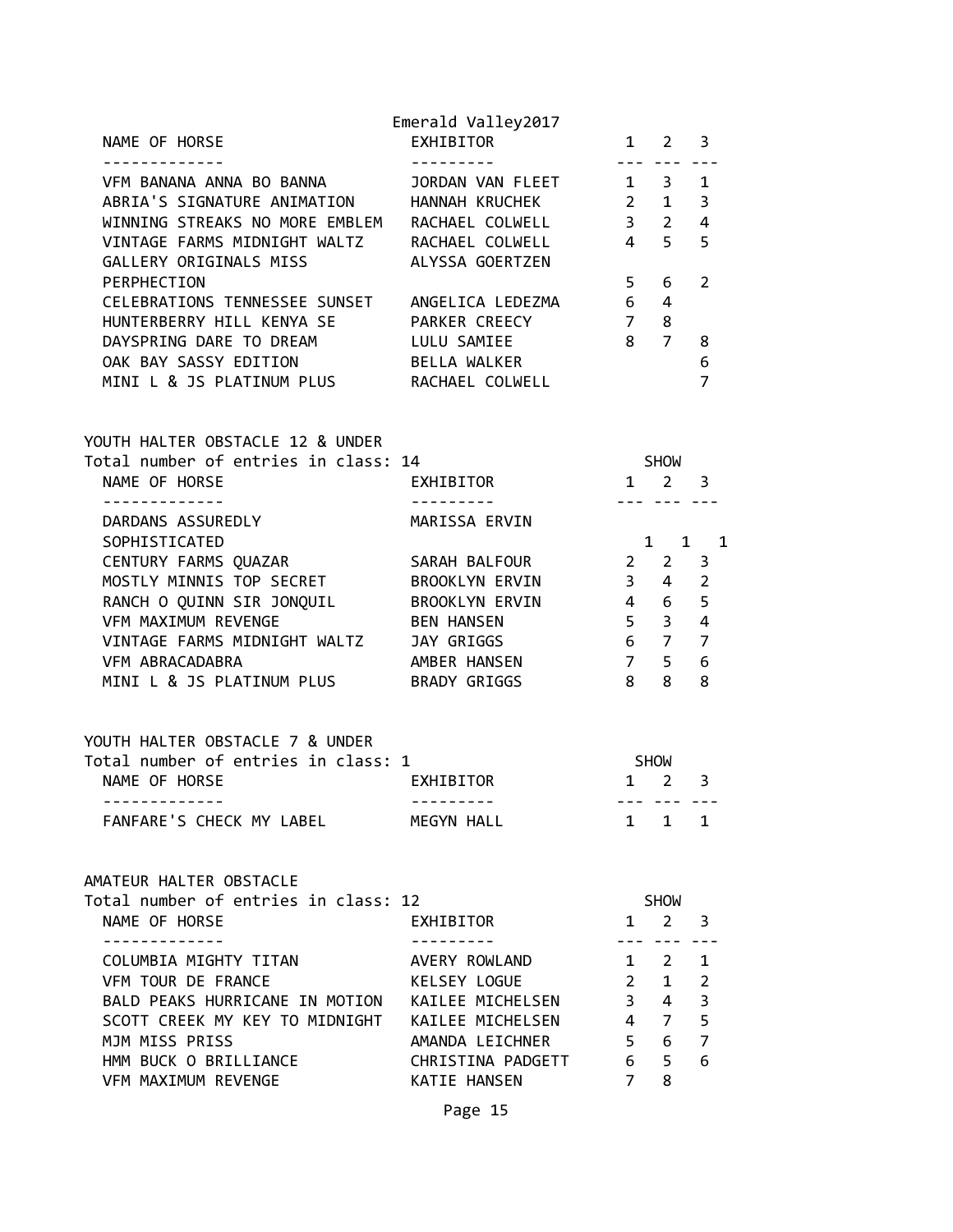| SCOTT CREEK MYSTICAL CALENDAR<br>GIRL                                                                             | Emerald Valley2017<br><b>JESSICA KIMBALL</b> |                | 8 3 4                                             |                |
|-------------------------------------------------------------------------------------------------------------------|----------------------------------------------|----------------|---------------------------------------------------|----------------|
| HIGH ROLLER LADY TRIPLE LUCK JESSICA KIMBALL                                                                      |                                              |                |                                                   | 8              |
| OPEN HALTER OBSTACLE                                                                                              |                                              |                |                                                   |                |
| Total number of entries in class: 7<br>NAME OF HORSE                                                              | EXHIBITOR                                    |                | <b>SHOW</b><br>$1 \quad 2 \quad 3$                |                |
| -----------                                                                                                       |                                              |                | <u>--- --- --</u> -                               |                |
| COLUMBIA MIGHTY TITAN                                                                                             | AVERY ROWLAND                                |                | $1 \quad 2 \quad 3$                               |                |
| CENTURY FARMS QUAZAR                                                                                              | SUNNY BALSHAW                                |                | $2 \t 1$                                          | $\overline{2}$ |
| SUNNYVALE MONARCHOS MAJESTIC SUNNY BALSHAW                                                                        | $\overline{\mathbf{3}}$                      |                | 3 <sup>7</sup>                                    | $\mathbf{1}$   |
| BOBKATS TAKE A CHANCE                                                                                             | $4 \quad 4 \quad 4$<br>SUNNY BALSHAW         |                |                                                   |                |
| SUNNYVALE DEALERS HIGH ROLLER SUNNY BALSHAW<br>SCOTT CREEK INDIS REAL DEAL SUSAN WILSON                           | 555                                          |                | 6 6                                               | 6              |
| YOUTH VERSATILITY 12 & UNDER<br>Total number of entries in class: 7<br>NAME OF HORSE<br>. _ _ _ _ _ _ _ _ _ _ _ _ | EXHIBITOR                                    |                | <b>SHOW</b><br>$1 \quad 2 \quad 3$<br>--- --- --- |                |
| SUNNYVALE DEALERS HIGH ROLLER SARAH BALFOUR<br>DARDANS ASSUREDLY                                                  | MARISSA ERVIN                                |                | $1 \quad 3 \quad 1$                               |                |
| SOPHISTICATED                                                                                                     |                                              |                |                                                   | 2 4 7          |
| SCOTT CREEK RIVER WIND                                                                                            | MEGYN HALL                                   |                | $3 \quad 2$                                       | 2              |
| VINTAGE FARMS MIDNIGHT WALTZ JAY GRIGGS                                                                           |                                              |                | 4 6                                               | $\overline{4}$ |
| HUNTERBERRY HILL KENYA SE PRESLEY CREECY                                                                          |                                              |                | $5\quad 5\quad 6$                                 |                |
| OAK BAY BURNISHED EDITION EMILY HALL                                                                              |                                              |                | $6\quad 1\quad 3$                                 |                |
| RANCH O QUINN SIR JONQUIL BROOKLYN ERVIN                                                                          | $7\overline{ }$                              |                |                                                   | 5              |
| AMATEUR OWNED TRAINED EXHIB SINGLE PLEASURE DRIVING LVL 1<br>Total number of entries in class: 0                  |                                              |                |                                                   |                |
| AMATEUR OWNED TRAINED EXHIB SINGLE PLEASURE DRIVING LVL 2<br>Total number of entries in class: 0                  |                                              |                |                                                   |                |
| COUNTRY PLEASURE DRIVING MARES                                                                                    |                                              |                |                                                   |                |
| Total number of entries in class: 5<br>NAME OF HORSE                                                              | EXHIBITOR                                    |                | SHOW<br>$1 \quad 2$                               | 3              |
| . <u>.</u>                                                                                                        |                                              |                | --- ---                                           |                |
| HUNTERBERRY HILL IMPRESSIVE CASEY CAMPBELL                                                                        |                                              |                |                                                   |                |
| <b>FINESSE</b><br>BAR NS CHECK OUT MY ASSET                                                                       | TAMMY OSGOOD                                 | $2^{\circ}$    | $1 \quad 3 \quad 3$<br>$\overline{2}$             | 1              |
| VFM FAIREST IMAGE                                                                                                 | CHERIE SMITH                                 | 3 <sup>7</sup> |                                                   | $1 \quad 2$    |
| SAMIS EXOTIC DANCER                                                                                               | CHARMAYNE ZUCKER                             | $4 \quad$      | $\overline{4}$                                    | $\Delta$       |
|                                                                                                                   |                                              |                |                                                   |                |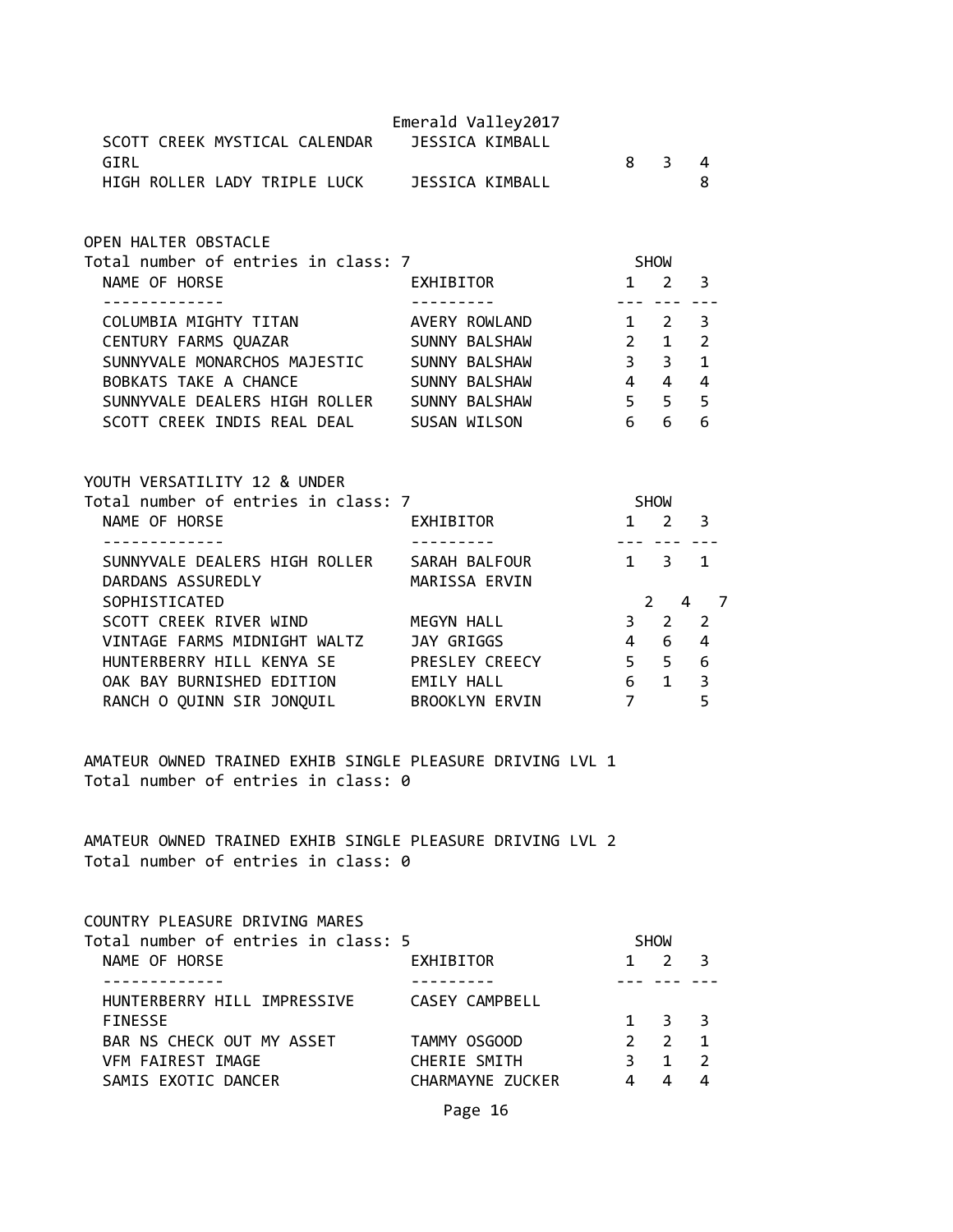| HUNTERBERYY HILL JAZZED UP ADAELYN ROWLAND<br><b>AGAIN SE</b>                                                                                                    | Emerald Valley2017              |                                | $5 \quad 5$                                            | 5                                |
|------------------------------------------------------------------------------------------------------------------------------------------------------------------|---------------------------------|--------------------------------|--------------------------------------------------------|----------------------------------|
| AMATEUR OWNED TRAINED EXHIBITED SENIOR GELDING LEVEL 1<br>Total number of entries in class: 4                                                                    |                                 |                                | SHOW                                                   |                                  |
| NAME OF HORSE<br>-------------                                                                                                                                   | EXHIBITOR<br>----------         |                                | $1\quad 2$                                             | 3                                |
| RHMF GEMINIS SPARKLIN KID CINDY SAUM<br>VFM MAXIMUM REVENGE<br>BALD PEAKS HURRICANE IN MOTION KAILEE MICHELSEN 3 4 3<br>SCOTT CREEK INDIS REAL DEAL SUSAN WILSON | KATIE HANSEN 22                 | $4 \quad 3$                    | --- --- ---<br>$\begin{matrix} 1 & 1 & 1 \end{matrix}$ | 2<br>4                           |
| AMATEUR OWNED TRAINED EXHIBITED SENIOR GELDING LEVEL 2                                                                                                           |                                 |                                |                                                        |                                  |
| Total number of entries in class: 2<br>NAME OF HORSE<br>-------------                                                                                            | EXHIBITOR<br>----------         |                                | <b>SHOW</b><br>$1 \quad 2 \quad 3$<br>--- --- ---      |                                  |
| RHMF GEMINIS BLACK LEGACY JULIE HEMENWAY 1 1 2<br>STARS GLADIATOR<br><b>STARS GLADIATOR</b>                                                                      | JAMIE BETHANY                   |                                | $2 \quad 2 \quad 1$                                    |                                  |
| AMATEUR SENIOR GELDINGS LEVEL 1                                                                                                                                  |                                 |                                |                                                        |                                  |
| Total number of entries in class: 6<br>NAME OF HORSE                                                                                                             | EXHIBITOR                       | SHOW<br>$1 \quad 2 \quad 3$    |                                                        |                                  |
| -------------<br>RHMF GEMINIS SPARKLIN KID                                                                                                                       | CINDY SAUM                      |                                | --- --- ---<br>$1 \quad 2 \quad 1$                     |                                  |
| <b>VFM MAXIMUM REVENGE</b><br>BONSAI RUN AND DON'T LOOK BACK SHARON DICKENS                                                                                      | KATIE HANSEN                    |                                | $2 \quad 3$<br>$3 \quad 1$                             | $\overline{2}$<br>$\overline{4}$ |
| BALD PEAKS HURRICANE IN MOTION KAILEE MICHELSEN 444                                                                                                              |                                 |                                |                                                        | 5                                |
| SCOTT CREEK INDIS REAL DEAL SUSAN WILSON                                                                                                                         | $6\overline{6}$                 |                                | 6                                                      | $\overline{3}$<br>6              |
|                                                                                                                                                                  |                                 |                                |                                                        |                                  |
| AMATEUR SENIOR GELDINGS LEVEL 2<br>Total number of entries in class: 4                                                                                           |                                 |                                | <b>SHOW</b>                                            |                                  |
| NAME OF HORSE                                                                                                                                                    | EXHIBITOR                       | $\mathbf{1}$                   | $\mathbf{2}$                                           | 3                                |
| LM IDOLS HAWKS COUTURE                                                                                                                                           | AVERY ROWLAND                   | $1 \quad$                      | 3                                                      | 1                                |
| OAK BAY SALSA CALIENTE                                                                                                                                           | KERRI GRIGGS                    |                                | $2 \quad 1$                                            | $\overline{2}$                   |
| RHMF GEMINIS BLACK LEGACY<br>STARS GLADIATOR                                                                                                                     | JULIE HEMENWAY<br>JAMIE BETHANY | 3 <sup>7</sup><br>$\mathbf{A}$ | 2<br>4                                                 | $\overline{4}$<br>$\overline{3}$ |
|                                                                                                                                                                  |                                 |                                |                                                        |                                  |

GRAND CHAMPION & RESERVE AMATEUR GELDING

|               |                     | <b>SHOW</b> |  |  |
|---------------|---------------------|-------------|--|--|
| NAME OF HORSE | $1 \quad 2 \quad 3$ |             |  |  |
| --            | - -                 |             |  |  |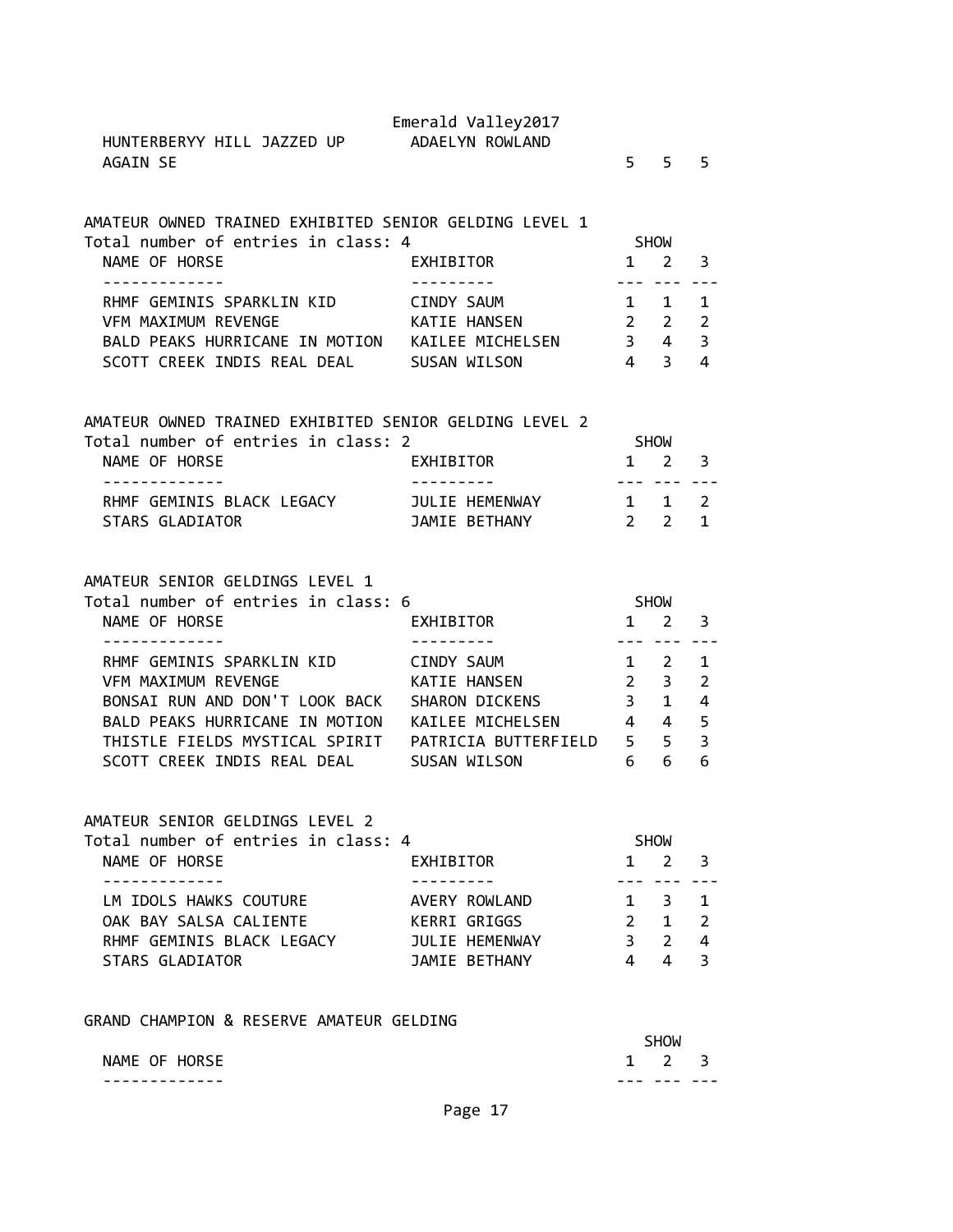|                                                                                                                                                                                              | Emerald Valley2017                           |                                               |                                           |                                                  |
|----------------------------------------------------------------------------------------------------------------------------------------------------------------------------------------------|----------------------------------------------|-----------------------------------------------|-------------------------------------------|--------------------------------------------------|
| LM IDOLS HAWKS COUTURE<br>OAK BAY SALSA CALIENTE                                                                                                                                             |                                              | G<br>R.                                       | R.                                        | R.                                               |
| HUNTERBERYY HILL JUSTA<br>IMPRESSION<br>RHMF GEMINIS SPARKLIN KID                                                                                                                            |                                              |                                               | G                                         | G                                                |
| AMATEUR STOCK TYPE GELDING<br>Total number of entries in class: 6                                                                                                                            |                                              | <b>SHOW</b>                                   |                                           |                                                  |
| NAME OF HORSE                                                                                                                                                                                | EXHIBITOR                                    | $1\quad 2$                                    |                                           | 3                                                |
| MINI L & JS PLATINUM PLUS KERRI GRIGGS 1 1<br>BONSAI RUN FOOLS GOLD<br>ROGUE VALLEY ULTIMATE VICTORY LISA BROSTAD<br>COMMOTIONS BLAZY ZEUS<br>STEPPING STONES RB PRIME TIME PATRICIA J LEWIS | <b>GAYLENE BARTEL</b><br>JOHN BOSSE          | $2\quad 2$<br>$3 \quad 4$<br>$4$ 3 3<br>5 6 5 | --- ----                                  | 1<br>2<br>$\overline{4}$<br>6                    |
| COUNTRY PLEASURE DRIVING STALLIONS<br>Total number of entries in class: 7                                                                                                                    |                                              |                                               |                                           |                                                  |
| NAME OF HORSE<br>-------------                                                                                                                                                               | EXHIBITOR                                    | SHOW                                          | $1 \quad 2$<br><u>--- --- ---</u>         | 3                                                |
| C MAJICS DARK KNIGHT<br>COLUMBIA TRIPLE CROWN ADELYN ROWLAND<br>BELOVED LEGENDS LIBERATION                                                                                                   | CASEY CAMPBELL 1 1<br>SHARON HOUSLEY 444     | $2\quad 2$                                    |                                           | 1<br>$\overline{2}$<br>3<br>4                    |
| SENIOR GELDINGS 30" & UNDER<br>Total number of entries in class: 0                                                                                                                           |                                              |                                               |                                           |                                                  |
| SENIOR GELDINGS OVER 30" TO 32"                                                                                                                                                              |                                              |                                               |                                           |                                                  |
| Total number of entries in class: 2<br>NAME OF HORSE<br>-----------                                                                                                                          | EXHIBITOR                                    |                                               | <b>SHOW</b><br>$1 \quad 2$<br>--- --- --- | 3                                                |
| RHMF GEMINIS BLACK LEGACY                                                                                                                                                                    | JULIE HEMENWAY                               |                                               | $1 \quad 1 \quad 2$                       |                                                  |
| SENIOR GELDINGS OVER 32" TO 34"<br>Total number of entries in class: 7<br>NAME OF HORSE                                                                                                      | EXHIBITOR                                    |                                               | SHOW<br>$1 \quad 2 \quad 3$               |                                                  |
| -------------<br>LM IDOLS HEZA HAWK STAR<br>LM IDOLS HAWKS COUTURE ADELYN ROWLAND<br>OAK BAY SALSA CALIENTE                                                                                  | ----------<br>CASEY CAMPBELL<br>KERRI GRIGGS | $1 \quad 1$<br>2 <sup>3</sup>                 | --- --- ---<br>$3 \quad 2$                | $\mathbf{1}$<br>$\overline{2}$<br>$\overline{3}$ |
|                                                                                                                                                                                              |                                              |                                               |                                           |                                                  |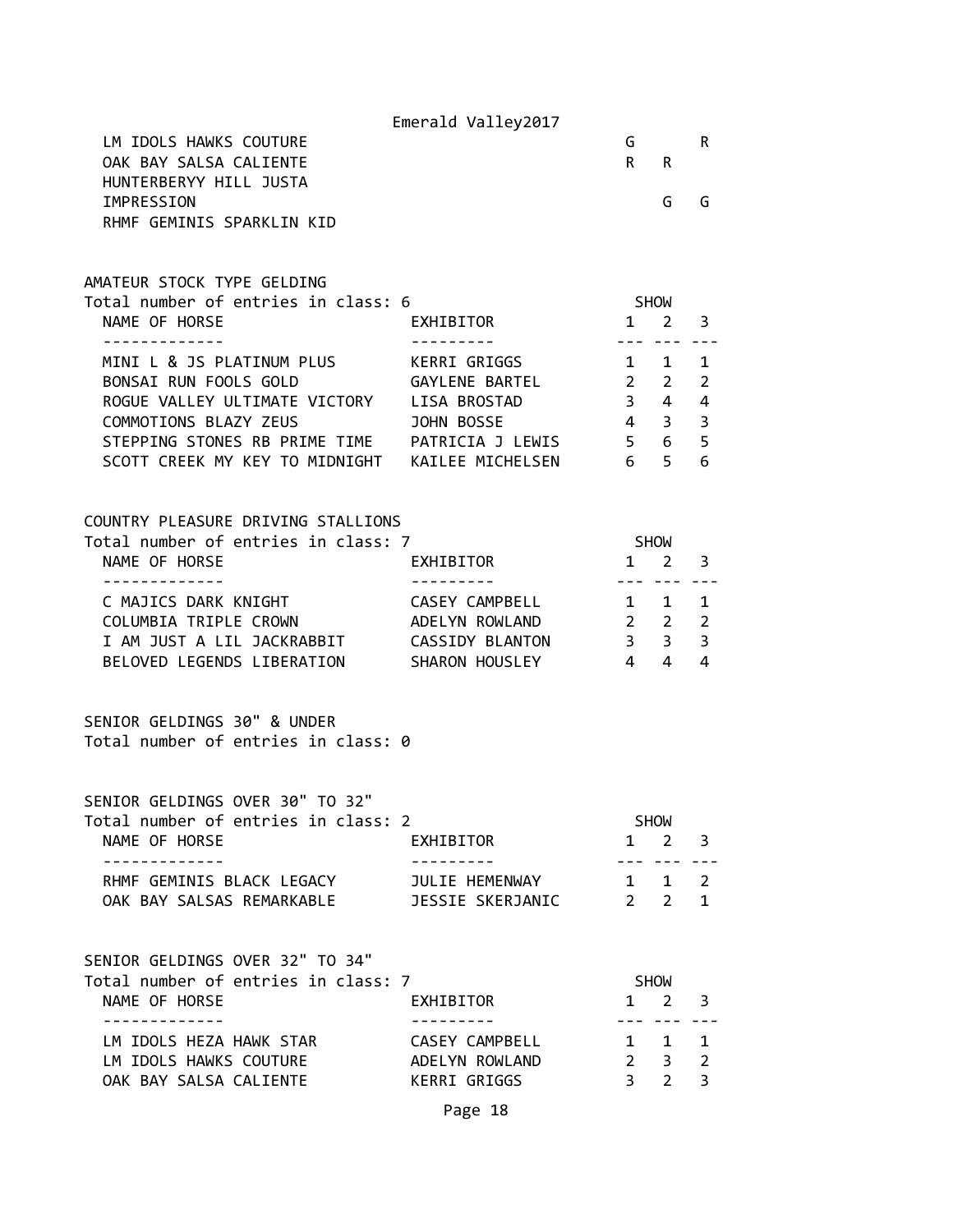| COUNTRY RDS HUGHSTONS RINGO KATHY SAMMONS<br>BONSAI RUN AND DON'T LOOK BACK CHERIE SMITH                                                                                                    | Emerald Valley2017                                   | 4 5<br>$5\quad 4\quad 5$                                |                                            | 4                                       |
|---------------------------------------------------------------------------------------------------------------------------------------------------------------------------------------------|------------------------------------------------------|---------------------------------------------------------|--------------------------------------------|-----------------------------------------|
| THISTLE FIELDS MYSTICAL SPIRIT ADDIE COREY<br>SCOTT CREEK INDIS REAL DEAL SUSAN WILSON                                                                                                      |                                                      | $\begin{array}{cccc} 6 & 7 & 6 \\ & 6 & 7 \end{array}$  | 6 <sup>1</sup>                             |                                         |
| GRAND CHAMPION & RESERVE SENIOR GELDING                                                                                                                                                     |                                                      |                                                         | SHOW                                       |                                         |
| NAME OF HORSE<br>.                                                                                                                                                                          |                                                      |                                                         | $1 \quad 2 \quad 3$<br>--- --- -- <b>-</b> |                                         |
| LM IDOLS HEZA HAWK STAR                                                                                                                                                                     |                                                      |                                                         | G G G                                      |                                         |
| LM IDOLS HAWKS COUTURE<br>OAK BAY SALSA CALIENTE<br>OAK BAY SALSAS REMARKABLE                                                                                                               |                                                      |                                                         | $R \sim 1$<br>R.                           | R                                       |
| STOCK TYPE GELDING<br>Total number of entries in class: 5                                                                                                                                   |                                                      | SHOW                                                    |                                            |                                         |
| NAME OF HORSE<br>- - - - - - - - - - - - -                                                                                                                                                  | EXHIBITOR                                            | $1 \quad 2 \quad 3$                                     | --- --- ---                                |                                         |
| MINI L & JS PLATINUM PLUS KERRI GRIGGS<br>SUNNYVALE DEALERS HIGH ROLLER SARAH BALFOUR 2 2 2<br>BONSAI RUN FOOLS GOLD<br>ROGUE VALLEY ULTIMATE VICTORY KATHY HOWARD<br>COMMOTIONS BLAZY ZEUS | GAYLENE BARTEL 3 4<br>JOHN BOSSE                     | $1 \quad 1$<br>$4 \quad 3$                              | $5 \quad 5$                                | $\mathbf 1$<br>$\overline{3}$<br>5<br>4 |
| LADIES SINGLE PLEASURE DRIVING<br>Total number of entries in class: 4<br>NAME OF HORSE                                                                                                      | EXHIBITOR                                            | SHOW<br>$1 \quad 2 \quad 3$                             |                                            |                                         |
| -------------<br>SAMIS BREAKDANCER                                                                                                                                                          | CASSIDY BLANTON                                      | 1 1 1                                                   | --- ---                                    |                                         |
| VINTAGE FARMS TUSCAN TANGO ADELYN ROWLAND<br>LM IDOLS MIGHTY TITAN                                                                                                                          | BARBARA KAHL                                         | $\begin{array}{ccc}\n & 2 & 2 \\  & 3 & 3\n\end{array}$ |                                            | $\overline{2}$<br>$\overline{3}$        |
| YOUTH ROADSTER                                                                                                                                                                              |                                                      |                                                         |                                            |                                         |
| Total number of entries in class: 7<br>NAME OF HORSE<br>. <u>.</u>                                                                                                                          | EXHIBITOR                                            |                                                         | SHOW<br>$1 \quad 2$                        | 3                                       |
| LOS ARBOLES ODYSSEYS RANGLER<br>VFM FAIREST IMAGE<br>GALLERY ORIGINALS MISS                                                                                                                 | SUNNY BALSHAW<br>JORDAN VAN FLEET<br>ALYSSA GOERTZEN |                                                         | $1 \quad 1$<br>$2 \quad 2$                 | 1<br>$\overline{2}$                     |
| PERPHECTION                                                                                                                                                                                 |                                                      | 3 <sup>7</sup>                                          | 7                                          | 3                                       |
| ABRIA'S SIGNATURE ANIMATION<br>SCOTT CREEK RIVER WIND                                                                                                                                       | HANNAH KRUCHEK<br>MEGYN HALL                         | $\overline{4}$                                          | 6<br>$5 \quad 4$                           | 6<br>4                                  |
| OAK BAY BURNISHED EDITION<br>DAYSPRING DARE TO DREAM                                                                                                                                        | EMILY HALL<br>LULU SAMIEE                            | 6<br>7 <sup>7</sup>                                     | $\overline{\mathbf{3}}$<br>5               | 5<br>$\overline{7}$                     |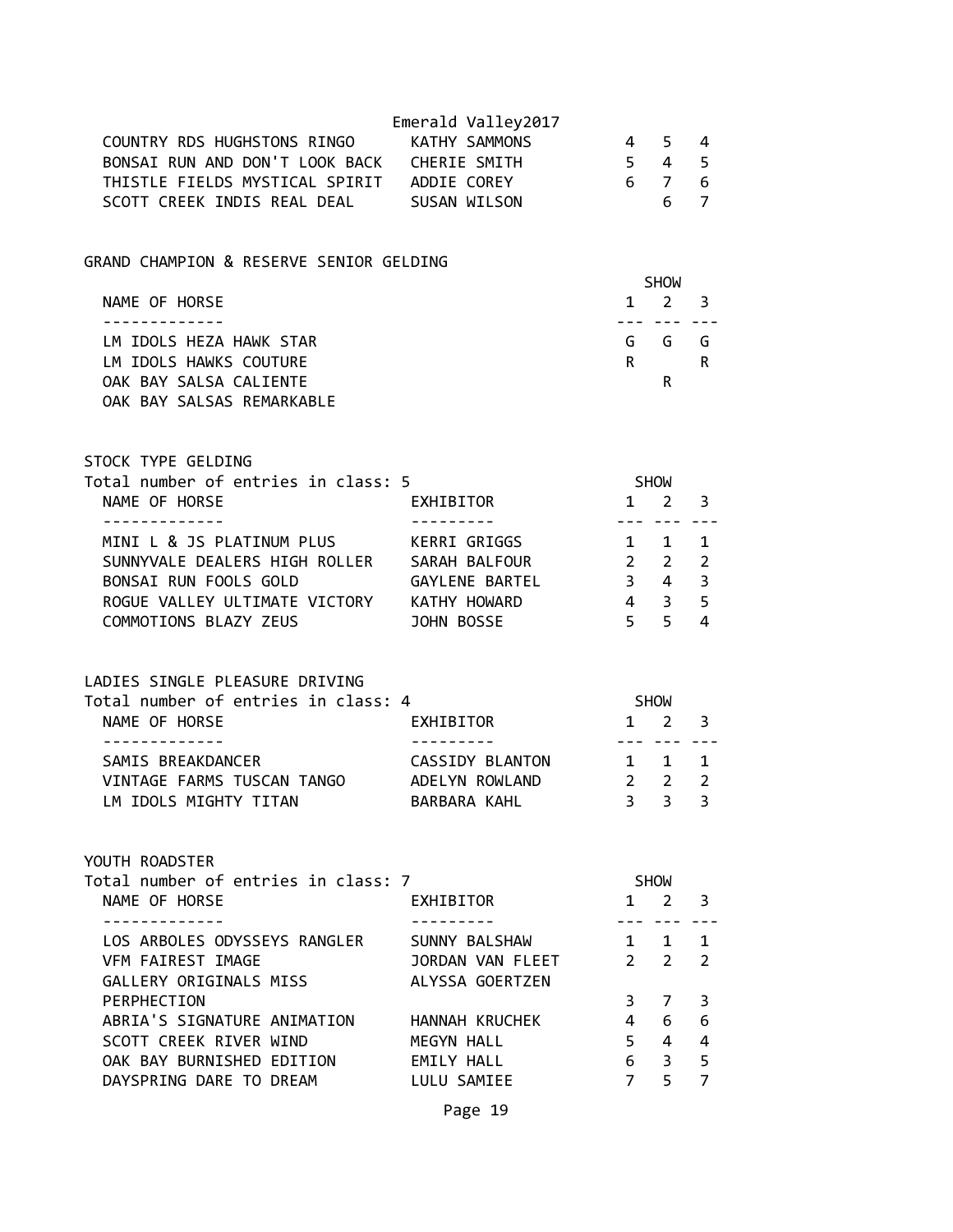| NWMHC TWO-YEAR OLD MARE HALTER FUTURITY                                                      |                        |                |                     |        |
|----------------------------------------------------------------------------------------------|------------------------|----------------|---------------------|--------|
| Total number of entries in class: 1                                                          |                        | SHOW           |                     |        |
| NAME OF HORSE<br>-------------                                                               | EXHIBITOR<br>--------- | $- - -$        | $1 \quad 2 \quad 3$ |        |
| VFM REDDY FOR REVENGE                                                                        | CHERIE SMITH           |                | 1 1 1               |        |
| YOUTH OWNED TRAINED EXHIBITED SINGLE PLEASURE DRIVING<br>Total number of entries in class: 0 |                        |                |                     |        |
| YOUTH PLEASURE DRIVING 7 & UNDER<br>Total number of entries in class: 4                      |                        |                | SHOW                |        |
| NAME OF HORSE                                                                                | EXHIBITOR              | $- - -$        | $1 \quad 2$         | 3      |
| SCOTT CREEK RIVER WIND                                                                       | MEGYN HALL             |                | $1 \quad 1$         | 1      |
| OAK BAY SALSA CALIENTE DARRIEN GRIGGS 22                                                     |                        |                |                     | 2      |
| LAZY RS SUPER STAR<br>MS WISHNWELLS JUSTIN ECLIPSE ASPEN RUEGGER                             | HAZEL CLEVENGER        | 3 <sup>3</sup> | $4 \quad 4$         | 4<br>3 |
| TWO YEAR OLD MARES 29" & UNDER<br>Total number of entries in class: 0                        |                        |                |                     |        |
| TWO YEAR OLD MARES OVER 29" TO 31"<br>Total number of entries in class: 0                    |                        |                |                     |        |
| TWO YEAR OLD MARES OVER 31" TO 33"<br>Total number of entries in class: 4                    |                        |                | SHOW                |        |
| NAME OF HORSE<br>------------                                                                | EXHIBITOR              |                | $1 \quad 2 \quad 3$ |        |
| JUNIOR BEAR IMANI IMPRESSION CASEY CAMPBELL<br>OAK BAY ROBBIN THE BANK WITH                  | JESSIE SKERJANIC       | 1              | $\mathbf{1}$        | 1      |
| JOSIE                                                                                        |                        | $\mathbf{2}$   | 3                   | 2      |
| VFM REDDY FOR REVENGE                                                                        | CHERIE SMITH           | $\overline{3}$ | $\overline{2}$      | 3      |
| LAZY RS MISS SASS A FRASS BARBARA KAHL                                                       |                        | 4              | 4                   | 4      |
| YEARLING MARES 28" & UNDER<br>Total number of entries in class: 0                            |                        |                |                     |        |

YEARLING MARES OVER 28" TO 30" Total number of entries in class: 8 SHOW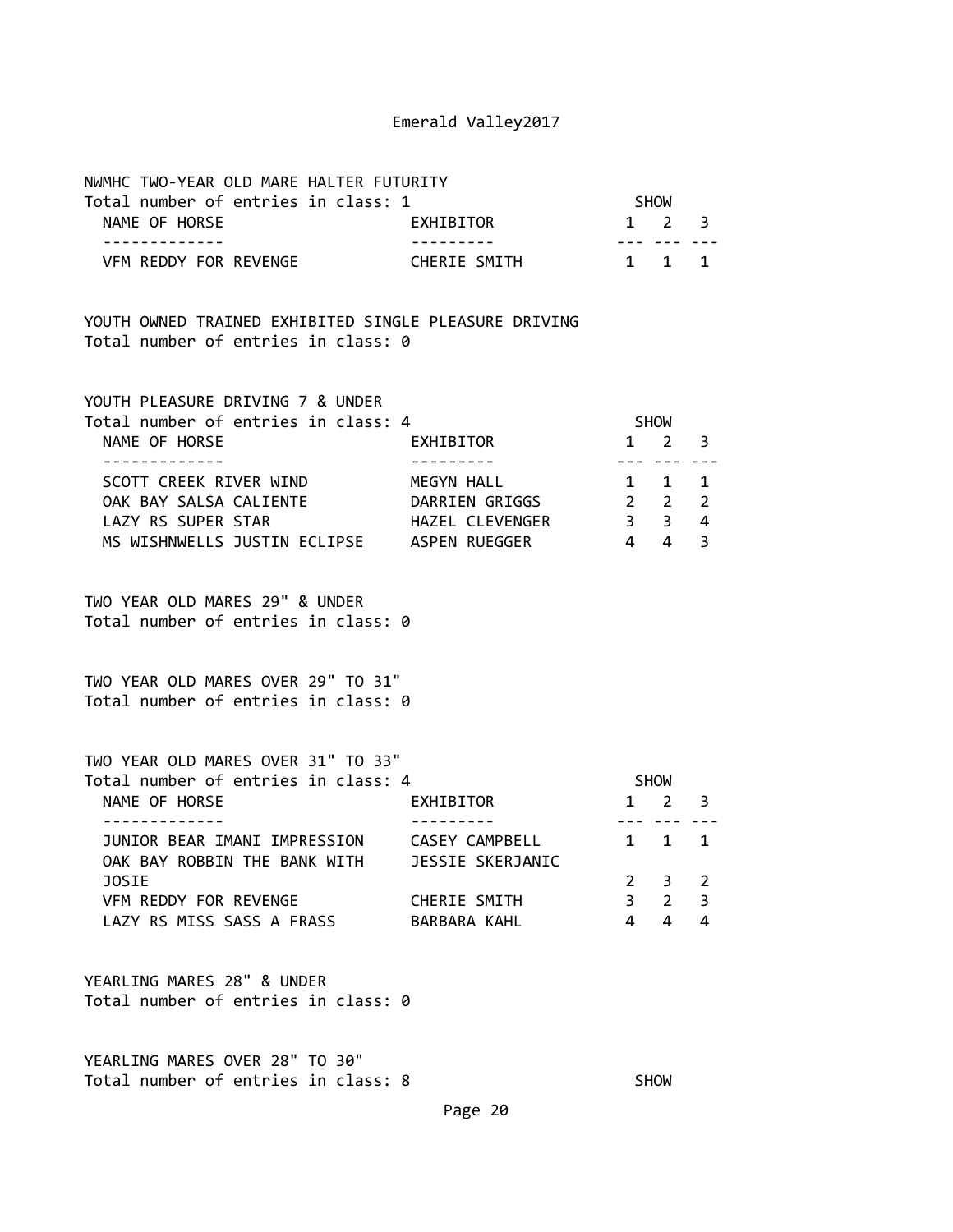| NAME OF HORSE                                                                                                 | Emerald Valley2017<br>EXHIBITOR |                         | $1 \quad 2$                | 3              |           |   |
|---------------------------------------------------------------------------------------------------------------|---------------------------------|-------------------------|----------------------------|----------------|-----------|---|
| WINGATES DARK N DRAMATIC CASEY CAMPBELL<br>WINGATES EE REBELS REFLECTION CASEY CAMPBELL<br><b>HUNTERBERRY</b> | ADELYN ROWLAND                  | $- - -$<br>$2 \quad 4$  | $1 \quad 2 \quad 1$        | $\overline{2}$ |           |   |
| HILLSOIMPRESSIVELYSWEET                                                                                       |                                 |                         |                            | 3              | $1 \quad$ | 3 |
| SCOTT CREEK MONARCH OREO DREAM JOANNE ROSS                                                                    |                                 | $\overline{4}$          | 3 <sup>7</sup>             | $\overline{4}$ |           |   |
| EQUISPORT COLORED N VOGUE HEATHER KAHL                                                                        |                                 |                         | 5 6                        | 6              |           |   |
| OAK BAY SALSAS CASSIOPEIA JESSIE SKERJANIC<br>SCOTT CREEK MONARCH IN A ELLEN NALLEY                           |                                 | $6\overline{6}$         | 5 <sup>7</sup>             | 5              |           |   |
| <b>MOMENT</b>                                                                                                 |                                 |                         | 7                          | 7              |           |   |
| SCOTT CREEK MONARCH DEE DEE ERENNE JACKSON                                                                    |                                 |                         | 8                          | 8              |           |   |
| YEARLING MARES OVER 30" TO 32"                                                                                |                                 |                         |                            |                |           |   |
| Total number of entries in class: 4                                                                           |                                 |                         | <b>SHOW</b>                |                |           |   |
| NAME OF HORSE                                                                                                 | EXHIBITOR                       |                         | $1 \quad 2$                | 3              |           |   |
| - - - - - - - - - - - - -<br>WINGATES BLACK WIDOW CASEY CAMPBELL                                              | ---------                       | $1 \quad 3 \quad 2$     | --- ---                    | $- - -$        |           |   |
| SCOTT CREEK DERVISH DIAMONDS JOANNE ROSS                                                                      |                                 |                         | $2 \quad 2$                | 3              |           |   |
| HUNTERBERRY HILL IMPRESSIVE ADELYN ROWLAND                                                                    |                                 |                         |                            |                |           |   |
| PASSION                                                                                                       |                                 | 3 <sup>7</sup>          | $1 \quad$                  | $\mathbf{1}$   |           |   |
| DVM PASOS ANIMATED ELEGANCE BARBARA KAHL                                                                      |                                 | $\overline{4}$          | $\overline{4}$             | $\overline{4}$ |           |   |
| WEANLING MARES<br>Total number of entries in class: 0                                                         |                                 |                         |                            |                |           |   |
| GRAND CHAMPION & RESERVE JUNIOR MARE                                                                          |                                 |                         | <b>SHOW</b>                |                |           |   |
| NAME OF HORSE                                                                                                 |                                 | $\mathbf{1}$            | $2 \overline{3}$           |                |           |   |
| .                                                                                                             |                                 |                         | <u>--- --- ---</u>         |                |           |   |
| JUNIOR BEAR IMANI IMPRESSION<br>WINGATES DARK N DRAMATIC<br><b>HUNTERBERRY</b>                                |                                 | R.                      | G G                        | G<br>R         |           |   |
| HILLSOIMPRESSIVELYSWEET<br>HUNTERBERRY HILL IMPRESSIVE<br>PASSION                                             |                                 |                         |                            |                | R         |   |
| COUNTRY PLEASURE DRIVING GELDINGS                                                                             |                                 |                         |                            |                |           |   |
| Total number of entries in class: 10<br>NAME OF HORSE                                                         | EXHIBITOR                       | $\mathbf{1}$            | <b>SHOW</b><br>$2^{\circ}$ | 3              |           |   |
| .<br>BELOVED CREATIONS CHOSEN ONE SHARON HOUSLEY                                                              |                                 | $- - -$<br>$\mathbf{1}$ | 6                          | 3              |           |   |
| OAK GROVE LEGENDS CIMMARON                                                                                    | CASSIDY BLANTON                 |                         | $2 \quad 2$                | 1              |           |   |
| REDSTAR CHROME KID                                                                                            | CHARMAYNE ZUCKER                | 3 <sup>7</sup>          | 3                          | 6.             |           |   |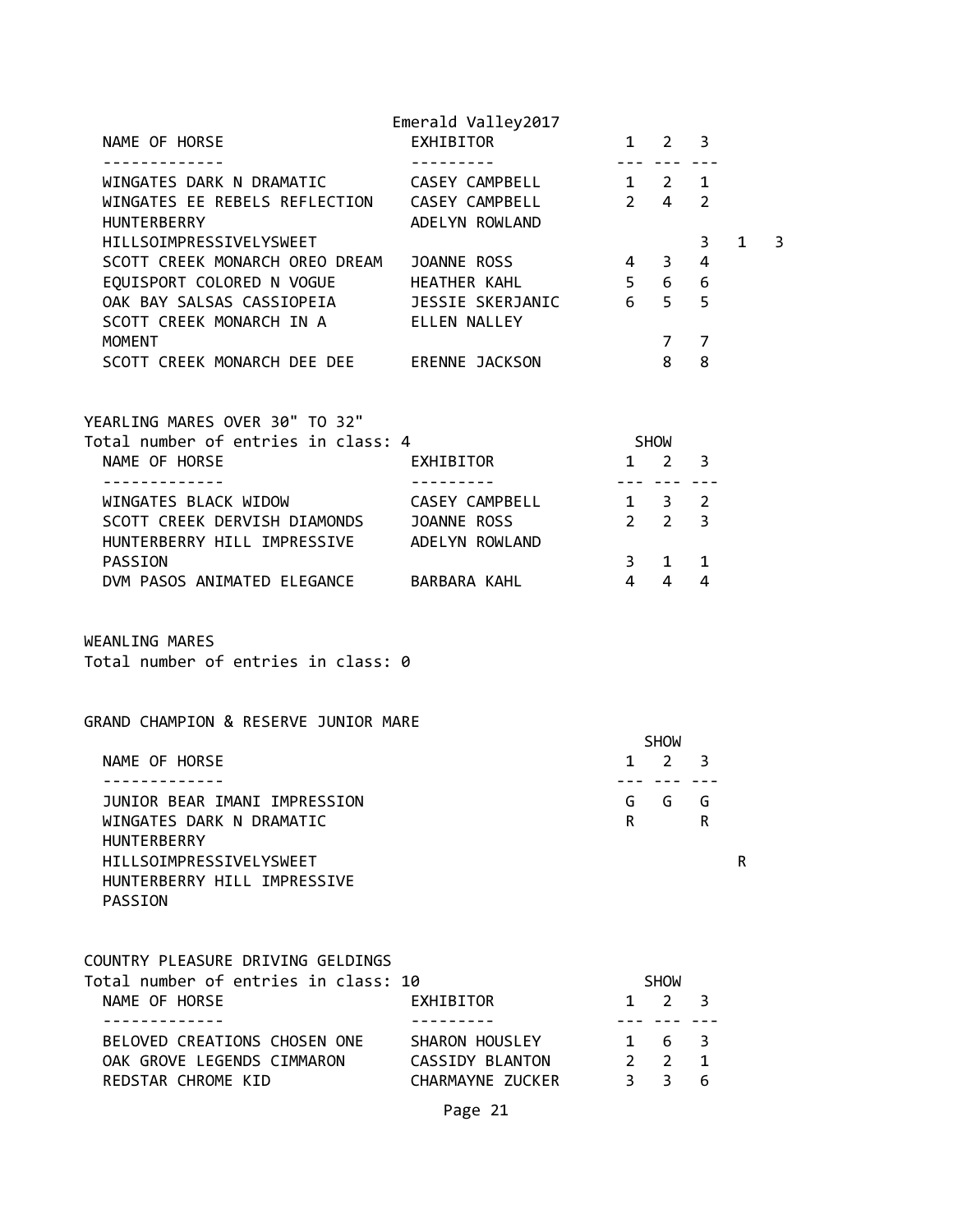| OAK BAY SHADOWFAX<br>RANCH O QUINN SIR JONQUIL AVERY ROWLAND 5 5<br>VINTAGE FARMS MIDNIGHT WALTZ KERRI GRIGGS<br>SUNNYVALE MONARCHOS MAJESTIC SUNNY BALSHAW<br>OAK BAY BURNISHED EDITION<br>ROGUE VALLEY ULTIMATE VICTORY KATHY HOWARD | Emerald Valley2017<br>JESSIE SKERJANIC 4 | $\begin{array}{c} 6 \\ 4 \end{array}$<br>$\overline{7}$ | $\mathbf{1}$<br>8               | 7<br>5<br>$\overline{4}$<br>$\overline{2}$<br>8 |
|----------------------------------------------------------------------------------------------------------------------------------------------------------------------------------------------------------------------------------------|------------------------------------------|---------------------------------------------------------|---------------------------------|-------------------------------------------------|
| OPEN CLASSIC PLEASURE DRIVING 32" & UNDER                                                                                                                                                                                              |                                          |                                                         |                                 |                                                 |
| Total number of entries in class: 5                                                                                                                                                                                                    |                                          | <b>SHOW</b>                                             |                                 |                                                 |
| NAME OF HORSE                                                                                                                                                                                                                          | EXHIBITOR                                | $1 \quad 2 \quad 3$                                     |                                 |                                                 |
| -------------                                                                                                                                                                                                                          | ----------                               | --------                                                |                                 |                                                 |
| SUNNYVALE DEALERS HIGH ROLLER SUNNY BALSHAW<br>BONSAI RUN FOOLS GOLD MORGAN MCGUIRE 2 1                                                                                                                                                |                                          | $1 \quad 4$                                             |                                 | $\mathbf{1}$<br>$\overline{2}$                  |
| VFM MAXIMUM REVENGE THE RATIE HANSEN 3 3                                                                                                                                                                                               |                                          |                                                         |                                 | $\overline{3}$                                  |
| LAZY RS SUPER STAR BAMBI ROYLANCE 4 2                                                                                                                                                                                                  |                                          |                                                         |                                 | $\overline{4}$                                  |
| SCOTT CREEK INDI CHROME WHEELS KATHY HOWARD                                                                                                                                                                                            |                                          | 5 <sub>5</sub>                                          |                                 | 5                                               |
| OPEN CLASSIC PLEASURE DRIVING OVER 32" TO 34"<br>Total number of entries in class: 11<br>NAME OF HORSE                                                                                                                                 | EXHIBITOR                                | $1 \quad 2 \quad 3$                                     | <b>SHOW</b>                     |                                                 |
| DAY HILL UNOS CIGARS RELOAD TAMMY OSGOOD 1 3 1                                                                                                                                                                                         | ---------                                |                                                         |                                 |                                                 |
| OAK BAY SASSY EDITION                                                                                                                                                                                                                  | LISA BROSTAD                             | 2 5 7                                                   |                                 |                                                 |
| STEPPING STONES RB PRIME TIME PATRICIA LEWIS 3                                                                                                                                                                                         |                                          |                                                         |                                 |                                                 |
| OAK BAY SALSAS HABANERO                                                                                                                                                                                                                | CASEY CAMPBELL                           | $4\quad 1$                                              |                                 | 3                                               |
| BELOVED CREATIONS PRECIOUS SHARON HOUSLEY                                                                                                                                                                                              |                                          |                                                         |                                 |                                                 |
| PROMISE                                                                                                                                                                                                                                |                                          | 5                                                       |                                 | 2                                               |
| GALLERY ORIGINALS MISS ALYSSA GOERTZEN                                                                                                                                                                                                 |                                          |                                                         |                                 |                                                 |
| PERPHECTION                                                                                                                                                                                                                            |                                          |                                                         | $6\quad 4$                      | 5                                               |
| HCM WAR PAINTS FEELIN GROOVY CASSIDY BLANTON                                                                                                                                                                                           |                                          |                                                         | $2^{\circ}$                     | 6                                               |
| VFM TOUR DE FRANCE<br>RHMF GEMINIS SHIMMERING BLACK RONDA FIGAL                                                                                                                                                                        | KELSEY LOGUE                             |                                                         | 6                               | 4                                               |
| <b>ONYX</b>                                                                                                                                                                                                                            |                                          |                                                         | 7                               | 8                                               |
| BONSAI RUN AND DON'T LOOK BACK CHERIE SMITH                                                                                                                                                                                            |                                          |                                                         | 8                               |                                                 |
| YOUTH OWNED TRAINED & EXHIBITED GELDING<br>Total number of entries in class: 5<br>NAME OF HORSE<br>OAK BAY SALSA CALIENTE                                                                                                              | EXHIBITOR<br>AARON GRIGGS                | $\mathbf{1}$                                            | <b>SHOW</b><br>$1 \quad 2$<br>4 | 3<br>1                                          |
| VFM MAXIMUM REVENGE                                                                                                                                                                                                                    | <b>BEN HANSEN</b>                        | $2^{\circ}$                                             | $\mathbf{1}$                    | 4                                               |
| MS WISHNWELLS JUSTIN ECLIPSE OAKLEY RUEGGER                                                                                                                                                                                            |                                          | $3^{\circ}$                                             | 3                               | 3                                               |
| OAK BAY SALSAS SHARPER IMAGE OLIVIA TUCKER                                                                                                                                                                                             |                                          | $\overline{4}$                                          | $\overline{2}$                  | 5                                               |
| VINTAGE FARMS MIDNIGHT WALTZ                                                                                                                                                                                                           | JAY GRIGGS                               | $5 -$                                                   | 5 <sup>1</sup>                  | $\overline{2}$                                  |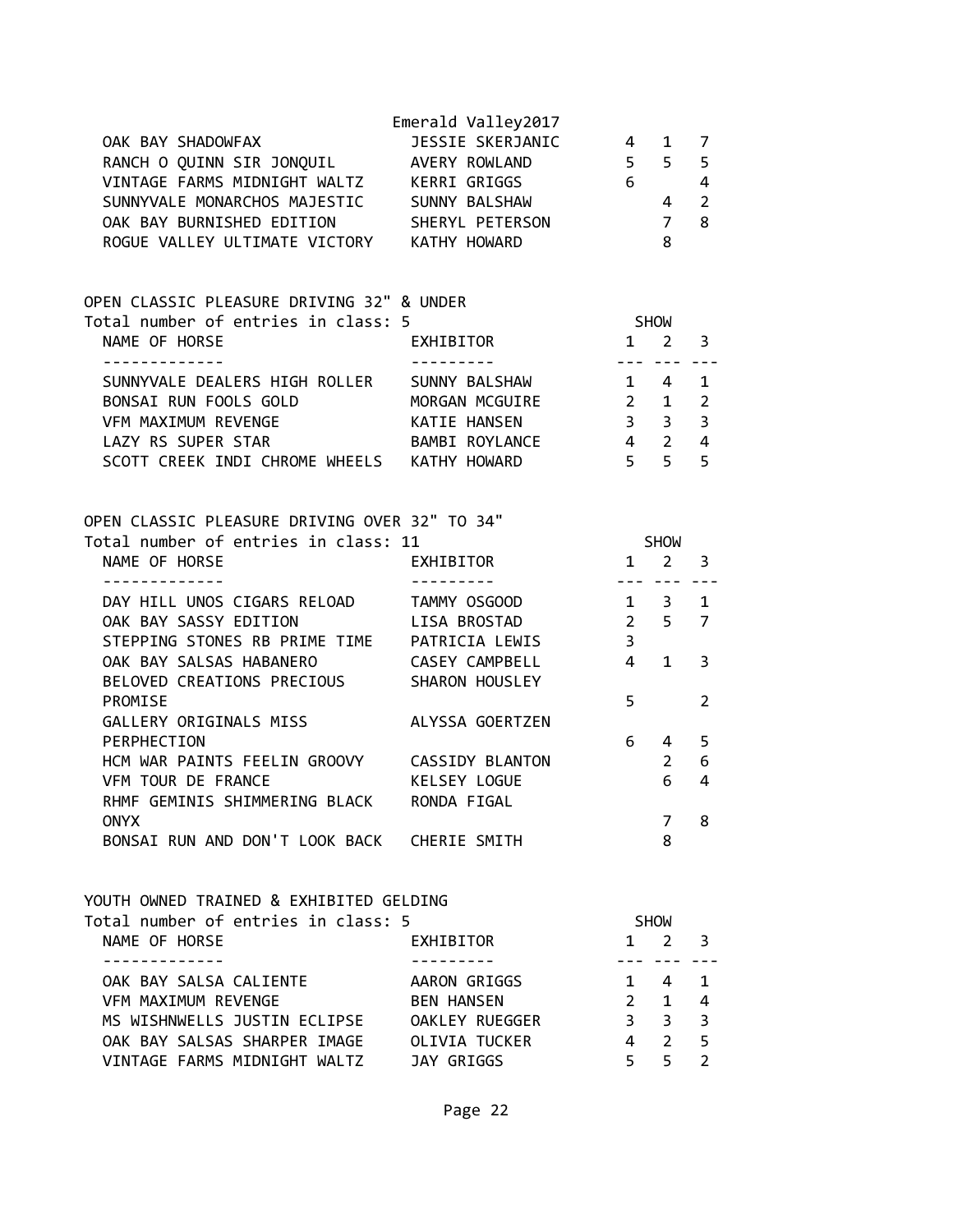| YOUTH 13 & OLDER EXHIBITING SENIOR GELDING |                  |                |              |                          |  |
|--------------------------------------------|------------------|----------------|--------------|--------------------------|--|
| Total number of entries in class: 6        |                  |                | <b>SHOW</b>  |                          |  |
| NAME OF HORSE                              | EXHIBITOR        | 1.             |              | - 3                      |  |
|                                            |                  |                |              |                          |  |
| FLYING TAIL FARM FORGET ME NOT             | TOMMY YOST       | $1 \quad$      | 3.           | $\overline{\phantom{a}}$ |  |
| LM IDOLS HEZA HAWK STAR                    | REBECCA MYERS    | $\overline{2}$ | $\mathbf{1}$ | $\blacksquare$           |  |
| BELOVED CREATIONS CHOSEN ONE               | RACHAEL COLWELL  | $\mathbf{R}$   | 2            | $\overline{\mathbf{3}}$  |  |
| DAYSPRING DARE TO DREAM                    | LULU SAMIEE      | 4              | 4            | 4                        |  |
| CELEBRATIONS TENNESSEE SUNSET              | ANGELICA LEDEZMA | 5.             | 5            | - 5                      |  |
| OAK BAY SALSAS SHARPER IMAGE               | OLIVIA TUCKER    | 6              | 6            | 6                        |  |
|                                            |                  |                |              |                          |  |

#### YOUTH 8-12 EXHIBITING SENIOR GELDING

| Total number of entries in class: 7 |                       |              | <b>SHOW</b> |                         |  |
|-------------------------------------|-----------------------|--------------|-------------|-------------------------|--|
| NAME OF HORSE                       | <b>EXHIBITOR</b>      | $\mathbf{1}$ | 2           | - 3                     |  |
|                                     |                       |              |             |                         |  |
| OAK BAY SALSA CALIENTE              | BRADY GRIGGS          |              |             |                         |  |
| RANCH O QUINN SIR JONQUIL           | <b>BROOKLYN ERVIN</b> | $2^{\circ}$  | 3           | $\overline{2}$          |  |
| <b>VFM MAXIMUM REVENGE</b>          | <b>BEN HANSEN</b>     | 3            | 2           | - 6                     |  |
| OAK BAY SALSAS REMARKABLE           | EMILY HALL            | 4            | 5.          | $\overline{4}$          |  |
| VINTAGE FARMS MIDNIGHT WALTZ        | JAY GRIGGS            | 5.           | 6           | $\overline{\mathbf{3}}$ |  |
| BONSAI RUN AND DON'T LOOK BACK      | REBECCA GOERTZEN      | 6            | 4           | - 5                     |  |
| THISTLE FIELDS MYSTICAL SPIRIT      | ADDIE COREY           |              |             |                         |  |

### YOUTH 7 & UNDER EXHIBITING SENIOR GELDING

| Total number of entries in class: 3 |                | <b>SHOW</b>         |  |
|-------------------------------------|----------------|---------------------|--|
| NAME OF HORSE                       | EXHIBITOR      | $1 \t2 \t3$         |  |
|                                     |                |                     |  |
| MS WISHNWELLS JUSTIN ECLIPSE        | ASPEN RUEGGER  | 1 1 2               |  |
| OAK BAY SALSA CALIENTE              | DARRIEN GRIGGS | $2 \quad 2 \quad 1$ |  |
| OAK BAY SALSAS REMARKABLE           | FMTIY HAII     | २ २ २               |  |

#### YOUTH STOCK TYPE GELDING

| Total number of entries in class: 8 |                       |             | <b>SHOW</b>   |                |  |
|-------------------------------------|-----------------------|-------------|---------------|----------------|--|
| NAME OF HORSE                       | EXHIBITOR             | 1           | 2             | 3              |  |
|                                     |                       |             |               |                |  |
| SCOTT CREEK RIVER WIND              | MEGYN HALL            |             | 8             | 3              |  |
| MINI L & JS PLATINUM PLUS           | BRADY GRIGGS          | $2^{\circ}$ | .5.           | $\overline{1}$ |  |
| FOXGLOVE DESTINED TO BE UNIQUE      | CHEYENNE WHINERY      | 3           | 1             | 4              |  |
| SUNNYVALE DEALERS HIGH ROLLER       | SARAH BALFOUR         | 4           | $\mathcal{P}$ | $\overline{2}$ |  |
| WINNING STREAKS NO MORE EMBLEM      | AARON GRIGGS          | 5           | 6             | 6              |  |
| MOSTLY MINNIS TOP SECRET            | <b>BROOKLYN ERVIN</b> | 6           | 3             | 8              |  |
| OAK BAY BURNISHED EDITION           | EMILY HALL            | 7           | 4             | 7              |  |
| ABRIA'S SIGNATURE ANIMATION         | HANNAH KRUCHEK        | 8           |               | 5              |  |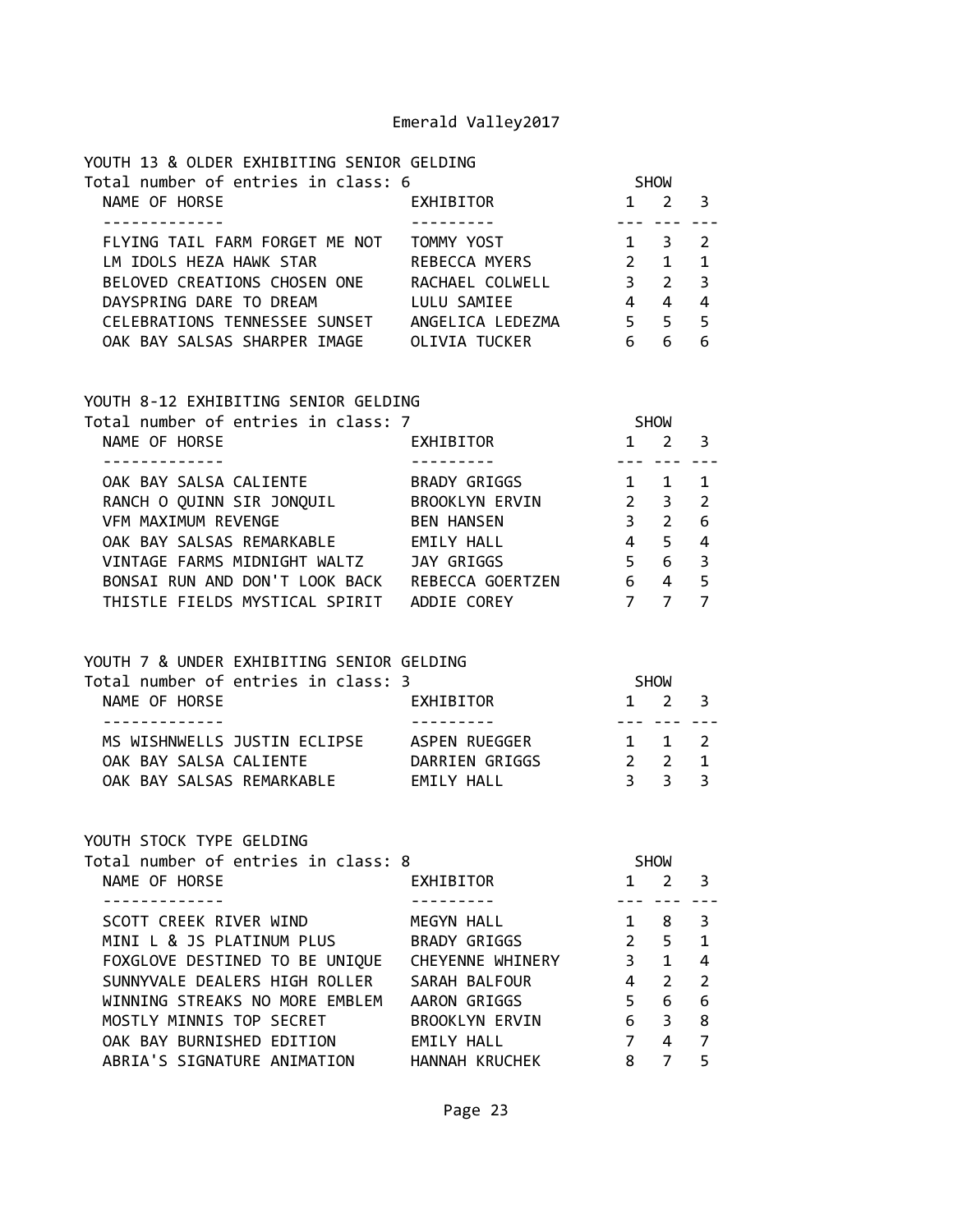| GENTLEMENS COUNTRY PLEASURE DRIVING                      |                  |                                                          |                     |                |
|----------------------------------------------------------|------------------|----------------------------------------------------------|---------------------|----------------|
| Total number of entries in class: 4<br>NAME OF HORSE     | EXHIBITOR        |                                                          | SHOW<br>$1 \quad 2$ | 3              |
| -------------                                            |                  |                                                          |                     |                |
| WINGATES ELECTRIFY MI CASEY CAMPBELL 1 1                 |                  |                                                          |                     | 1              |
| RIVENBURGHS REGGIE OF TROY GARRETT HARRINGTON 2 2        |                  |                                                          |                     | 3              |
| I AM JUST A LIL JACKRABBIT CHRIS BLANTON                 |                  | $3 \quad 3$                                              |                     | $\overline{2}$ |
| OPEN SINGLE PLEASURE DRIVING 32" & UNDER                 |                  |                                                          |                     |                |
| Total number of entries in class: 4                      |                  | SHOW                                                     |                     |                |
| NAME OF HORSE<br>. <u>_ _ _ _ _ _ _ _ _ _ _</u> _        | <b>EXHIBITOR</b> | $1 \quad 2$                                              | --- ---             | 3              |
| SAMIS BREAKDANCER CASSIDY BLANTON                        |                  | $\begin{array}{cccc} 1 & 1 \end{array}$                  |                     | 1              |
| VINTAGE FARMS TUSCAN TANGO ADELYN ROWLAND                |                  |                                                          |                     |                |
| MOUNTAIN MEADOWS BEY EXPLOSION KATHY HOWARD              |                  | $\begin{array}{cccc} 2 & 2 & 2 \\ 3 & 3 & 3 \end{array}$ |                     |                |
| LOS ARBOLES ODYSSEYS RANGLER SUNNY BALSHAW               |                  | $4 \quad 4$                                              |                     | 4              |
|                                                          |                  |                                                          |                     |                |
| OPEN SINGLE PLEASURE DRIVING OVER 32" TO 34"             |                  |                                                          |                     |                |
| Total number of entries in class: 2                      |                  | <b>SHOW</b>                                              |                     |                |
| NAME OF HORSE                                            | EXHIBITOR        |                                                          | 1 2 3               |                |
| HUNTERBERRY HILL FIRST                                   | AVERY ROWLAND    | --- ---                                                  |                     |                |
| IMPRESSION                                               |                  |                                                          | $1 \quad 1$         | 1              |
| LM IDOLS MIGHTY TITAN                                    | BARBARA KAHL     |                                                          | $2 \quad 2$         | 2              |
|                                                          |                  |                                                          |                     |                |
| ADULT SHOWMANSHIP<br>Total number of entries in class: 1 |                  |                                                          | SHOW                |                |
| NAME OF HORSE                                            | EXHIBITOR        |                                                          | $1 \quad 2$         | 3              |
| COLUMBIA MIGHTY TITAN AVERY ROWLAND                      |                  | $\begin{array}{cccc} 1 & 1 \end{array}$                  |                     | 1              |
|                                                          |                  |                                                          |                     |                |
| AMATEUR SHOWMANSHIP                                      |                  |                                                          |                     |                |
| Total number of entries in class: 3                      |                  |                                                          | <b>SHOW</b>         |                |
| NAME OF HORSE                                            | EXHIBITOR        | 1                                                        | $\overline{2}$      | 3              |
| COLUMBIA MIGHTY TITAN                                    | AVERY ROWLAND    | $\mathbf{1}$                                             | 1                   | $\mathbf{1}$   |
| BALD PEAKS HURRICANE IN MOTION                           | KAILEE MICHELSEN | $2^{\circ}$                                              | $\overline{2}$      | $\overline{2}$ |
| MJM MISS PRISS                                           | AMANDA LEICHNER  | $\overline{3}$                                           | 3                   | $\overline{3}$ |
|                                                          |                  |                                                          |                     |                |

ADULT SPECIAL NEEDS SHOWMANSHIP Total number of entries in class: 0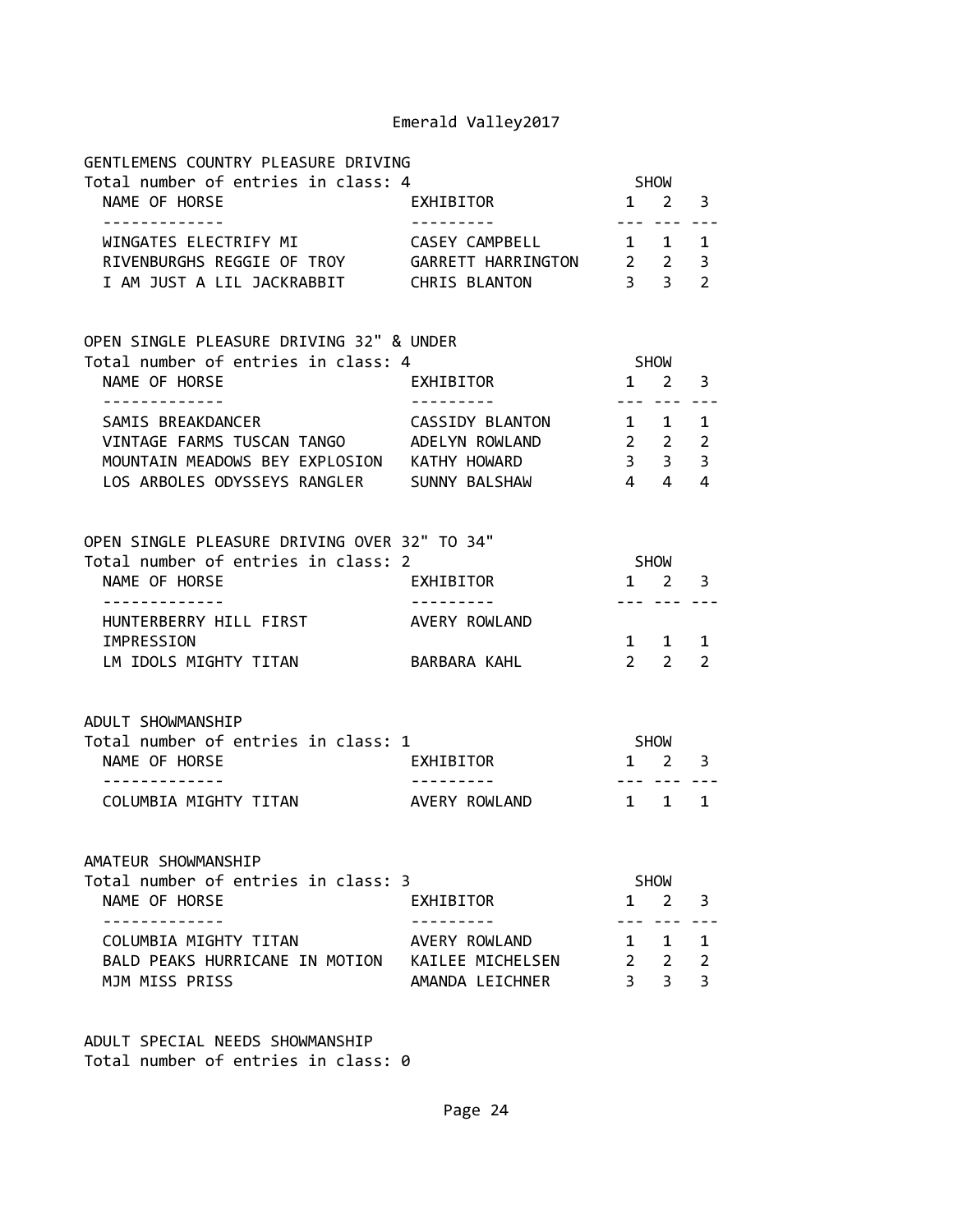| YOUTH COUNTRY PLEASURE DRIVING 13 & OLDER                                                              |                                 |                                                 |                               |                |
|--------------------------------------------------------------------------------------------------------|---------------------------------|-------------------------------------------------|-------------------------------|----------------|
| Total number of entries in class: 6<br>NAME OF HORSE                                                   | EXHIBITOR                       |                                                 | <b>SHOW</b><br>$1 \quad 2$    | 3              |
| -------------                                                                                          | ----------                      |                                                 | --- ---                       |                |
| BELOVED CREATIONS CHOSEN ONE RACHAEL COLWELL $1\quad 1$                                                |                                 |                                                 |                               | 3              |
| ROGERS HSR SIR WINSALOT REBECCA MYERS                                                                  |                                 |                                                 | $2 \quad 2$<br>$3 \quad 3$    | $\overline{2}$ |
| DAYSPRING DARE TO DREAM                                                                                | LULU SAMIEE                     | $4\overline{5}$                                 |                               | 4              |
| SUNNYVALE MONARCHOS MAJESTIC SUNNY BALSHAW<br>HUNTERBERYY HILL JAZZED UP BENJAMIN EVANS                |                                 |                                                 |                               | $\mathbf{1}$   |
| <b>AGAIN SE</b>                                                                                        |                                 | $5 -$                                           | 4                             | 5              |
|                                                                                                        |                                 |                                                 |                               |                |
| YOUTH COUNTRY PLEASURE DRIVING 12 & UNDER                                                              |                                 |                                                 |                               |                |
| Total number of entries in class: 3                                                                    |                                 |                                                 | SHOW                          |                |
| NAME OF HORSE                                                                                          | EXHIBITOR                       |                                                 | $1 \quad 2$                   | 3              |
| VINTAGE FARMS MIDNIGHT WALTZ JAY GRIGGS                                                                |                                 | $- - -$<br>$1 \quad 1$                          |                               | 1              |
| HUNTERBERRY HILL KENYA SE PRESLEY CREECY 2 3                                                           |                                 |                                                 |                               | $\overline{2}$ |
| RANCH O QUINN SIR JONQUIL BROOKLYN ERVIN                                                               |                                 | 3 <sub>2</sub>                                  |                               | $\overline{3}$ |
|                                                                                                        |                                 |                                                 |                               |                |
| OPEN ROADSTER                                                                                          |                                 |                                                 |                               |                |
| Total number of entries in class: 6                                                                    |                                 | SHOW                                            |                               |                |
| NAME OF HORSE                                                                                          | EXHIBITOR                       | $1\quad 2$                                      |                               | 3              |
| . _ _ _ _ _ _ _ _ _ _ _ _                                                                              |                                 |                                                 | --- ---                       |                |
| FLYING TAIL FARM FORGET ME NOT SHARON HOUSLEY 1 5<br>VFM FAIREST IMAGE                                 | CHERIE SMITH                    | $2 \quad 4$                                     |                               | 3<br>5         |
|                                                                                                        |                                 |                                                 |                               | $\mathbf{1}$   |
| I AM JUST A LIL JACKRABBIT CHRIS BLANTON<br>SAMIS EXOTIC DANCER CHARMAVNE ZUCKE<br>SAMIS EXOTIC DANCER | CHARMAYNE ZUCKER                | $\begin{array}{ccc} 3 & 2 \\ 4 & 3 \end{array}$ |                               | 6              |
| LOS ARBOLES ODYSSEYS RANGLER SUNNY BALSHAW                                                             |                                 | 5 <sub>5</sub>                                  | 6 <sup>1</sup>                | 2              |
| SAMIS TRIPOLI                                                                                          | CASSIDY BLANTON 6 1             |                                                 |                               | 4              |
|                                                                                                        |                                 |                                                 |                               |                |
| AMATEUR CLASSIC PLEASURE DRIVING LEVEL 1                                                               |                                 |                                                 |                               |                |
| Total number of entries in class: 11<br>NAME OF HORSE                                                  | EXHIBITOR                       | 1                                               | <b>SHOW</b><br>$\overline{2}$ | 3              |
|                                                                                                        |                                 |                                                 |                               |                |
| <b>STARS GLADIATOR</b>                                                                                 | JAMIE BETHANY                   | $\mathbf{1}$                                    | 5                             | $\mathbf{1}$   |
| VFM TOUR DE FRANCE                                                                                     | KELSEY LOGUE                    | $\overline{2}$                                  | $\mathbf{1}$                  | 3              |
| STEPPING STONES RB PRIME TIME                                                                          | PATRICIA J LEWIS                | $\overline{3}$                                  |                               | 8              |
| VFM MAXIMUM REVENGE                                                                                    | KATIE HANSEN                    | 4                                               |                               | $\overline{2}$ |
| SRF LEGACY<br>RHMF GEMINIS SHIMMERING BLACK                                                            | KAILEE MICHELSEN<br>RONDA FIGAL | 5                                               | $\overline{7}$                | $\overline{7}$ |
| <b>ONYX</b>                                                                                            |                                 | 6                                               | 2                             | 6              |
| OAK BAY SALSAS HABANERO                                                                                | <b>COURTNEY SANDERS</b>         |                                                 | 3                             |                |
| HIGH ROLLER LADY TRIPLE LUCK                                                                           | <b>JESSICA KIMBALL</b>          |                                                 | $\overline{4}$                |                |
| RS MANE ATTRACTION                                                                                     | MARCIA CHINNICK                 |                                                 | 6                             | 5              |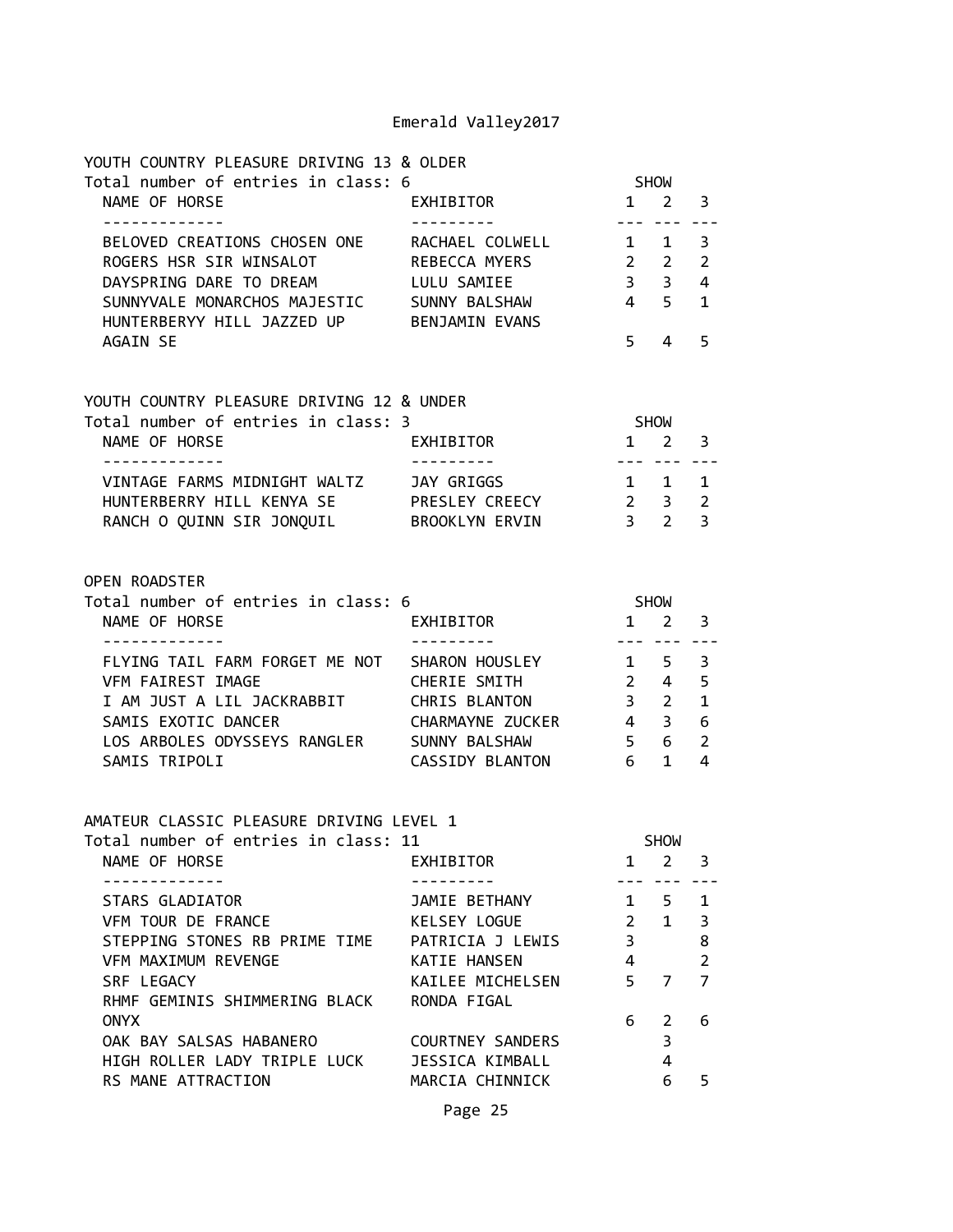| WOODED ACRES BLUE SUEDE<br>RHMF GEMINIS SPARKLIN KID CINDY SAUM                                                                                                                                                                                                                                                                                                            | Emerald Valley2017<br>PETER PADGETT                                                                                                                                |                                                                                                                          | 8                                         | 4                                      |
|----------------------------------------------------------------------------------------------------------------------------------------------------------------------------------------------------------------------------------------------------------------------------------------------------------------------------------------------------------------------------|--------------------------------------------------------------------------------------------------------------------------------------------------------------------|--------------------------------------------------------------------------------------------------------------------------|-------------------------------------------|----------------------------------------|
| AMATEUR CLASSIC PLEASURE DRIVING LEVEL 2<br>Total number of entries in class: 3<br>NAME OF HORSE<br><b>EXHIBITOR</b><br>. <u>.</u>                                                                                                                                                                                                                                         |                                                                                                                                                                    | SHOW<br>$1 \quad 2 \quad 3$                                                                                              |                                           |                                        |
| DAY HILL UNOS CIGARS RELOAD TAMMY OSGOOD<br>OAK BAY SALSA CALIENTE<br>LAZY RS SUPER STAR                                                                                                                                                                                                                                                                                   | KERRI GRIGGS                                                                                                                                                       | $1 \quad 2 \quad 2$                                                                                                      | <u>--- --- ---</u>                        |                                        |
| AMATEUR VERSATILITY<br>Total number of entries in class: 4<br>NAME OF HORSE<br>.                                                                                                                                                                                                                                                                                           | EXHIBITOR                                                                                                                                                          | <b>SHOW</b><br>$1 \quad 2 \quad 3$                                                                                       | <u>--- --- ---</u>                        |                                        |
| OAK BAY SALSAS HABANERO<br>MINI L & JS PLATINUM PLUS KERRI GRIGGS<br>SRF LEGACY                                                                                                                                                                                                                                                                                            | COURTNEY SANDERS 1 1 1<br>KAILEE MICHELSEN 3 3                                                                                                                     | $2 \quad 2 \quad 2$                                                                                                      |                                           | 3                                      |
| YOUTH LIBERTY<br>Total number of entries in class: 16<br>NAME OF HORSE                                                                                                                                                                                                                                                                                                     | EXHIBITOR                                                                                                                                                          |                                                                                                                          | SHOW<br>$1 \quad 2 \quad 3$               |                                        |
| DARDANS ASSUREDLY<br>SOPHISTICATED<br>VFM MAXIMUM REVENGE<br>OAK BAY BURNISHED EDITION<br>VIEWCREST CAPTAIN MORGAN<br>HUNTERBERRY HILL KENYA SE<br>BONSAI RUN VALENCIA<br>OAK BAY SALSAS REMARKABLE<br>RANCH O QUINN SIR JONQUIL<br>MOSTLY MINNIS TOP SECRET BROOKLYN ERVIN<br>OAK BAY SALSAS SHARPER IMAGE OLIVIA TUCKER<br>DAYSPRING DARE TO DREAM<br>LAZY RS SUPER STAR | MARISSA ERVIN<br>BENJAMIN HANSEN<br>EMILY HALL<br>PARKER CREECY<br>PRESLEY CREECY<br>PAYTEN CREECY<br>EMILY HALL<br>BROOKLYN ERVIN<br>LULU SAMIEE<br>ASPEN RUEGGER | $2 \quad 3 \quad 7$<br>$\begin{array}{ccc} 3 & 2 \\ 4 & 4 & 4 \end{array}$<br>5 <sub>8</sub><br>6<br>$\overline{7}$<br>8 | $1 \quad$<br>$2^{\circ}$<br>5<br>6        | 1 7 1<br>5<br>8<br>$\overline{3}$<br>6 |
| YOUTH HUNTER 13 & OLDER<br>Total number of entries in class: 16<br>NAME OF HORSE                                                                                                                                                                                                                                                                                           | EXHIBITOR                                                                                                                                                          |                                                                                                                          | SHOW<br>$1 \quad 2 \quad 3$               |                                        |
| -----------<br>BOBKATS TAKE A CHANCE<br>VIEWCREST CAPTAIN MORGAN PARKER CREECY<br>MINI L & JS PLATINUM PLUS RACHAEL COLWELL                                                                                                                                                                                                                                                | SUNNY BALSHAW                                                                                                                                                      | $1 \quad 4 \quad 3$                                                                                                      | --- --- ---<br>$2 \quad 8$<br>$3 \quad 3$ | 5                                      |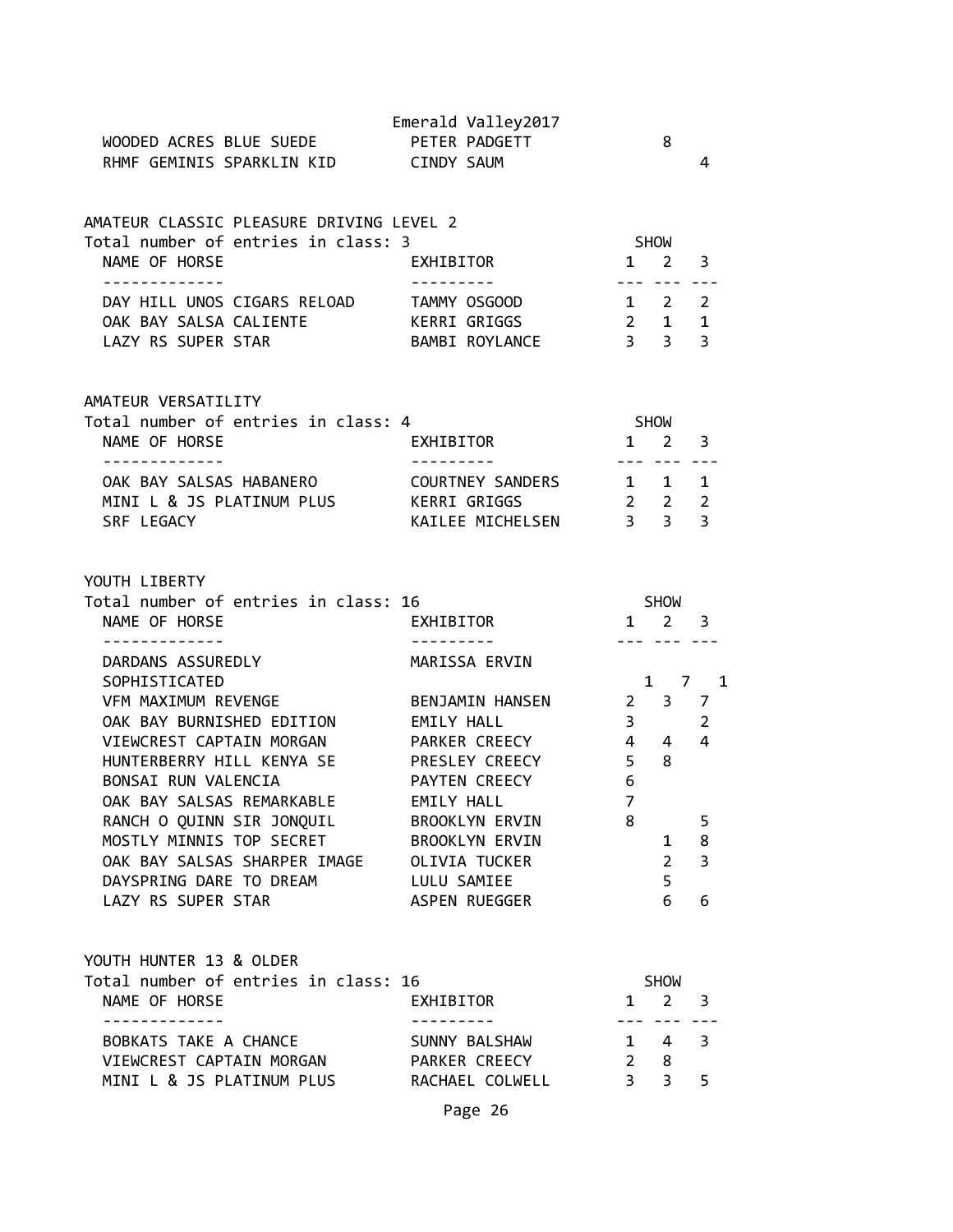| SUNNYVALE DEALERS HIGH ROLLER<br>CENTURY FARMS QUAZAR<br>WINNING STREAKS NO MORE EMBLEM<br>FOXGLOVE DESTINED TO BE UNIQUE CHEYENNE WHINERY<br>SUNNYVALE MONARCHOS MAJESTIC SUNNY BALSHAW 7<br>SUNNYVALE MONARCHOS MAJESTIC SUNNY BALSHAW<br>ABRIA'S SIGNATURE ANIMATION HANNAH KRUCHEK 2<br>LOS ARBOLES ODYSSEYS RANGLER SUNNY BALSHAW<br>OAK BAY SASSY EDITION BELLA WALKER<br>VINTAGE FARMS MIDNIGHT WALTZ RACHAEL COLWELL<br>FLYING TAIL FARM FORGET ME NOT TOMMY YOST | Emerald Valley2017                                             | 6 <sub>8</sub>                                     |                                                                                        | $\overline{4}$<br>$\boldsymbol{6}$<br>$\overline{7}$ |
|---------------------------------------------------------------------------------------------------------------------------------------------------------------------------------------------------------------------------------------------------------------------------------------------------------------------------------------------------------------------------------------------------------------------------------------------------------------------------|----------------------------------------------------------------|----------------------------------------------------|----------------------------------------------------------------------------------------|------------------------------------------------------|
| YOUTH HUNTER 12 & UNDER<br>--------------                                                                                                                                                                                                                                                                                                                                                                                                                                 |                                                                | <b>SHOW</b><br>بندابيد بيداري                      |                                                                                        |                                                      |
| SCOTT CREEK RIVER WIND MEGYN HALL<br>DARDANS ASSUREDLY MARISSA ERVIN                                                                                                                                                                                                                                                                                                                                                                                                      |                                                                | $1 4 7$                                            |                                                                                        |                                                      |
| SOPHISTICATED<br>BONSAI RUN VALENCIA CAPAYTEN CREECY 3 6 8<br>OAK BAY BURNISHED EDITION<br>SUNNYVALE DEALERS HIGH ROLLER SARAH BALFOUR 8 7<br>VIEWCREST CAPTAIN MORGAN PAYTEN CREECY                                                                                                                                                                                                                                                                                      | <b>EMILY HALL</b>                                              | $\overline{7}$                                     | 8<br>$\mathbf{1}$                                                                      | $2 \qquad \qquad 5$<br>2<br>4                        |
| YOUTH HUNTER 7 & UNDER<br>Total number of entries in class: 3<br>NAME OF HORSE EXHIBITOR<br>-------------                                                                                                                                                                                                                                                                                                                                                                 |                                                                | <b>SHOW</b><br>$1 \quad 2 \quad 3$                 |                                                                                        |                                                      |
| -------------<br>SCOTT CREEK RIVER WIND MEGYN HALL 1 3 2<br>FANFARE'S CHECK MY LABEL<br>MINI L & JS PLATINUM PLUS DARRIEN GRIGGS                                                                                                                                                                                                                                                                                                                                          | ----------<br>MEGYN HALL                                       | . <b></b>                                          | $2 \quad 1$<br>$3 \quad 2 \quad 3$                                                     | $\mathbf{1}$                                         |
| AMATEUR HUNTER<br>Total number of entries in class: 11<br>NAME OF HORSE                                                                                                                                                                                                                                                                                                                                                                                                   | EXHIBITOR                                                      |                                                    | SHOW<br>$1 \quad 2 \quad 3$                                                            |                                                      |
| ------------<br>COLUMBIA MIGHTY TITAN<br>VFM MAXIMUM REVENGE<br>VFM TOUR DE FRANCE<br>BOBKATS TAKE A CHANCE<br>WINNING STREAKS NO MORE EMBLEM KERRI GRIGGS<br>MINI L & JS PLATINUM PLUS KERRI GRIGGS<br>VINTAGE FARMS MIDNIGHT WALTZ KERRI GRIGGS                                                                                                                                                                                                                         | AVERY ROWLAND<br>KATIE HANSEN<br>KELSEY LOGUE<br>SUNNY BALSHAW | 3 <sup>7</sup><br>$\overline{4}$<br>6 <sup>1</sup> | $- - -$<br>1 1 1<br>$2 \quad 7 \quad 4$<br>4 5<br>5 <sub>2</sub><br>6 7<br>$3^{\circ}$ | $\overline{\mathbf{3}}$<br>$\overline{2}$<br>6       |
|                                                                                                                                                                                                                                                                                                                                                                                                                                                                           | Page 27                                                        |                                                    |                                                                                        |                                                      |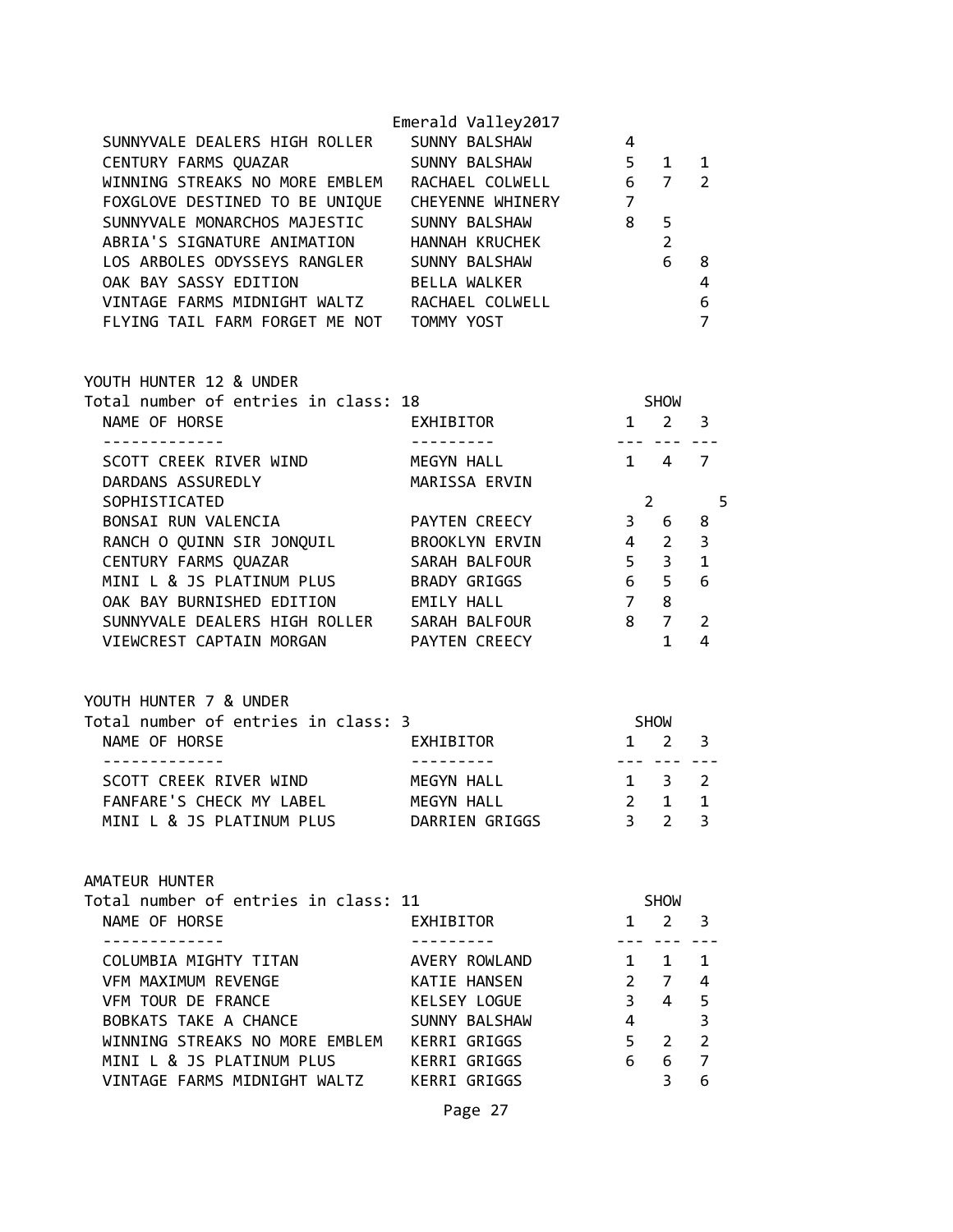| SCOTT CREEK MYSTICAL CALENDAR<br>GIRL<br>OAK BAY SALSAS HABANERO COURTNEY SANDERS<br>BALD PEAKS HURRICANE IN MOTION KAILEE MICHELSEN                                                                                                                                                                                  | Emerald Valley2017<br><b>JESSICA KIMBALL</b>                                                                                                                                                        |                                                                                     | 5<br>8                                                                                                | 8                                                                         |
|-----------------------------------------------------------------------------------------------------------------------------------------------------------------------------------------------------------------------------------------------------------------------------------------------------------------------|-----------------------------------------------------------------------------------------------------------------------------------------------------------------------------------------------------|-------------------------------------------------------------------------------------|-------------------------------------------------------------------------------------------------------|---------------------------------------------------------------------------|
| <b>OPEN HUNTER</b><br>Total number of entries in class: 11<br>NAME OF HORSE                                                                                                                                                                                                                                           | EXHIBITOR                                                                                                                                                                                           | $1 \quad$                                                                           | <b>SHOW</b><br>$2^{\circ}$                                                                            | 3                                                                         |
| ------------<br>COLUMBIA MIGHTY TITAN<br>LOS ARBOLES ODYSSEYS RANGLER<br>DAYSPRING DARE TO DREAM<br>SUNNYVALE DEALERS HIGH ROLLER<br>HCM WAR PAINTS FEELIN GROOVY CASSIDY BLANTON<br>CENTURY FARMS QUAZAR<br>SUNNYVALE MONARCHOS MAJESTIC SARAH BALFOUR                                                               | AVERY ROWLAND<br>SUNNY BALSHAW<br>ADELYN ROWLAND<br>SUNNY BALSHAW<br>SARAH BALFOUR                                                                                                                  | $\overline{4}$<br>5<br>$6 -$                                                        | <u>--- --- ---</u><br>1 6<br>$2 \quad 3$<br>$4 \quad$<br>$2^{\circ}$<br>5 <sub>1</sub>                | 7<br>4<br>3<br>$\overline{2}$<br>1<br>6                                   |
| BOBKATS TAKE A CHANCE<br>GALLERY ORIGINALS MISS<br>PERPHECTION                                                                                                                                                                                                                                                        | SUNNY BALSHAW<br>CHERIE SMITH                                                                                                                                                                       |                                                                                     | $7^{\circ}$<br>8                                                                                      | 5<br>8                                                                    |
| DEVELOPMENTALLY DISABLED HUNTER<br>Total number of entries in class: 1<br>NAME OF HORSE<br>.<br>VFM TOUR DE FRANCE                                                                                                                                                                                                    | EXHIBITOR<br>BRIAN LOGUE                                                                                                                                                                            | SHOW<br>1 1                                                                         | $1 \quad 2$<br>--- ---                                                                                | 3<br>1                                                                    |
| YOUTH SHOWMANSHIP 13 - 18<br>Total number of entries in class: 10<br>NAME OF HORSE                                                                                                                                                                                                                                    | EXHIBITOR                                                                                                                                                                                           | $1 \quad 2$                                                                         | SHOW                                                                                                  | 3                                                                         |
| -------------<br>CENTURY FARMS QUAZAR<br>FOXGLOVE DESTINED TO BE UNIQUE<br>DAYSPRING DARE TO DREAM<br>VFM BANANA ANNA BO BANNA<br>OAK BAY SALSAS SHARPER IMAGE<br>WINNING STREAKS NO MORE EMBLEM<br>ABRIA'S SIGNATURE ANIMATION<br>VIEWCREST CAPTAIN MORGAN<br>OAK BAY SASSY EDITION<br>CELEBRATIONS TENNESSEE SUNSET | ---------<br>SUNNY BALSHAW<br>CHEYENNE WHINERY<br>LULU SAMIEE<br>JORDAN VAN FLEET<br><b>OLIVIA TUCKER</b><br>RACHAEL COLWELL<br>HANNAH KRUCHEK<br>PARKER CREECY<br>BELLA WALKER<br>ANGELICA LEDEZMA | $1 \quad$<br>$\overline{2}$<br>$\overline{3}$<br>4<br>5<br>6<br>$\overline{7}$<br>8 | --- --- ---<br>$\mathbf{1}$<br>$\overline{2}$<br>$\overline{3}$<br>5<br>4<br>$\overline{7}$<br>6<br>8 | $\mathbf{1}$<br>4<br>$\overline{2}$<br>6<br>3<br>$\overline{7}$<br>5<br>8 |
| YOUTH SHOWMANSHIP 8 - 12<br>Total number of entries in class: 9<br>NAME OF HORSE                                                                                                                                                                                                                                      | EXHIBITOR<br>Page 28                                                                                                                                                                                | $\mathbf{1}$                                                                        | <b>SHOW</b><br>$\overline{2}$                                                                         | 3                                                                         |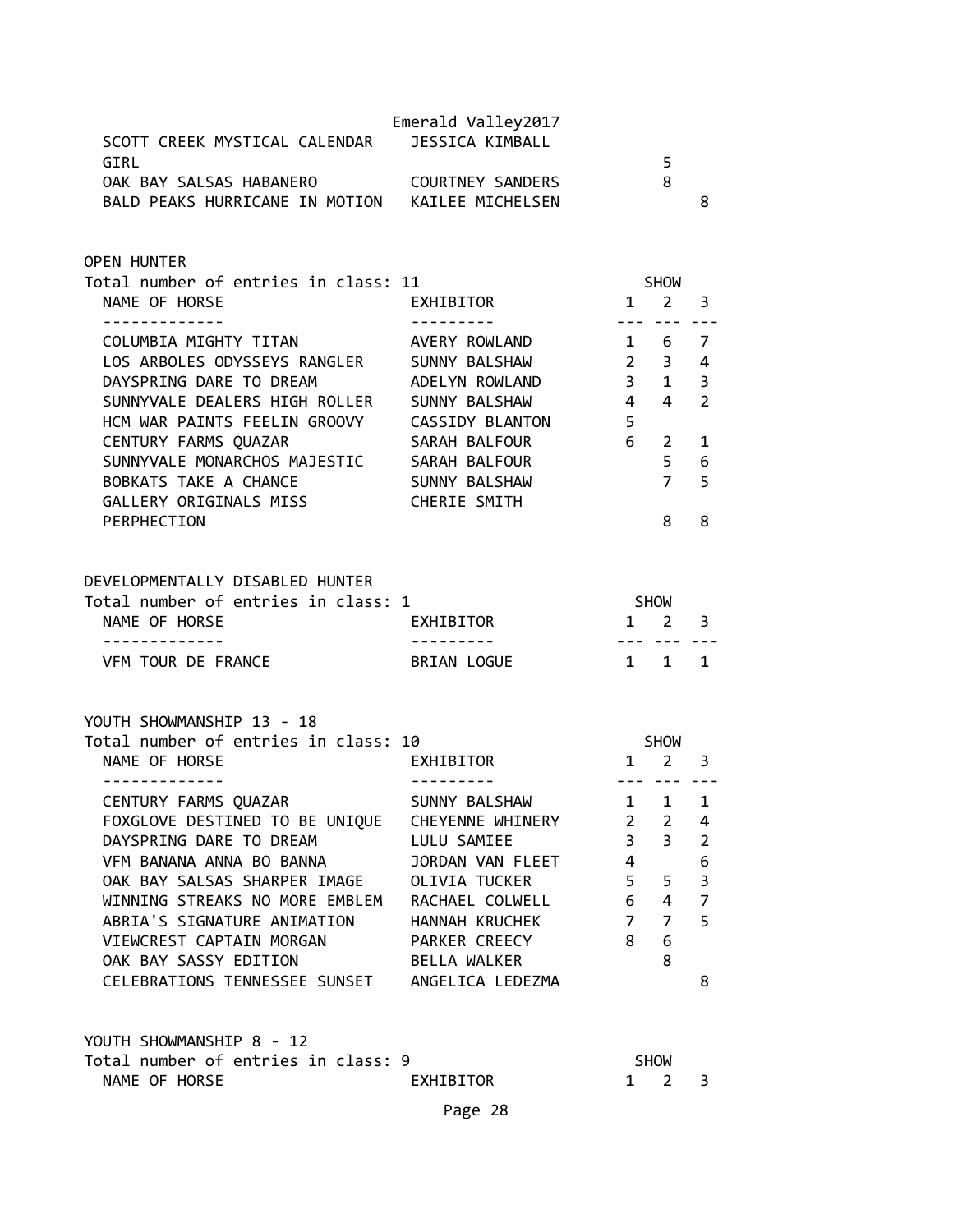|                                                                                           | Emerald Valley2017 |                                   |                       |                |  |
|-------------------------------------------------------------------------------------------|--------------------|-----------------------------------|-----------------------|----------------|--|
| MOSTLY MINNIS TOP SECRET BROOKLYN ERVIN 1 6 3<br>DARDANS ASSUREDLY                        | MARISSA ERVIN      |                                   |                       |                |  |
| SOPHISTICATED                                                                             |                    |                                   | $2^{\circ}$           | $1 \quad 2$    |  |
| CENTURY FARMS QUAZAR SARAH BALFOUR                                                        |                    |                                   | $3 \quad 3$           | 1              |  |
| VFM MAXIMUM REVENGE THE BEN HANSEN                                                        |                    |                                   | $4\quad 2$            | 5              |  |
| BONSAI RUN VALENCIA                                                                       | PAYTEN CREECY      |                                   | $5^{\circ}$           | 6              |  |
|                                                                                           |                    | 6 <sup>1</sup>                    | 5 <sub>7</sub>        |                |  |
| VFM ABRACADABRA                                                                           | AMBER HANSEN       | $\overline{7}$                    | $\overline{4}$        | $\overline{4}$ |  |
| VINTAGE FARMS MIDNIGHT WALTZ JAY GRIGGS                                                   |                    |                                   | 8 7                   |                |  |
| WINNING STREAKS NO MORE EMBLEM AARON GRIGGS                                               |                    |                                   | 8                     | 8              |  |
| YOUTH SHOWMANSHIP 7 & UNDER                                                               |                    |                                   |                       |                |  |
| Total number of entries in class: 2                                                       |                    | <b>SHOW</b>                       |                       |                |  |
| NAME OF HORSE<br>.                                                                        | <b>EXHIBITOR</b>   | $1 \quad 2 \quad 3$<br>---------- |                       |                |  |
| MS WISHNWELLS JUSTIN ECLIPSE ASPEN RUEGGER                                                |                    | 1 1 1                             |                       |                |  |
| WINNING STREAKS NO MORE EMBLEM DARRIEN GRIGGS                                             |                    |                                   | $2 \qquad 2 \qquad 2$ |                |  |
| YOUTH SPECIAL NEEDS SHOWMANSHIP 18 & UNDER<br>Total number of entries in class: 0         |                    |                                   |                       |                |  |
| YOUTH SINGLE PLEASURE DRIVING 13 & OLDER                                                  |                    |                                   |                       |                |  |
| Total number of entries in class: 1                                                       |                    | <b>SHOW</b>                       |                       |                |  |
| NAME OF HORSE                                                                             | <b>EXHIBITOR</b>   | $1 \quad 2 \quad 3$               |                       |                |  |
| . <u>.</u><br>YOUTH SINGLE PLEASURE DRIVING 8 - 12<br>Total number of entries in class: 0 |                    |                                   | <u>--- --- ---</u>    |                |  |
|                                                                                           |                    |                                   |                       |                |  |

AMATEUR STOCK TYPE STALLION

| Total number of entries in class: 2 |                   | <b>SHOW</b>         |  |
|-------------------------------------|-------------------|---------------------|--|
| NAME OF HORSE                       | EXHIBITOR         | $1 \t2 \t3$         |  |
|                                     |                   |                     |  |
| OAK BAY SALSAS HABANERO             | COURTNEY SANDERS  | $1 \quad 1 \quad 1$ |  |
| WOODED ACRES BLUE SUEDE             | CHRISTINA PADGETT | $2 \quad 2 \quad 2$ |  |

GRAND CHAMPION & RESERVE AMATEUR STOCK TYPE HALTER

|                            | <b>SHOW</b> |                     |  |
|----------------------------|-------------|---------------------|--|
| NAME OF HORSE              |             | $1 \quad 2 \quad 3$ |  |
|                            |             |                     |  |
| RHMF GEMINIS TWINKLIN STAR |             | GR G                |  |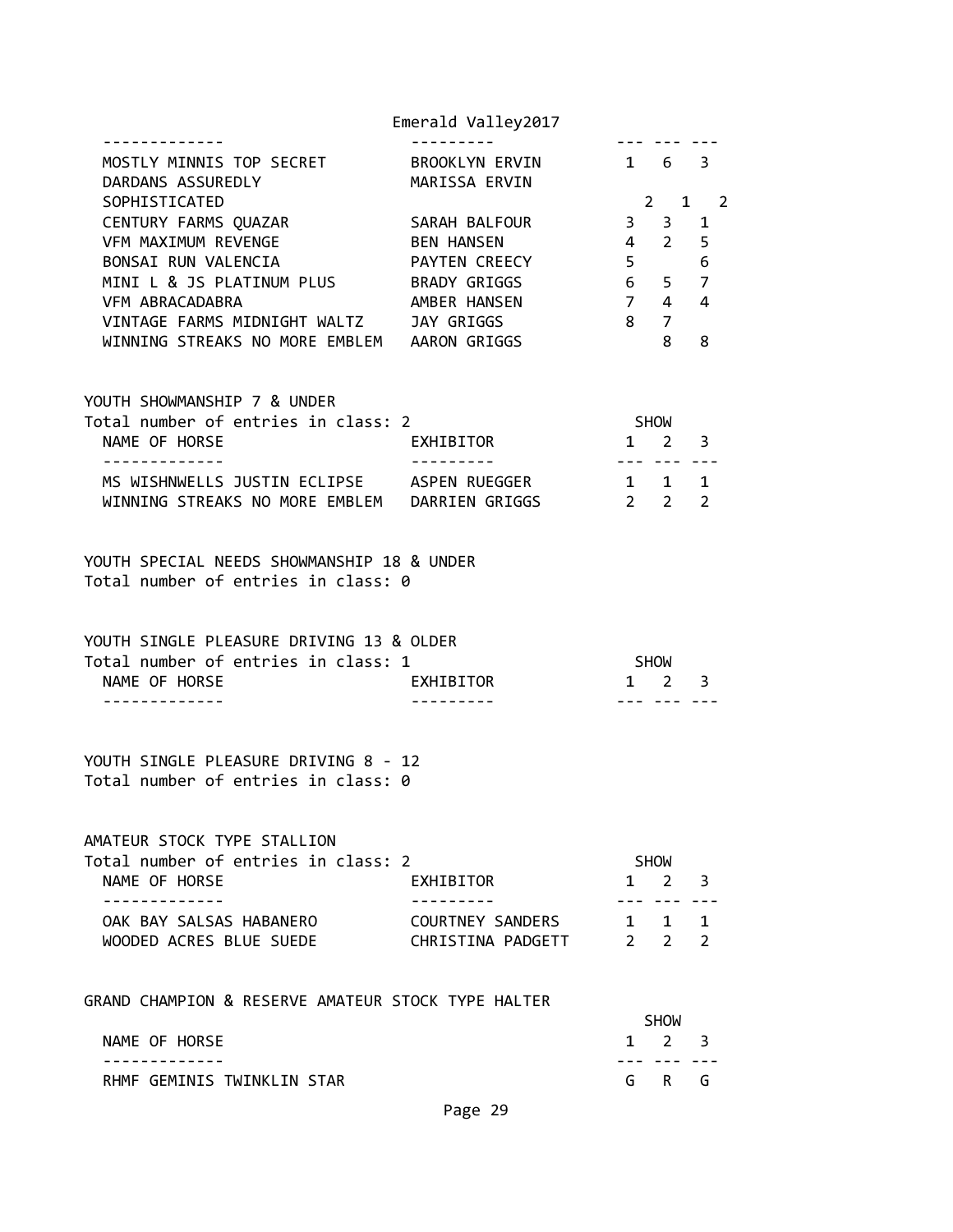Emerald Valley2017 OAK BAY SALSAS HABANERO **Reduces and the second service of the service**  $\mathsf{R}$  and  $\mathsf{G}$ MINI L & JS PLATINUM PLUS REALLY AND REALLY AND REALLY REALLY AND REALLY REALLY REALLY REALLY REALLY REALLY REALLY REALLY REALLY REALLY REALLY REALLY REALLY REALLY REALLY REALLY REALLY REALLY REALLY REALLY REALLY REALLY RE AMATEUR OWNED TRAINED EXHIBITED SENIOR STALLION LEVEL 1 Total number of entries in class: 1 SHOW NAME OF HORSE **EXHIBITOR** 1 2 3 ------------- --------- --- --- --- SCOTT CREEK INDI GO MO ARELLEN NALLEY 1 1 1 1 1 AMATEUR OWNED TRAINED EXHIBITED SENIOR STALLION LEVEL 2 Total number of entries in class: 0 AMATEUR SENIOR STALLIONS LEVEL 1 Total number of entries in class: 5 SHOW NAME OF HORSE **EXHIBITOR** 1 2 3 ------------- --------- --- --- --- C MAJICS DARK KNIGHT MARCY PARSONS 1 1 1 SCOTT CREEK INDI CHROME WHEELS SUSAN WILSON 2 3 2 WINSOME MONARCHS BEST FOOT KELSEY LOGUE FORWARD 3 2 3 SCOTT CREEK INDI GO MO ELLEN NALLEY 4 4 4 AMATEUR SENIOR STALLIONS LEVEL 2 Total number of entries in class: 3 SHOW NAME OF HORSE **EXHIBITOR** 1 2 3 ------------- --------- --- --- --- COLUMBIA TRIPLE CROWN **KATHY HOWARD** 1 2 1 SCOTT CREEK INDI CHROME WHEELS JOANNE ROSS 2 1 2 HUNTERBERRY HILL IMPRESSIVE AVERY ROWLAND DESIGN 3 3 3 CLASSIC PLEASURE DRIVING GELDINGS Total number of entries in class: 10 SHOW NAME OF HORSE **EXHIBITOR** 1 2 3 ------------- --------- --- --- --- STARS GLADIATOR THAT IS A SAMILE BETHANY THAT IT IS VFM TOUR DE FRANCE KELSEY LOGUE 2 5 5 LM IDOLS HEZA HAWK STAR CASEY CAMPBELL 3 3 3 OAK BAY SALSA CALIENTE KERRI GRIGGS 4 7 4 BONSAI RUN FOOLS GOLD GAYLENE BARTEL 5 4 6 DAY HILL UNOS CIGARS RELOAD TAMMY OSGOOD 6 2 2 HCM WAR PAINTS FEELIN GROOVY CASSIDY BLANTON 6 VFM MAXIMUM REVENGE KATIE HANSEN 8 7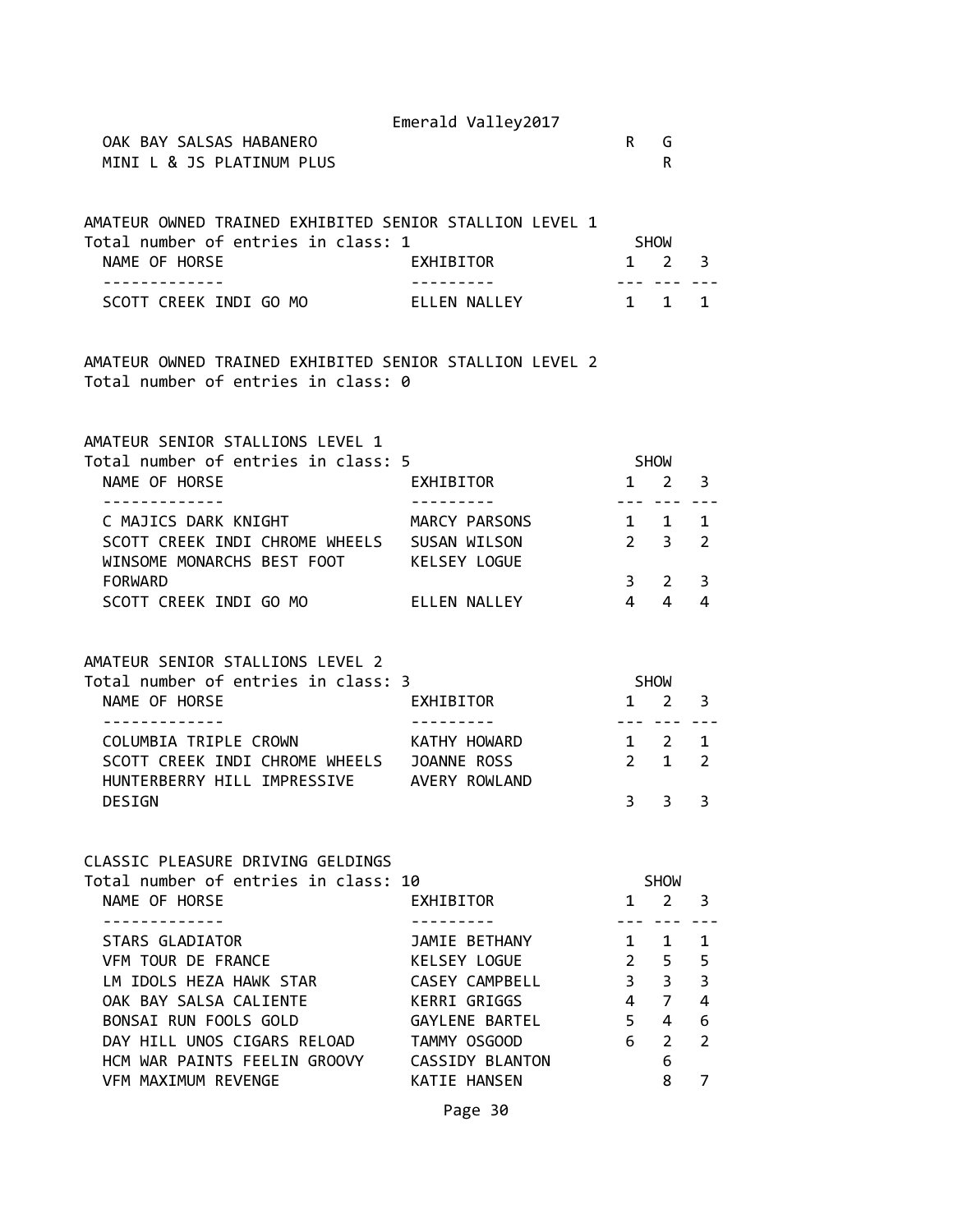| LADIES COUNTRY PLEASURE DRIVING      |                  |                |                |               |  |
|--------------------------------------|------------------|----------------|----------------|---------------|--|
| Total number of entries in class: 10 |                  |                | <b>SHOW</b>    |               |  |
| NAME OF HORSE                        | EXHIBITOR        | $\mathbf{1}$   | $2^{\circ}$    | 3             |  |
|                                      |                  |                |                |               |  |
| OAK GROVE LEGENDS CIMMARON           | CASSIDY BLANTON  | $1 \quad$      | 7              | $\mathcal{P}$ |  |
| OAK BAY SHADOWFAX                    | JESSIE SKERJANIC | $\overline{2}$ | $2^{\circ}$    | 6             |  |
| C MAJICS DARK KNIGHT                 | MARCY PARSONS    | 3              | $\mathbf{1}$   | $\mathbf{1}$  |  |
| COLUMBIA TRIPLE CROWN                | AVERY ROWLAND    | $\overline{4}$ | $\overline{4}$ | 4             |  |
| BAR NS CHECK OUT MY ASSET            | TAMMY OSGOOD     | 5 <sup>7</sup> | 6              | 3             |  |
| REDSTAR CHROME KID                   | CHARMAYNE ZUCKER | 6              | 3 <sub>7</sub> |               |  |
| RIVENBURGHS REGGIE OF TROY           | KATHIE PETRSON   |                | 5              |               |  |
| HUNTERBERYY HILL JAZZED UP           | ADELYN ROWLAND   |                |                |               |  |
| AGAIN SE                             |                  |                | 8              | 8             |  |
| BELOVED LEGENDS OPUS                 | SHARON HOUSLEY   |                |                | 5             |  |
|                                      |                  |                |                |               |  |
|                                      |                  |                |                |               |  |

### YOUTH COSTUME Total number of entries in class: 2 SHOW NAME OF HORSE **EXHIBITOR** 1 2 3 ------------- --------- --- --- --- LAZY RS SUPER STAR THAZEL CLEVENGER 1 1 1 OAK BAY SALSAS SHARPER IMAGE OLIVIA TUCKER 2 2 2

GENTLEMENS ROADSTER

| Total number of entries in class: 1 |               | SHOW                |  |
|-------------------------------------|---------------|---------------------|--|
| NAME OF HORSE                       | EXHIBITOR     | $1 \quad 2 \quad 3$ |  |
|                                     |               |                     |  |
| I AM JUST A LIL JACKRABBIT          | CHRIS BLANTON | $1 \quad 1 \quad 1$ |  |

SENIOR STALLIONS 28" & UNDER Total number of entries in class: 1 SHOW NAME OF HORSE **EXHIBITOR** 1 2 3 ------------- --------- --- --- --- TOMAHAWKS RAVEN CLAW SHARON HOUSLEY 1 1 1

SENIOR STALLIONS OVER 28" TO 30" Total number of entries in class: 0

| SENIOR STALLIONS OVER 30" TO 32"    |           |                     |  |
|-------------------------------------|-----------|---------------------|--|
| Total number of entries in class: 3 |           | <b>SHOW</b>         |  |
| NAME OF HORSE                       | EXHIBITOR | $1 \quad 2 \quad 3$ |  |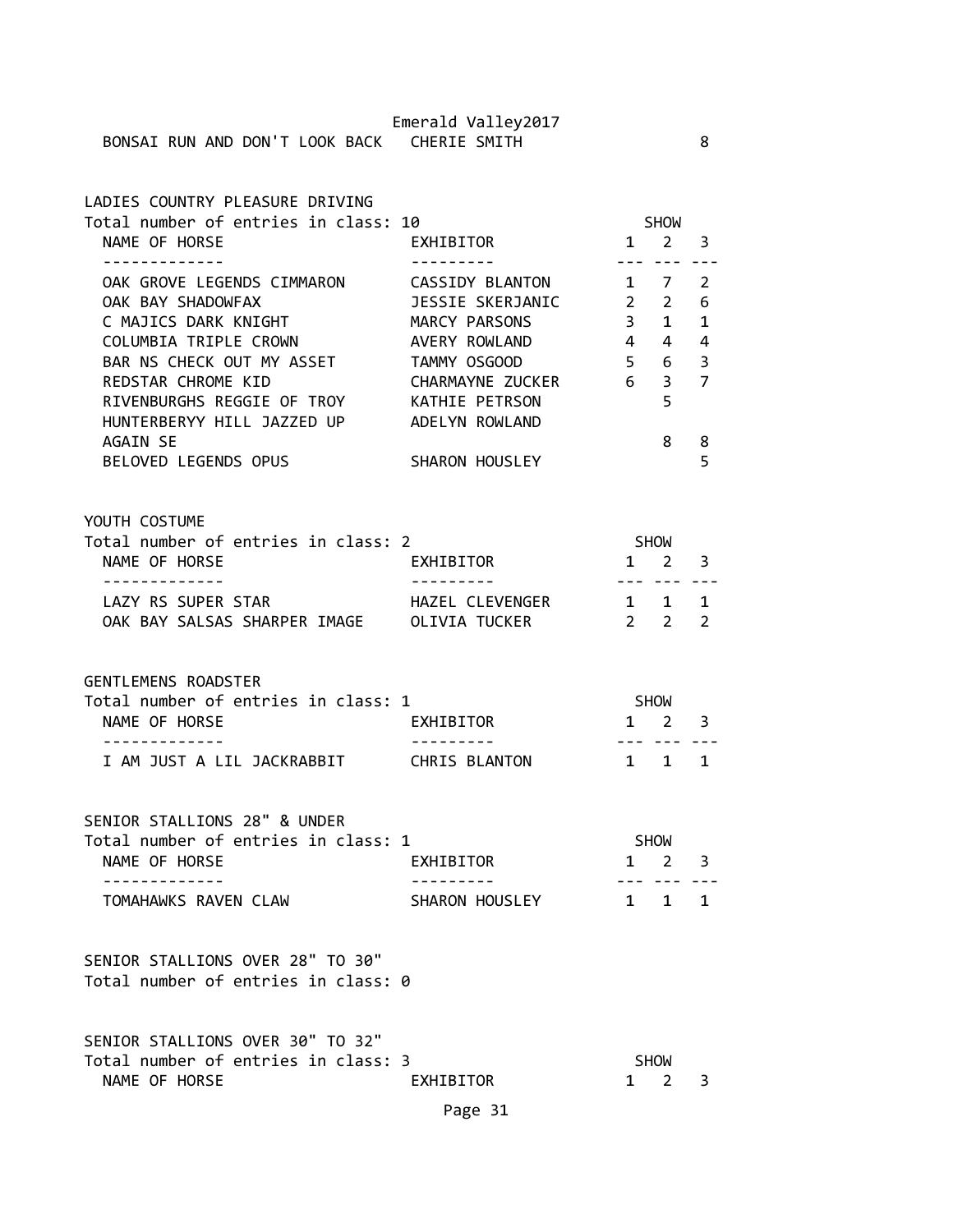|                                                                                                                       | Emerald Valley2017              |                |                                |                         |
|-----------------------------------------------------------------------------------------------------------------------|---------------------------------|----------------|--------------------------------|-------------------------|
| SCOTT CREEK INDI CHROME WHEELS JOANNE ROSS<br>VINTAGE FARMS TUSCAN TANGO ADELYN ROWLAND<br>WINSOME MONARCHS BEST FOOT | KELSEY LOGUE                    | 1 1 2          | $2 \quad 2$                    | $\mathbf{1}$            |
| <b>FORWARD</b>                                                                                                        |                                 | $\overline{3}$ | 3                              | 3                       |
| SENIOR STALLIONS OVER 32" TO 34"                                                                                      |                                 |                |                                |                         |
| Total number of entries in class: 4<br>NAME OF HORSE                                                                  | EXHIBITOR                       |                | SHOW<br>$1 \quad 2$            | 3                       |
|                                                                                                                       |                                 |                |                                |                         |
| C MAJICS DARK KNIGHT<br>COLUMBIA TRIPLE CROWN                                                                         | MARCY PARSONS<br>ADELYN ROWLAND |                | $1 \quad 1$<br>$2 \quad 3$     | $\mathbf{1}$<br>3       |
| HUNTERBERRY HILL IMPRESSIVE CASEY CAMPBELL                                                                            |                                 |                |                                |                         |
| <b>DESIGN</b>                                                                                                         |                                 | $3^{\circ}$    | $\mathbf{2}$                   | $\overline{2}$          |
| SCOTT CREEK INDI GO MO                                                                                                | ELLEN NALLEY                    | $\overline{4}$ | $\overline{4}$                 | 4                       |
| GRAND CHAMPION & RESERVE SENIOR STALLION                                                                              |                                 |                |                                |                         |
|                                                                                                                       |                                 |                | <b>SHOW</b>                    |                         |
| NAME OF HORSE                                                                                                         |                                 | 1              | $2^{\circ}$                    | 3                       |
| ------------<br>C MAJICS DARK KNIGHT                                                                                  |                                 |                | --- ---<br>GGG                 |                         |
| SCOTT CREEK INDI CHROME WHEELS<br>VINTAGE FARMS TUSCAN TANGO<br>HUNTERBERRY HILL IMPRESSIVE                           |                                 |                | $R$ R                          |                         |
| DESIGN                                                                                                                |                                 |                |                                | R                       |
| STOCK TYPE STALLION                                                                                                   |                                 |                |                                |                         |
| Total number of entries in class: 2                                                                                   |                                 | SHOW           |                                |                         |
| NAME OF HORSE<br>.                                                                                                    | EXHIBITOR                       |                | $1 \quad 2 \quad 3$<br>--- --- |                         |
| OAK BAY SALSAS HABANERO                                                                                               | COURTNEY SANDERS                | $\mathbf{1}$   | 1                              | 1                       |
| WOODED ACRES BLUE SUEDE                                                                                               | CHRISTINA PADGETT 2 2           |                |                                | 2                       |
| GENTLEMENS SINGLE PLEASURE DRIVING                                                                                    |                                 |                |                                |                         |
| Total number of entries in class: 1                                                                                   |                                 |                | SHOW                           |                         |
| NAME OF HORSE                                                                                                         | EXHIBITOR                       |                | $1 \quad 2 \quad 3$            |                         |
| .<br>SAMIS BREAKDANCER                                                                                                | CHRISTOPHER BLANTON 1 1 1       |                |                                |                         |
| AMATEUR OWNED TRAINED EXHIB CNTY PLEASURE DRIVING LVL 1                                                               |                                 |                |                                |                         |
| Total number of entries in class: 1<br>NAME OF HORSE                                                                  | EXHIBITOR                       |                | SHOW<br>$1 \quad 2$            | $\overline{\mathbf{3}}$ |
|                                                                                                                       |                                 |                |                                |                         |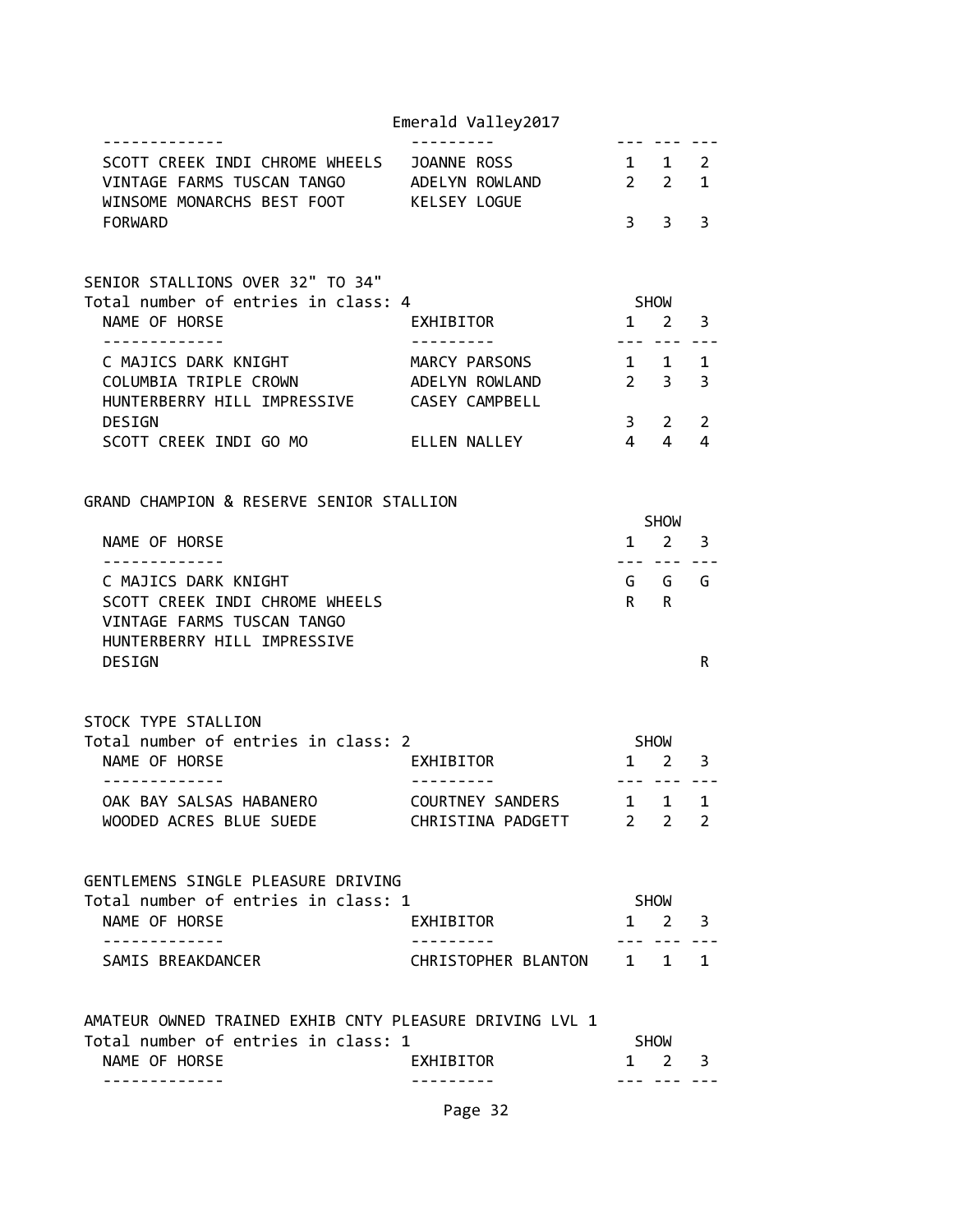| AMATEUR OWNED TRAINED EXHIB CNTY PLEASURE DRIVING LVL 2<br>Total number of entries in class: 1<br>SHOW |                        |                 |                                              |                          |   |
|--------------------------------------------------------------------------------------------------------|------------------------|-----------------|----------------------------------------------|--------------------------|---|
| NAME OF HORSE<br>-------------                                                                         | EXHIBITOR              |                 | $1 \quad 2 \quad 3$<br>--- --- ---           |                          |   |
| CLASSIC PLEASURE DRIVING MARES                                                                         |                        |                 |                                              |                          |   |
| Total number of entries in class: 3                                                                    |                        |                 | <b>SHOW</b>                                  |                          |   |
| NAME OF HORSE<br>-------------                                                                         | EXHIBITOR<br>--------- |                 | $1 \quad 2 \quad 3$<br>--- --- ---           |                          |   |
| RHMF GEMINIS SHIMMERING BLACK RONDA FIGAL<br><b>ONYX</b>                                               |                        |                 | $1 \quad 2 \quad 2$                          |                          |   |
| GALLERY ORIGINALS MISS CHERIE SMITH                                                                    |                        |                 |                                              |                          |   |
| PERPHECTION<br>LAZY RS SUPER STAR                                                                      | BAMBI ROYLANCE         |                 | $2 \quad 1 \quad 1$<br>$3 \qquad 3 \qquad 3$ |                          |   |
|                                                                                                        |                        |                 |                                              |                          |   |
| SOLID-COLOR STALLIONS AND GELDINGS<br>Total number of entries in class: 4                              |                        |                 |                                              |                          |   |
| NAME OF HORSE                                                                                          | EXHIBITOR              |                 | SHOW<br>$1 \quad 2 \quad 3$                  |                          |   |
| -------------<br>COUNTRY RDS HUGHSTONS RINGO KATHY SAMMONS                                             | ----------             |                 | --- --- ---<br>1 1 2                         |                          |   |
| SCOTT CREEK CALL ME SALSA JOANNE ROSS                                                                  |                        |                 | $2 \quad 4 \quad 1$                          |                          |   |
| COMMOTIONS BLAZY ZEUS <b>SECULIARY SUBSETIONS DELAY TO SECULI</b>                                      | $4 \quad 2 \quad 4$    |                 |                                              |                          |   |
|                                                                                                        |                        |                 |                                              |                          |   |
| MULTI-COLOR STALLIONS AND GELDINGS                                                                     |                        |                 |                                              |                          |   |
| Total number of entries in class: 9<br>NAME OF HORSE                                                   | EXHIBITOR              |                 | SHOW<br>$1 \quad 2 \quad 3$                  |                          |   |
|                                                                                                        |                        |                 | <u>--- --- ---</u>                           |                          |   |
| BLACK MOUNTAIN RAGTIMES BARBARA KAHL                                                                   |                        |                 |                                              |                          |   |
| <b>HEARTRHYTHM</b><br>VINTAGE FARMS TUSCAN TANGO ADELYN ROWLAND                                        |                        |                 | $1 \quad 5 \quad 7$<br>$2 \quad 3 \quad 4$   |                          |   |
| RHMF GEMINIS SPARKLIN KID CINDY SAUM                                                                   |                        |                 | $3 \quad 4 \quad 2$                          |                          |   |
| MS WISHNWELLS JUSTIN ECLIPSE OAKLEY RUGGER                                                             |                        | 4               | $2^{\circ}$                                  | $\overline{\phantom{a}}$ |   |
| BONSAI RUN AND DON'T LOOK BACK CHERIE SMITH                                                            |                        |                 | $5\quad 6\quad 8$                            |                          | 6 |
| TOMAHAWKS RAVEN CLAW                                                                                   | SHARON HOUSLEY         | $6\overline{6}$ | $\mathbf{1}$                                 | $\mathbf{1}$             |   |
| FOXGLOVE DESTINED TO BE UNIQUE  CHEYENNE WHINERY                                                       |                        |                 | 7                                            | 5                        |   |
| ELEGANT ART TRU INSPIRATO                                                                              | <b>HEATHER KAHL</b>    | $8 -$           | $7^{\circ}$                                  | 8                        |   |
| AMATEUR OWNED TRAINED EXHIBITED JUNIOR STALLION LEVEL 1                                                |                        |                 |                                              |                          |   |
| Total number of entries in class: 2                                                                    |                        |                 | SHOW                                         |                          |   |
| NAME OF HORSE                                                                                          | EXHIBITOR              |                 | $1\quad 2$                                   | $\overline{\mathbf{3}}$  |   |
| .                                                                                                      |                        |                 | --- --- ---                                  |                          |   |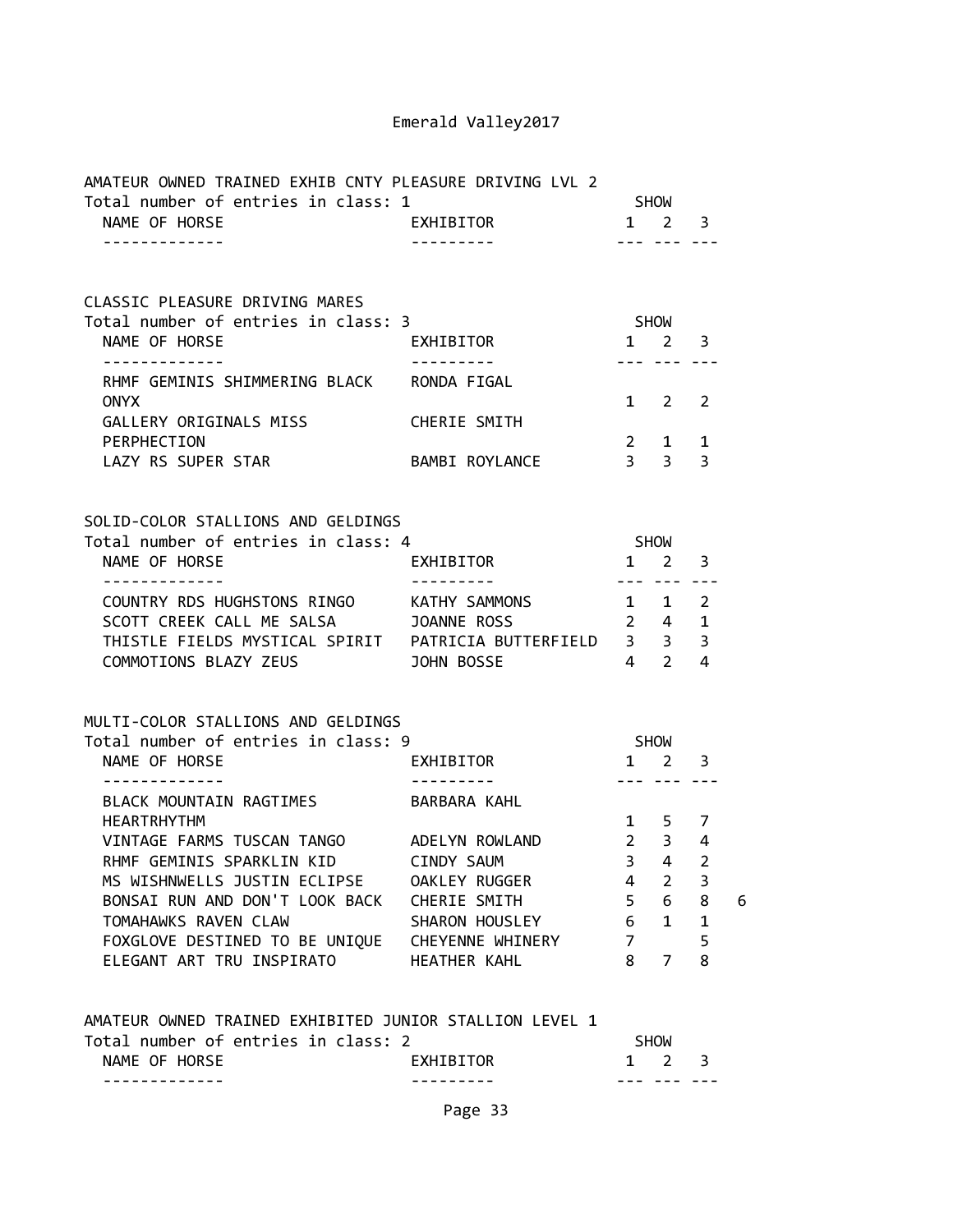| SCOTT CREEK MONARCH                                     | Emerald Valley2017<br>HEATHER KAHL |                                  |                    |                         |
|---------------------------------------------------------|------------------------------------|----------------------------------|--------------------|-------------------------|
| NIGHTFLIGHT<br>BLACK MOUNTAIN RAGTIMES BARBARA KAHL     |                                    |                                  | $1 \quad 2$        | $\mathbf{1}$            |
| <b>HEARTRHYTHM</b>                                      |                                    | $\mathbf{2}$                     | 1                  | $\overline{2}$          |
| AMATEUR OWNED TRAINED EXHIBITED JUNIOR STALLION LEVEL 2 |                                    |                                  |                    |                         |
| Total number of entries in class: 2                     |                                    |                                  | SHOW               |                         |
| NAME OF HORSE                                           | EXHIBITOR                          |                                  | $1 \quad 2$        | 3                       |
| DNJ TRU CONDUCTOR                                       | JAMIE BETHANY                      | $1 \quad 2 \quad 2$              | --- ---            |                         |
| SOOTT CREEK CALL ME SALSA JOANNE ROSS                   |                                    | $2 \quad 1$                      |                    | $\mathbf{1}$            |
| AMATEUR JUNIOR STALLIONS LEVEL 1                        |                                    |                                  |                    |                         |
| Total number of entries in class: 4                     |                                    |                                  | <b>SHOW</b>        |                         |
| NAME OF HORSE                                           | EXHIBITOR                          | $1 \quad 2$                      |                    | $\overline{\mathbf{3}}$ |
| - - - - - - - - - - - - -<br>BLACK MOUNTAIN RAGTIMES    | BARBARA KAHL                       |                                  | --- ---            |                         |
| <b>HEARTRHYTHM</b>                                      |                                    |                                  | $1 \quad 2$        | 1                       |
| SCOTT CREEK MONARCH                                     | <b>HEATHER KAHL</b>                |                                  |                    |                         |
| NIGHTFLIGHT                                             |                                    | $\overline{2}$<br>3 <sup>3</sup> | $\mathbf{1}$       | 2                       |
| OAK BAY SALSAS A CUT ABOVE JESSIE SKERJANIC             |                                    |                                  |                    | $\overline{3}$          |
| AMATEUR JUNIOR STALLIONS LEVEL 2                        |                                    |                                  |                    |                         |
| Total number of entries in class: 6                     |                                    | SHOW                             |                    |                         |
| NAME OF HORSE<br>-------------                          | EXHIBITOR<br>----------            | $1\quad 2$                       | <u>--- --- ---</u> | 3                       |
| COCIS DRAGON LORD                                       | CAMERON NELSON                     |                                  | $1 \quad 3$        | $\mathbf{1}$            |
| JUNIOR BEAR D'ANGELO                                    | KERRI GRIGGS                       |                                  | $2\quad 2$         | $\overline{\mathbf{3}}$ |
| EE PISTOLS FAMILY MAN<br>DNJ TRU CONDUCTOR              | JACOB ELLIOTT<br>JAMIE BETHANY 4 1 |                                  | $3 \quad 5$        | $\overline{2}$<br>6     |
| OAK BAY SALSAS A CUT ABOVE JESSIE SKERJANIC             |                                    | $5 -$                            | 6                  | 5                       |
| SCOTT CREEK CALL ME SALSA                               | JOANNE ROSS                        | 6                                | 4                  | 4                       |
| GRAND CHAMPION & RESERVE AMATEUR STALLION               |                                    |                                  |                    |                         |
|                                                         |                                    |                                  | <b>SHOW</b>        |                         |
| NAME OF HORSE                                           |                                    | $\mathbf{1}$                     | $\overline{2}$     | 3                       |
| C MAJICS DARK KNIGHT                                    |                                    | G                                | G                  | G                       |
| COCIS DRAGON LORD                                       |                                    | R.                               |                    | R                       |
| DNJ TRU CONDUCTOR                                       |                                    |                                  | R                  |                         |

 SCOTT CREEK MONARCH NIGHTFLIGHT COLUMBIA TRIPLE CROWN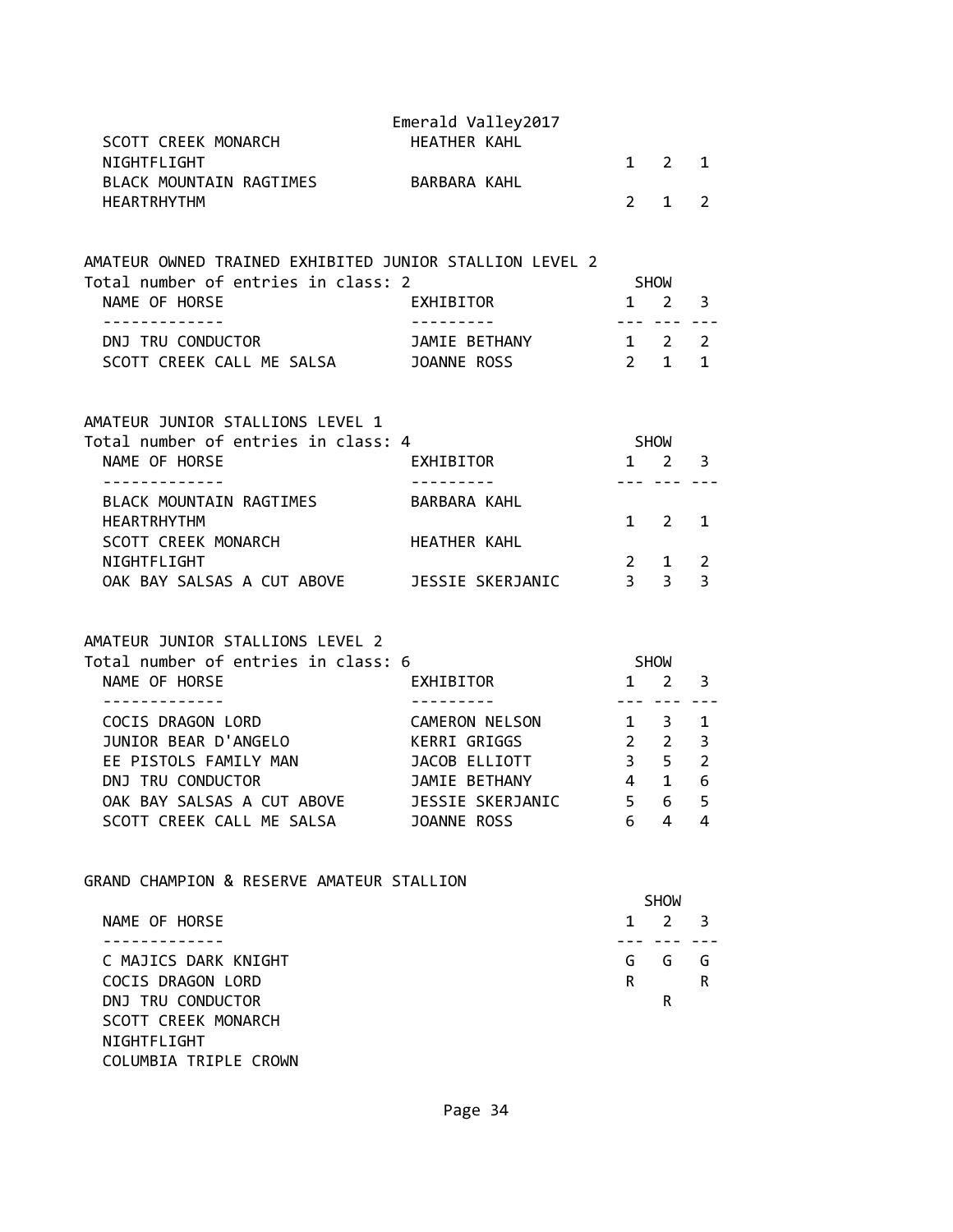| CLASSIC PLEASURE DRIVING STALLIONS<br>Total number of entries in class: 2          |                                          |                                                                                                                                                                                                                                                                                                                                                                                                                                                                                        | SHOW                           |                   |  |  |
|------------------------------------------------------------------------------------|------------------------------------------|----------------------------------------------------------------------------------------------------------------------------------------------------------------------------------------------------------------------------------------------------------------------------------------------------------------------------------------------------------------------------------------------------------------------------------------------------------------------------------------|--------------------------------|-------------------|--|--|
| NAME OF HORSE<br>-------------                                                     | EXHIBITOR<br>$- - - - - - - - - -$       | $\begin{array}{cccccccccccccc} \multicolumn{2}{c}{} & \multicolumn{2}{c}{} & \multicolumn{2}{c}{} & \multicolumn{2}{c}{} & \multicolumn{2}{c}{} & \multicolumn{2}{c}{} & \multicolumn{2}{c}{} & \multicolumn{2}{c}{} & \multicolumn{2}{c}{} & \multicolumn{2}{c}{} & \multicolumn{2}{c}{} & \multicolumn{2}{c}{} & \multicolumn{2}{c}{} & \multicolumn{2}{c}{} & \multicolumn{2}{c}{} & \multicolumn{2}{c}{} & \multicolumn{2}{c}{} & \multicolumn{2}{c}{} & \multicolumn{2}{c}{} & \$ | $1 \quad 2$                    | 3<br>$- - -$      |  |  |
| WOODED ACRES BLUE SUEDE PETER PADGETT                                              |                                          | $\mathbf{1}$                                                                                                                                                                                                                                                                                                                                                                                                                                                                           | $1 \quad$                      | $\mathbf{1}$      |  |  |
| AMATEUR SINGLE PLEASURE DRIVING LEVEL 1<br>Total number of entries in class: 0     |                                          |                                                                                                                                                                                                                                                                                                                                                                                                                                                                                        |                                |                   |  |  |
| AMATEUR SINGLE PLEASURE DRIVING LEVEL 2<br>Total number of entries in class: 3     |                                          |                                                                                                                                                                                                                                                                                                                                                                                                                                                                                        | SHOW                           |                   |  |  |
| NAME OF HORSE<br>. <u>_ _ _ _ _ _ _ _ _ _ _</u> _                                  | EXHIBITOR                                | $- - -$                                                                                                                                                                                                                                                                                                                                                                                                                                                                                | $1 \quad 2$<br>$- - -$         | 3                 |  |  |
| MOUNTAIN MEADOWS BEY EXPLOSION                                                     | SHERYL PETERSON                          |                                                                                                                                                                                                                                                                                                                                                                                                                                                                                        | $1 \quad 2$                    | $\overline{2}$    |  |  |
| SAMIS BREAKDANCER<br>HUNTERBERRY HILL FIRST                                        | CHRISTOPHER BLANTON 2 1<br>AVERY ROWLAND |                                                                                                                                                                                                                                                                                                                                                                                                                                                                                        |                                | 1                 |  |  |
| IMPRESSION                                                                         |                                          | $\overline{3}$                                                                                                                                                                                                                                                                                                                                                                                                                                                                         | 3                              | 3                 |  |  |
|                                                                                    |                                          |                                                                                                                                                                                                                                                                                                                                                                                                                                                                                        |                                |                   |  |  |
| VERSATILITY<br>Total number of entries in class: 3                                 |                                          | SHOW                                                                                                                                                                                                                                                                                                                                                                                                                                                                                   |                                |                   |  |  |
| NAME OF HORSE<br>-------------                                                     | EXHIBITOR<br>---------                   | 1                                                                                                                                                                                                                                                                                                                                                                                                                                                                                      | 2                              | 3                 |  |  |
| VINTAGE FARMS TUSCAN TANGO       ADELYN ROWLAND<br>GALLERY ORIGINALS MISS          | CHERIE SMITH                             |                                                                                                                                                                                                                                                                                                                                                                                                                                                                                        | --- ----<br>$1 \quad 2$        | 2                 |  |  |
| PERPHECTION<br>VINTAGE FARMS MIDNIGHT WALTZ KERRI GRIGGS                           |                                          | $3^{\circ}$                                                                                                                                                                                                                                                                                                                                                                                                                                                                            | $2 \qquad 1$<br>$\overline{3}$ | 3<br>$\mathbf{1}$ |  |  |
| NWMHC TWO-YEAR OLD STALLION HALTER FUTURITY<br>Total number of entries in class: 0 |                                          |                                                                                                                                                                                                                                                                                                                                                                                                                                                                                        |                                |                   |  |  |
| YOUTH OWNED TRAINED EXHIBITED COUNTRY PLEASURE DRIVING                             |                                          |                                                                                                                                                                                                                                                                                                                                                                                                                                                                                        |                                |                   |  |  |
| Total number of entries in class: 2<br>NAME OF HORSE                               | EXHIBITOR                                |                                                                                                                                                                                                                                                                                                                                                                                                                                                                                        | <b>SHOW</b><br>$1 \quad 2$     | 3                 |  |  |

| NAME OF HORSE                | EXHIBITOR     | 1 2 3               |
|------------------------------|---------------|---------------------|
|                              |               |                     |
| MS WISHNWELLS JUSTIN ECLIPSE | ASPEN RUEGGER | 1 1 1               |
| VINTAGE FARMS MIDNIGHT WALTZ | JAY GRIGGS    | $2 \quad 2 \quad 2$ |

TWO YEAR OLD STALLIONS 29" & UNDER Total number of entries in class: 0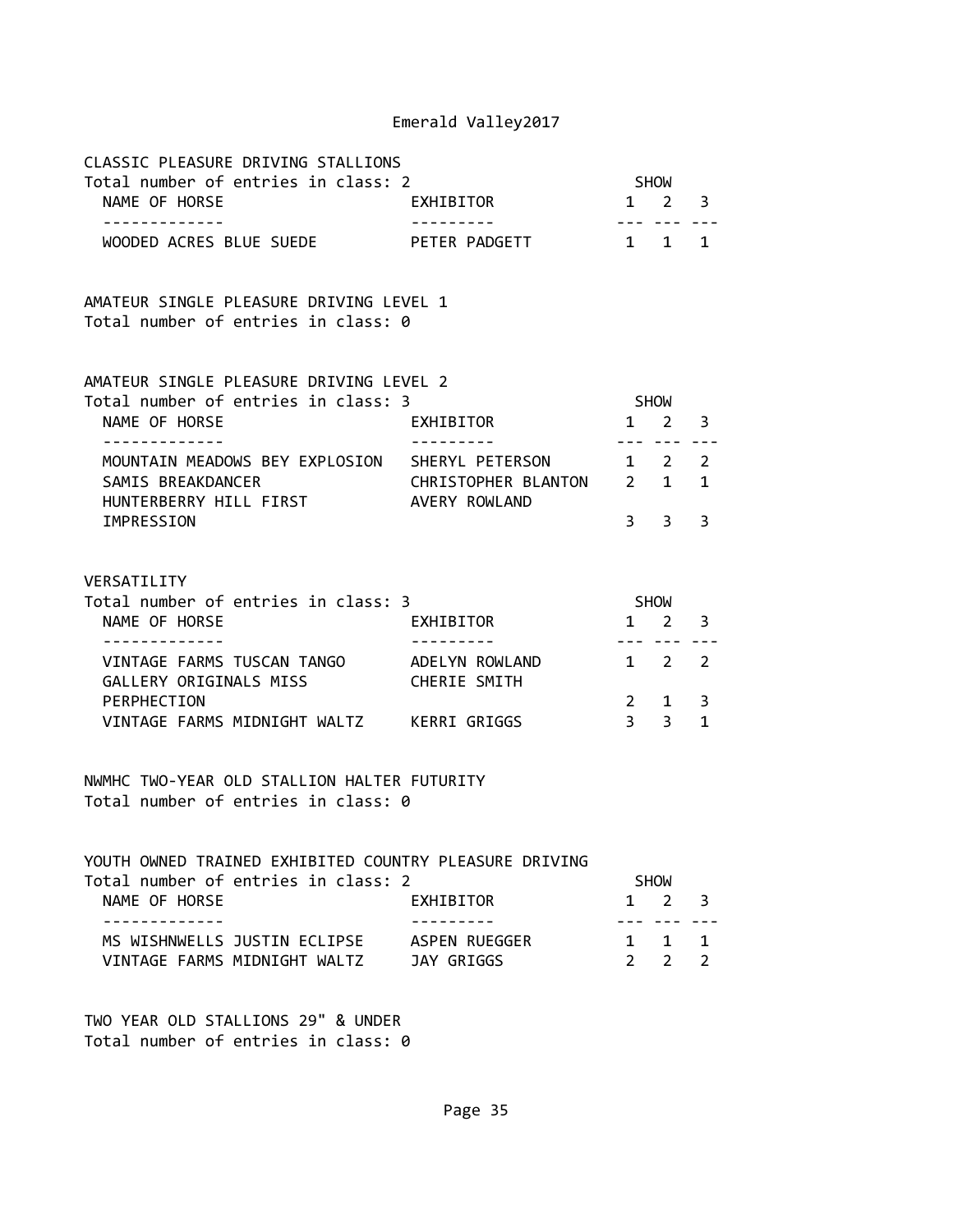Emerald Valley2017 TWO YEAR OLD STALLIONS OVER 29" TO 31" Total number of entries in class: 0

| TWO YEAR OLD STALLIONS OVER 31" TO 33"                                                     |                                  |                |                                |                |
|--------------------------------------------------------------------------------------------|----------------------------------|----------------|--------------------------------|----------------|
| Total number of entries in class: 3<br>NAME OF HORSE                                       | EXHIBITOR                        |                | SHOW<br>$1 \quad 2$            | 3              |
| --------------                                                                             | ----------                       | ----           | ---                            |                |
| TWFS BOLERO DEL FUEGO<br>DAYSPRING IMPRESSED ON MY                                         | CASEY CAMPBELL<br>ADELYN ROWLAND |                | $1 \quad 2$                    | 1              |
| <b>HEART</b><br>SCOTT CREEK MONARCH                                                        | HEATHER KAHL                     | $2^{\circ}$    | 1                              | 3              |
| NIGHTFLIGHT                                                                                |                                  | 3 <sup>7</sup> | 3                              | $\overline{2}$ |
| YEARLING STALLIONS 28" & UNDER<br>Total number of entries in class: 0                      |                                  |                |                                |                |
| YEARLING STALLIONS OVER 28" TO 30"<br>Total number of entries in class: 2                  |                                  | <b>SHOW</b>    |                                |                |
| NAME OF HORSE                                                                              | EXHIBITOR                        |                | $1 \quad 2 \quad 3$<br>--- --- |                |
|                                                                                            |                                  |                | 1 1                            | $\mathbf{1}$   |
| - - - - - - - - - - - - -<br>DNJ TRU CONDUCTOR<br>ELEGANT ART TRU INSPIRATO BARBARA KAHL   | JAMIE BETHANY                    |                | $2 \quad 2$                    | 2              |
| YEARLING STALLIONS OVER 30" TO 32"<br>Total number of entries in class: 6<br>NAME OF HORSE | EXHIBITOR                        |                | SHOW<br>$1 \quad 2$            | 3              |
| CMC JACOBS REUBEN                                                                          | CASEY CAMPBELL                   | ----           |                                | 1              |
| COCIS DRAGON LORD                                                                          | <b>CAMERON NELSON</b>            |                | $1 \quad 1$<br>$2 \quad 4$     | $\overline{2}$ |
| JUNIOR BEAR D'ANGELO                                                                       | CASEY CAMPBELL                   | 3 <sub>2</sub> |                                | 4              |
| BLACK MOUNTAIN RAGTIMES<br><b>HEARTRHYTHM</b>                                              | BARBARA KAHL                     |                | 4 3                            | 6              |
| EE PISTOLS FAMILY MAN                                                                      | CASEY CAMPBELL                   |                | 5 5                            | 3              |
| SCOTT CREEK CALL ME SALSA                                                                  | JOANNE ROSS                      | 6              | 6                              | 5              |
| WEANLING STALLIONS<br>Total number of entries in class: 0                                  |                                  |                |                                |                |
| GRAND CHAMPION & RESERVE JUNIOR STALLION                                                   |                                  |                | <b>SHOW</b>                    |                |

------------- --- --- ---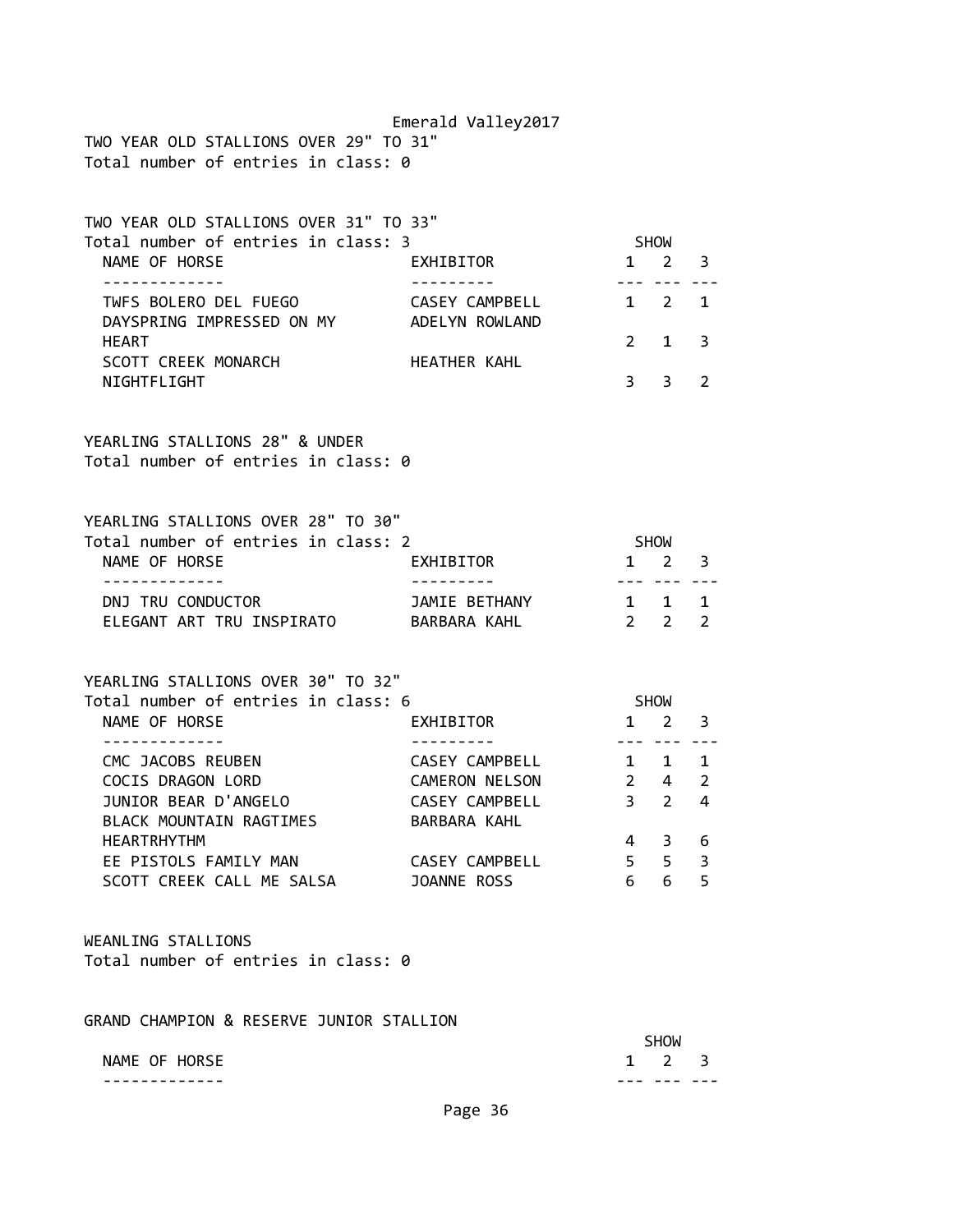|                                                                                                                               | Emerald Valley2017 |              |                                                   |        |
|-------------------------------------------------------------------------------------------------------------------------------|--------------------|--------------|---------------------------------------------------|--------|
| CMC JACOBS REUBEN<br>COCIS DRAGON LORD<br>JUNIOR BEAR D'ANGELO                                                                |                    | $\mathsf{R}$ | G G<br>R                                          | G<br>R |
| DAYSPRING IMPRESSED ON MY                                                                                                     |                    |              |                                                   |        |
| <b>HEART</b><br>TWFS BOLERO DEL FUEGO                                                                                         |                    |              |                                                   |        |
|                                                                                                                               |                    |              |                                                   |        |
| GRAND CHAMPION & RESERVE STOCK TYPE HALTER                                                                                    |                    |              | <b>SHOW</b>                                       |        |
| NAME OF HORSE                                                                                                                 |                    |              | $1 \quad 2 \quad 3$                               |        |
| OAK BAY SALSAS HABANERO<br>MINI L & JS PLATINUM PLUS<br>RANSOMS LIGHTENING STARBURST<br>GALLERY ORIGINALS MISS<br>PERPHECTION |                    | $\mathsf{R}$ | --- --- ---<br>G G R<br>R.                        | G      |
| AMATEUR OWNED TRAINED EXHIBITED ROADSTER<br>Total number of entries in class: 1<br>NAME OF HORSE                              | EXHIBITOR          |              | <b>SHOW</b><br>$1 \quad 2 \quad 3$<br>--- --- --- |        |
| RHMF GEMINIS SHIMMERING BLACK RONDA FIGAL<br><b>ONYX</b>                                                                      |                    |              | $1 \quad 1 \quad 1$                               |        |
| OVERALL AMATEUR HALTER CHAMPION<br>Total number of entries in class: 0                                                        |                    |              |                                                   |        |
| SUPREME HALTER HORSE                                                                                                          |                    |              |                                                   |        |
| NAME OF HORSE                                                                                                                 |                    |              | <b>SHOW</b><br>$1 \quad 2 \quad 3$                |        |
| C MAJICS DARK KNIGHT                                                                                                          |                    |              | $S$ $S$ $S$                                       |        |
| JUNIOR BEAR IMANI IMPRESSION<br>HUNTERBERRY HILL IMPRESSIVE                                                                   |                    | S            |                                                   |        |
| <b>FINESSE</b>                                                                                                                |                    |              | S                                                 |        |
| HUNTERBERRY HILL FIRST<br>IMPRESSION                                                                                          |                    |              |                                                   | S      |
| GRAND CHAMPION & RESERVE ROADSTER                                                                                             |                    |              |                                                   |        |
| NAME OF HORSE                                                                                                                 |                    | $\mathbf{1}$ | <b>SHOW</b><br>$2^{\circ}$                        | 3      |
| FLYING TAIL FARM FORGET ME NOT                                                                                                |                    | G            | R                                                 |        |